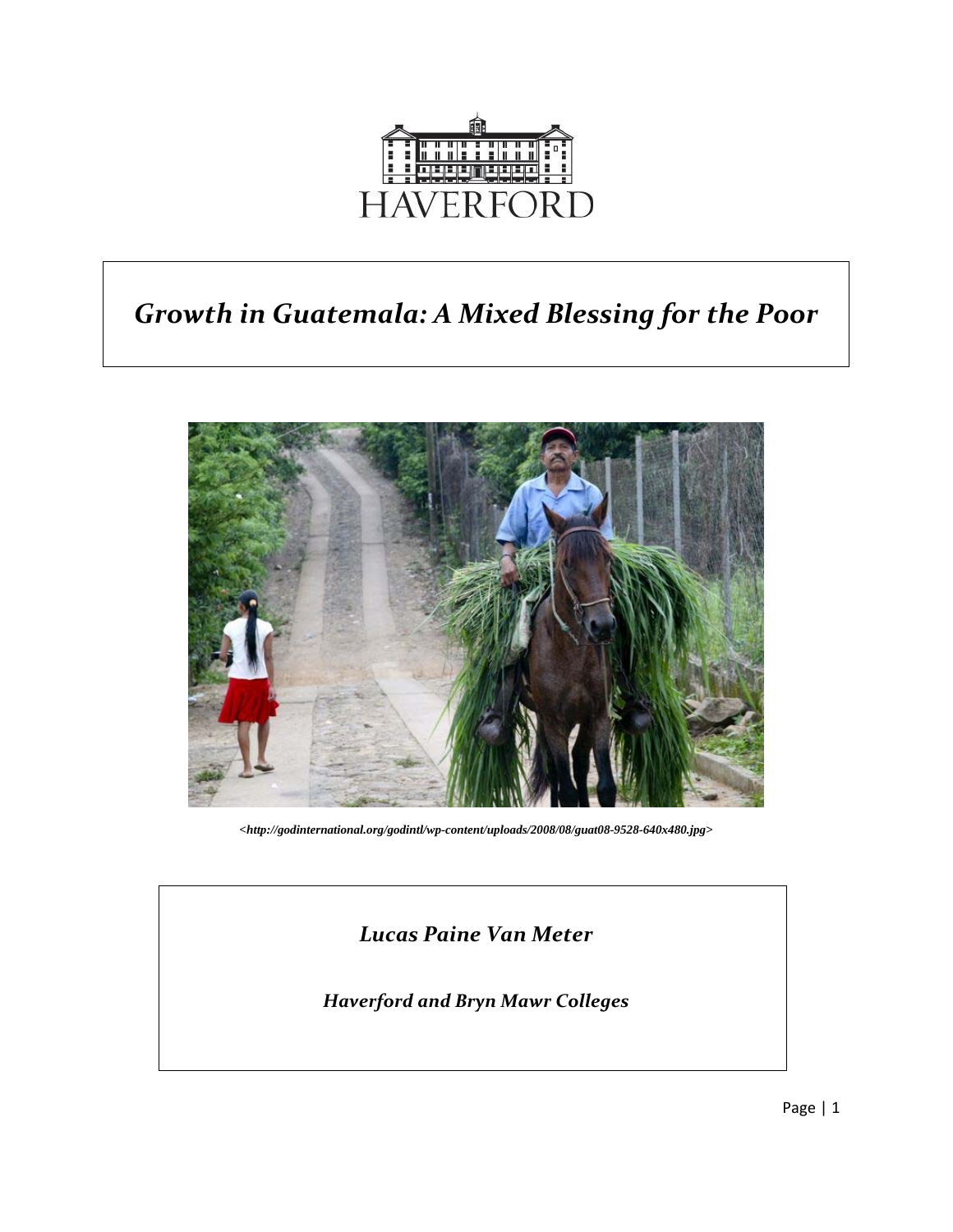# *Growth in Guatemala: A Mixed Blessing for the Poor*

*Lucas Paine Van Meter*

# **ABSTRACT:**

One of the most important questions in development economics is: who benefits from economic growth? The present study attempts to answer this question, with regard to one country in particular: Guatemala. Some of the literature on this topic claims that its growth is not pro-poor, meaning it does not benefit individuals below the poverty line. Some of the variables held culpable for this phenomenon include the rise to power of an elite oligarchy that supposedly captures the benefits of growth. Others blame increasing inequalities in infrastructure, productive assets, opportunities and the like. But by observing data, especially that which has been collected since these studies were published, one can see that the malevolent oligarchs have actually done an excellent job of reducing poverty. However, some questions remain with regard the structure of this evidently pro-poor growth. The data suggest that growth occurs differently in different regions. Perhaps more alarming is the fact that when one lowers the poverty line, growth becomes non-pro-poor. And, finally, there is a period of non-pro-poor growth between 2000 and 2002. This paper first demonstrates the existence of this structure of growth, using data from years as recent as 2006 in the context of various mathematical tests of pro-poorness. It then suggests the variables that influence pro-poorness, including high relative inflation in consumer goods and changes in labor force activities and international commodity prices. Based on these conclusions as well as evaluations of past policies, this paper makes policy recommendations with the intent of fostering pro-poor growth in Guatemala.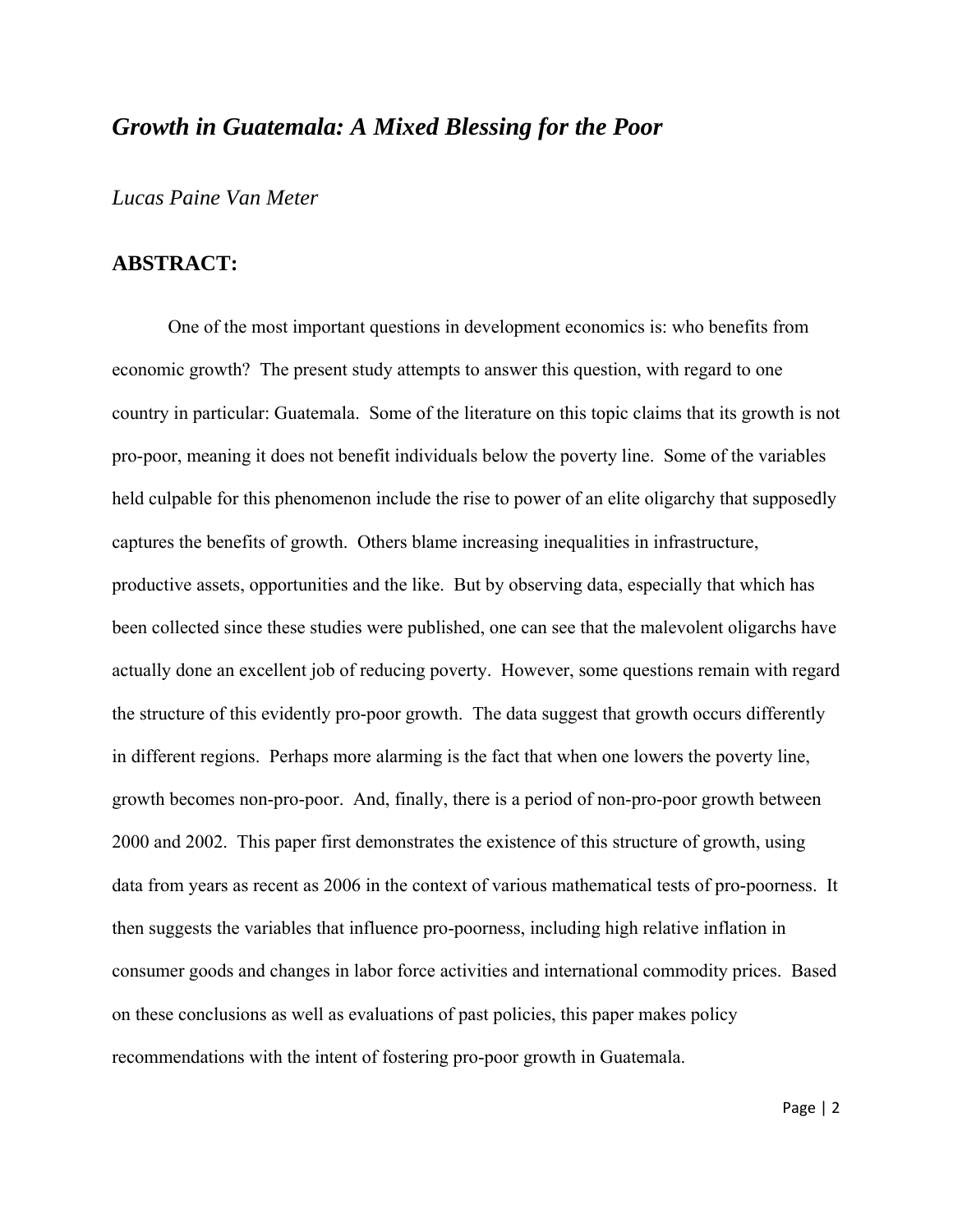# **SECTION 1: METHODOLOGY AND TERMINOLOGY**

# **Defining "Pro-Poor Growth:"**

 Before either this paper's contribution or the literature surrounding the topic can be discussed, the reader must become familiar with the measures, methods, and terms that will be used from here on. First to be discussed is the definition of pro-poor growth. Broadly speaking, pro-poor growth refers to economic growth that is beneficial to the poor. But what is unclear is how beneficial growth should need to be. Not surprisingly, almost any instance of economic growth contributes to poverty reduction. In other words, if a country is getting richer overall, the chances are good that poverty is being reduced. Should the criteria defining pro-poor growth be that inclusive? While there are some times when it is beneficial to view pro-poor growth in this light, it's usually expected, and therefore doesn't really tell us anything new. The alternative is defining economic growth as pro-poor if the poor benefit more than do the rich.<sup>1</sup> The problem with this case is that, in some instances, it highlights the wrong priority. For example, in China in the 1980s, market liberalization and decollectivization resulted in massive growth that benefited the rich more than the poor. But still, the poor gained far more than they would have if this second definition of pro-poor growth had been the goal. There is no single right definition of pro-poor growth, so this paper will use the two previously discussed. In the literature, these definitions are called absolute and relative pro-poorness, respectively.<sup>2</sup>

<sup>&</sup>lt;sup>1</sup> Ravallion, Martin and Chen, Shaohua. "Measuring Pro-poor growth." *Economic Letters* (2003) Vol. 78, No. 3, pp. 93-99

<sup>2</sup> Shorrocks, Anthony and Van Der Hoeven, Rolph*. Growth, Inequality, and Poverty.* Oxford: Oxford University Press. 2004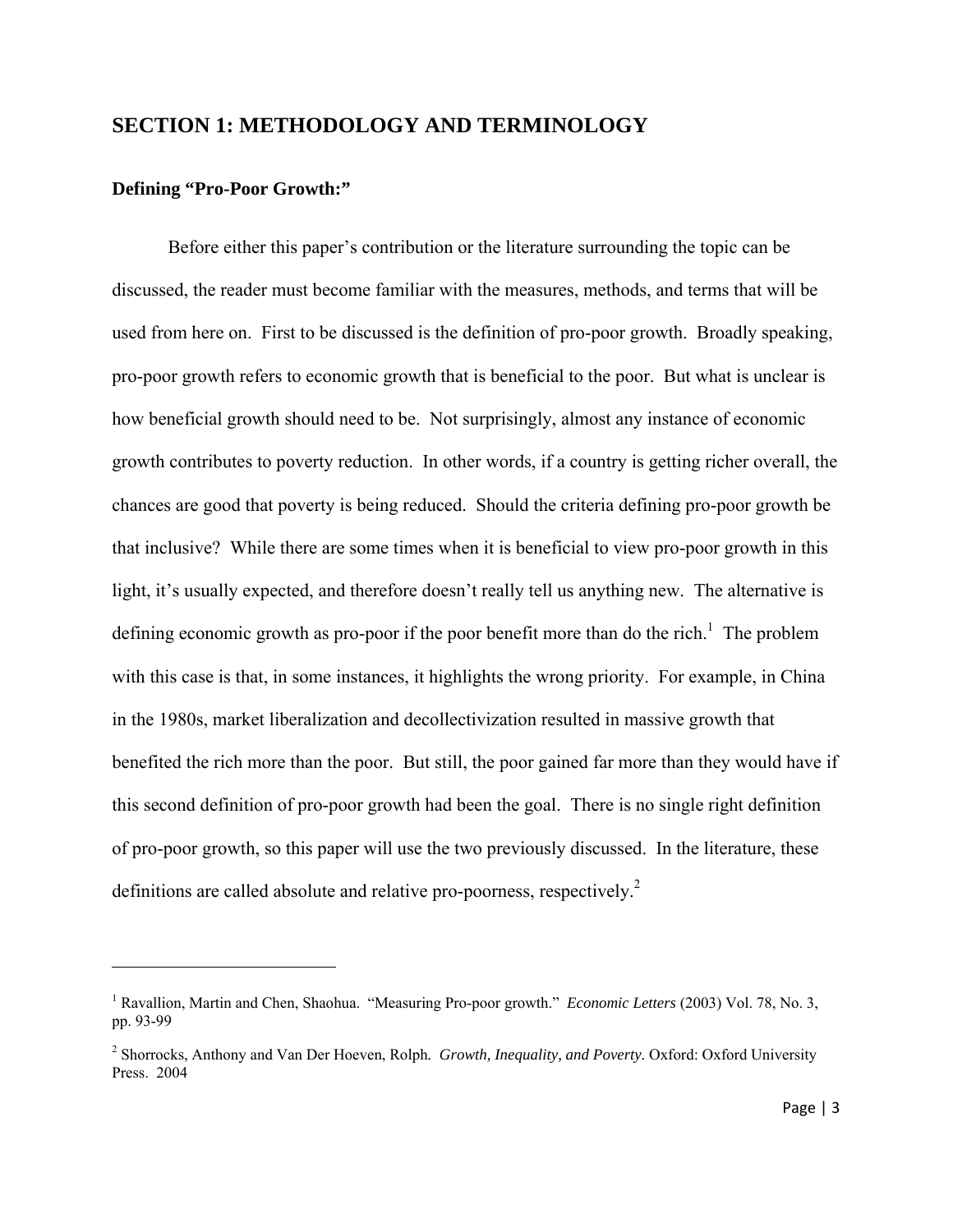We now seek to define pro-poor growth in mathematical terms. The purpose of this is to establish a clear and testable difference between pro-poor growth and non-pro-poor growth so that we can later gain a picture of what form growth has taken over the years in Guatemala. The first logical step is to choose an index with which to measure the level of poverty. The index that best satisfies the axioms proposed by Amyarta Sen (1976) is the Watts index, introduced by H.W. Watts in 1968. The aforementioned axioms are those that ensure that changes in various factors (such as number of poor or depth of poverty) have effects on the poverty measure of interest that agree with basic intuition. The Watts index can be represented as follows:

$$
W = \int_{0}^{H_{t}} \log \left[ \frac{z}{y_{t}} \left( p \right) \right] dp
$$

Where *W* is the Watts index,  $H_t$  is the headcount poverty index at time *t*, *z* is the poverty line,  $y_t$  is income at time *t*, and  $p$  is the quantile of income, varying from zero to one.<sup>3</sup> This paper, however, talks about *changes* in poverty – not poverty in its absolute sense; therefore, we need to measure the *change* in the Watts index over time. To do this, one simply differentiates the Watts index with respect to time (*t*). This is multiplied by negative one for simplicity of explanation:

$$
-\frac{dW_t}{dt} = \int_0^{H_t} \frac{d\log y_t(p)}{dt} dp = \int_0^{H_t} g_t(p) dp
$$

Where:

$$
g_{t}(p) = \left[\frac{y_{t}(p)}{y_{t-1}(p)}\right] - 1
$$

<sup>&</sup>lt;sup>3</sup> Ravallion, Martin and Chen, Shaohua. "Measuring Pro-poor growth." *Economic Letters* (2003) Vol. 78, No. 3, pp. 93-99.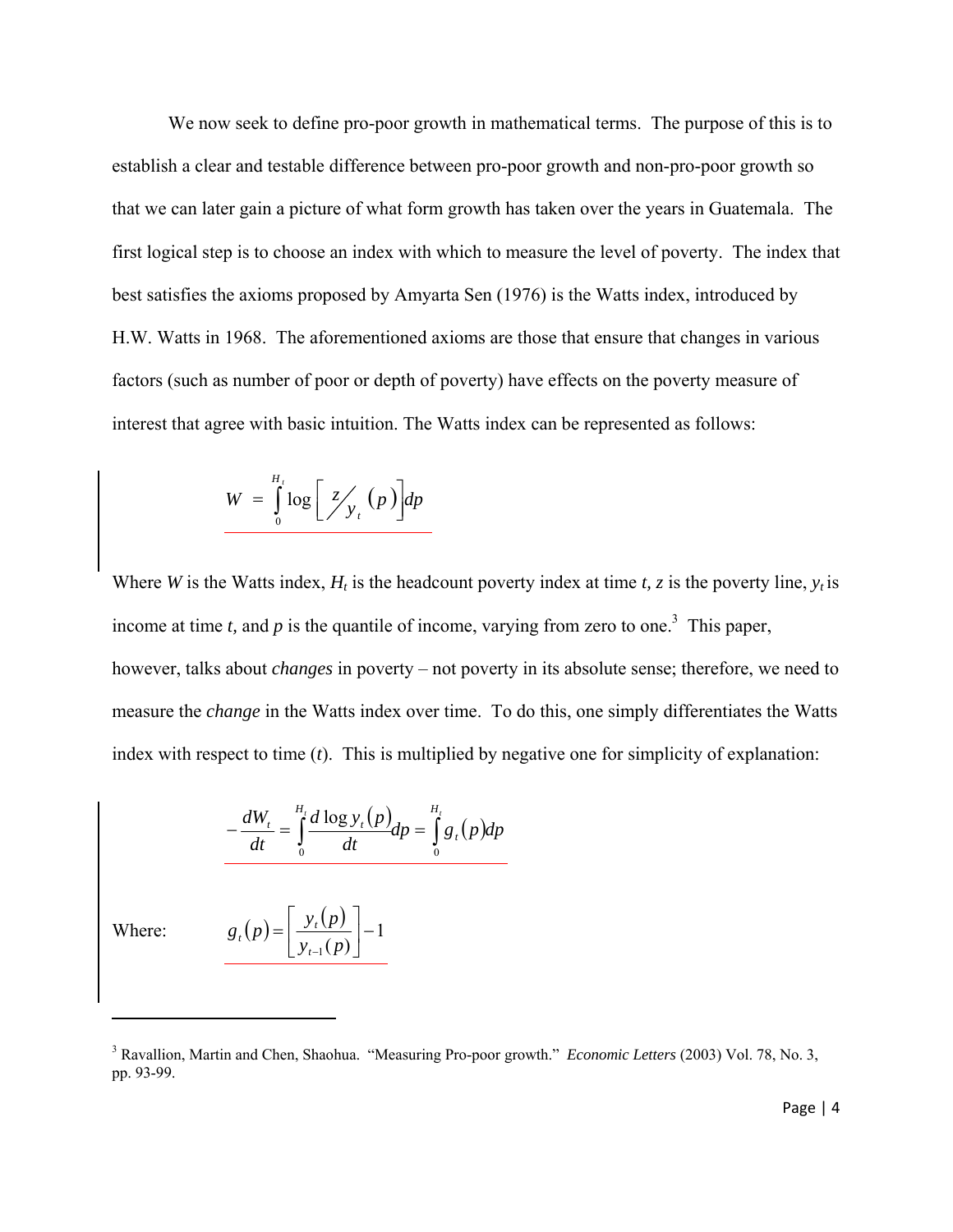In other words,  $g_t(p)$  is the growth rate of income within the *p*th quantile, or the growth incidence curve. Therefore when one integrates this with respect to  $p$ , from zero to  $H<sub>t</sub>$ , he or she is left with the area under the growth incidence curve up to the poverty line.<sup>4</sup> Therefore, the change in the Watts index (*W*), which will be taken to mean the change in poverty, is the opposite of this. This can be regarded as the opposite of the amount of income growth that occurred within the poor population between *t*-1 and *t* with more emphasis given to the poorer observations. This weight is given because the x-axis of the growth incidence curve is not just the observations (or groups of observations) ranked by income, but rather population quantiles ranked by income. These are cumulative, which means if the growth pattern is one that changes inequality among the poor without changing the average growth rate of income in this group, the growth incidence curve will show a larger deviation (from 0% growth) among the very poor than among the less poor.

This index yields an intuitive, meaningful understanding of the level of poverty. If the income of any subgroup below the poverty line falls, the Watts index increases. If a household increases its income enough to rise above the poverty line, the Watts decreases; this is because the poverty "line" used in the Watts index is in the form of a the headcount index (at time *t*), which is a population quantile, and is therefore fixed with respect to the number of observations described. The Watts index falls given an inequality reducing transfer among the poor, ceterus paribus, because of the extra weight given poorer observations. Finally, the Watts index is, intuitively, unresponsive to changes in income among the non-poor. 5

<sup>4</sup> Ravallion, Martin and Chen, Shaohua. "Measuring Pro-poor growth." *Economic Letters* (2003) Vol. 78, No. 3, pp. 93-99.

 $<sup>5</sup>$  ibid.</sup>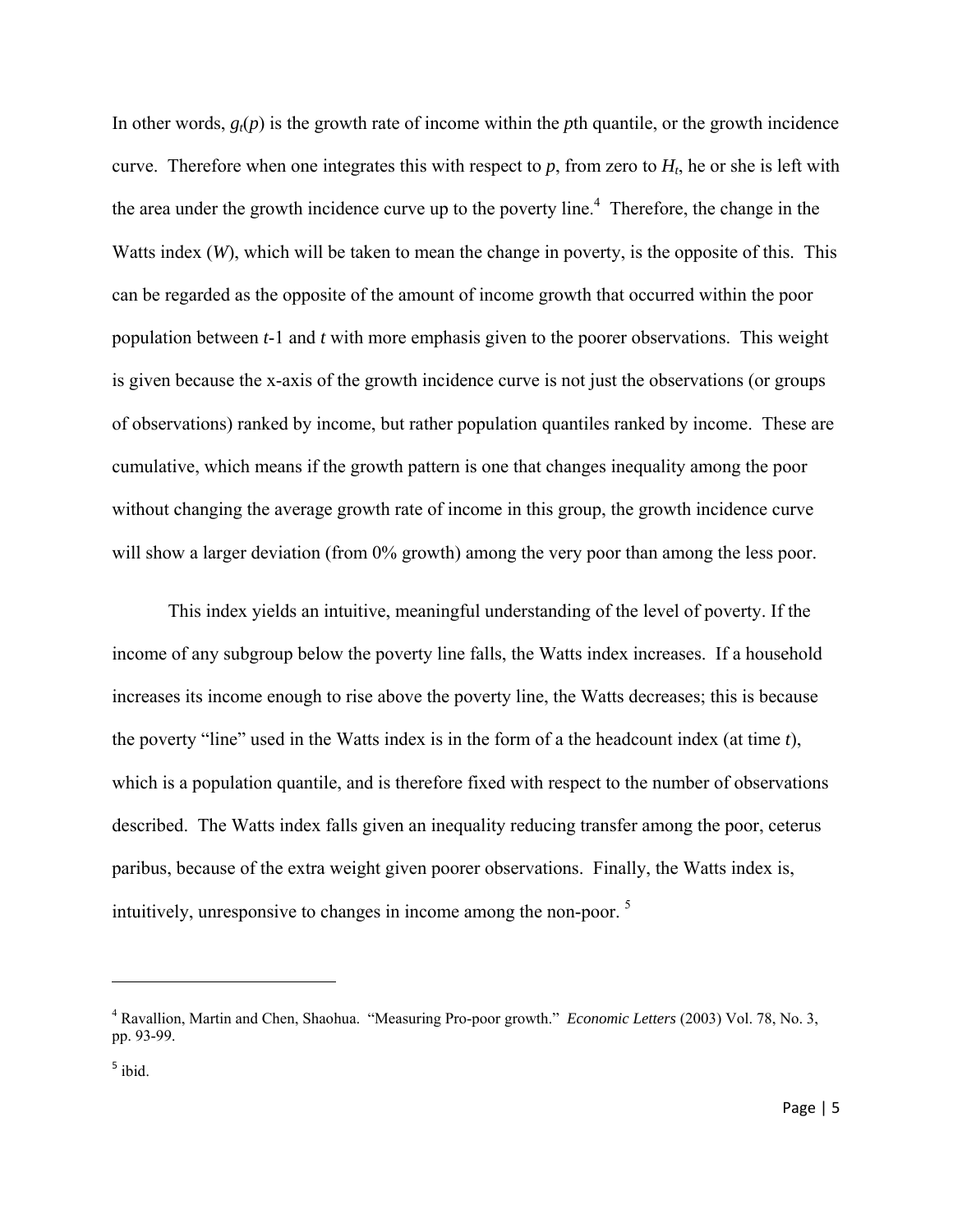Now we are at the final stage of defining pro-poor growth mathematically. Recall that this paper refers to two different types of pro-poor growth: relative and absolute. Absolute propoor growth simply requires that the poverty measure of interest falls during periods of growth. Since this paper measures poverty with the Watts index, economic growth can be called pro-poor

in absolute terms if  $\frac{dW_t}{dt} < 0$ *dt*  $\frac{dW_t}{dt}$  < 0 whenever  $\frac{dY_t}{dt}$  > 0 *dt*  $\frac{dY_t}{dt} > 0$ . In relative terms, economic growth can be

called pro-poor if the poor benefit relatively more than do the non-poor. This can

be determined by observing the growth elasticity of poverty reduction, which is as follows:

$$
\varepsilon_{W_t, Y_t} = \left[ -\frac{dW_t}{dt} / W_t \right] / \left[ \frac{dY_t}{dt} / Y_t \right] \approx \ln \left[ -\frac{dW_t}{dt} \right] / \ln \left[ \frac{dY_t}{dt} \right]
$$

Economic growth is pro-poor in relative terms if  $\varepsilon_{w_r, x_r} > 1$  and non-pro-poor if  $\varepsilon_{w_r, x_r} \le 1$  because the elasticity measures how much the poor are benefiting relative to the entire population.<sup>6</sup> The tests of absolute and relative pro-poorness discussed above will be used to determine the character of economic growth in Guatemala.<sup>7</sup>

#### **Indicators:**

There are many indicators used in this report. To start with, the Gini Coefficient and the MLD (Mean Log Deviation) index measure general inequality. The Gini can be regarded as the

<sup>&</sup>lt;sup>6</sup> Shorrocks, Anthony and Van Der Hoeven, Rolph. *Growth, Inequality, and Poverty*. Oxford: Oxford University Press. 2004

<sup>7</sup> Ravallion, Martin and Chen, Shaohua. "Measuring Pro-poor growth." *Economic Letters* (2003) Vol. 78, No. 3, pp. 93-99.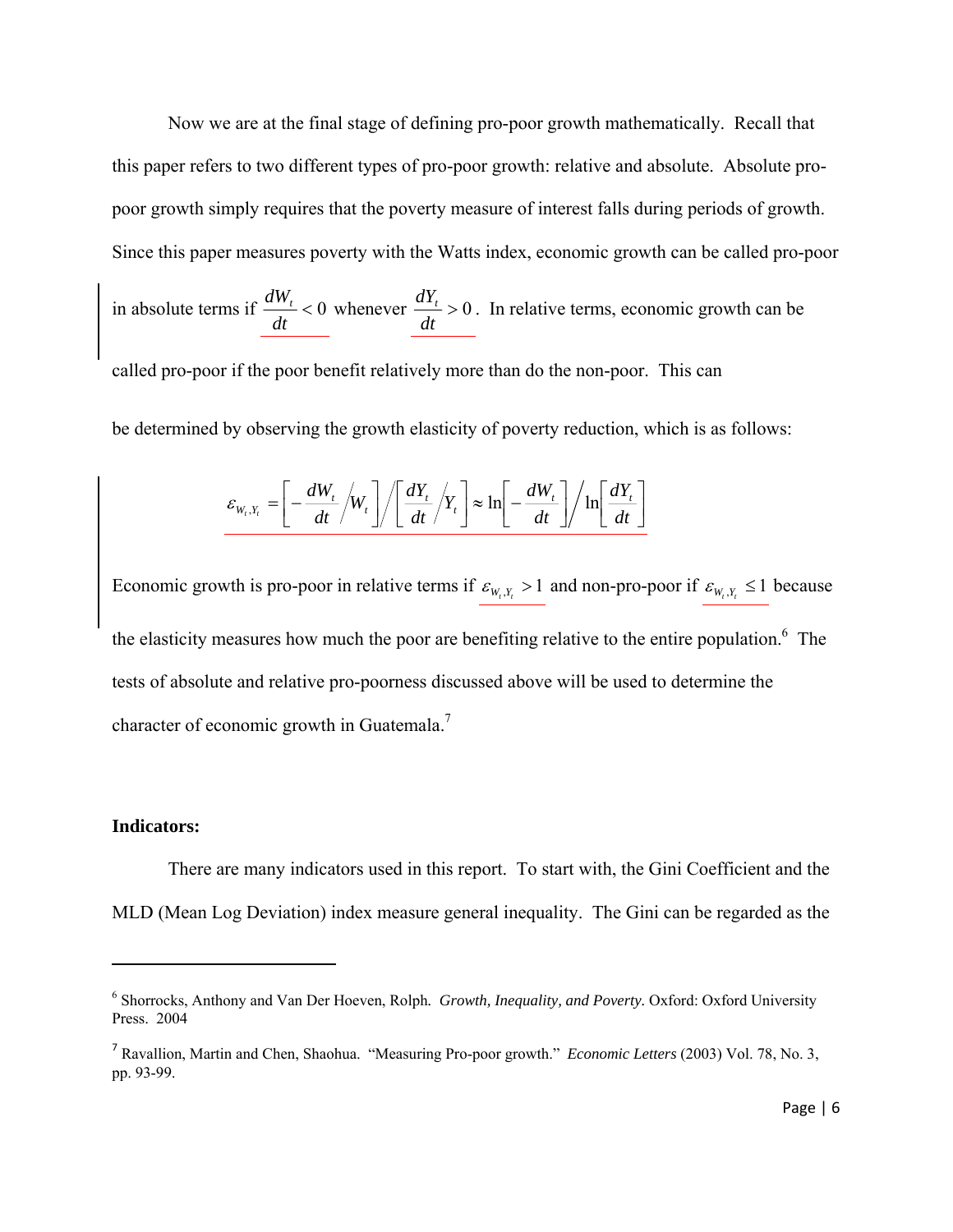area between the country's Lorenz curve and that which represents a perfectly even distribution. The MLD index is the weighted sum of inequality within subgroups. Measuring poverty, the headcount index is equal to the number of observations (in this case households) that fall below the poverty line (which is fixed with respect to income). Income will be approximated by Gross Domestic Product (GDP) and GDP per capita. Income shares will be represented as a percentage of GDP held by a given population quantile, usually a quintile. The most important poverty indicator, which was described in Section 1, is the Watts index. This indicator alone will be used to determine the relative and absolute pro-poorness of Guatemalan growth. It is preferred for this use over other poverty indicators such as the poverty headcount index, the poverty gap index, or the average income below the poverty line because it takes into account changes in inequality among the poor, income increases that lift observations out of poverty, and any other income changes among the poor. It is, therefore, less likely to give a false impression of propoorness or non-pro-poorness. However, the other indices have their merits and will be used in the analysis of Guatemalan growth.

## **SECTION 2: BACKGROUND**

 This paper's goal is to evaluate the structure of growth, with particular attention paid to who has benefitted from growth over the past two decades. Then it examines why this has been the case and the policy implications that become clear through the discussion of the previous two points. But before this paper can make its contribution, it is important that the reader develop a sense of relevant events, characteristics, and trends over the past two decades in order to better understand the points that are to be made. The first of these to be reviewed is the structure of the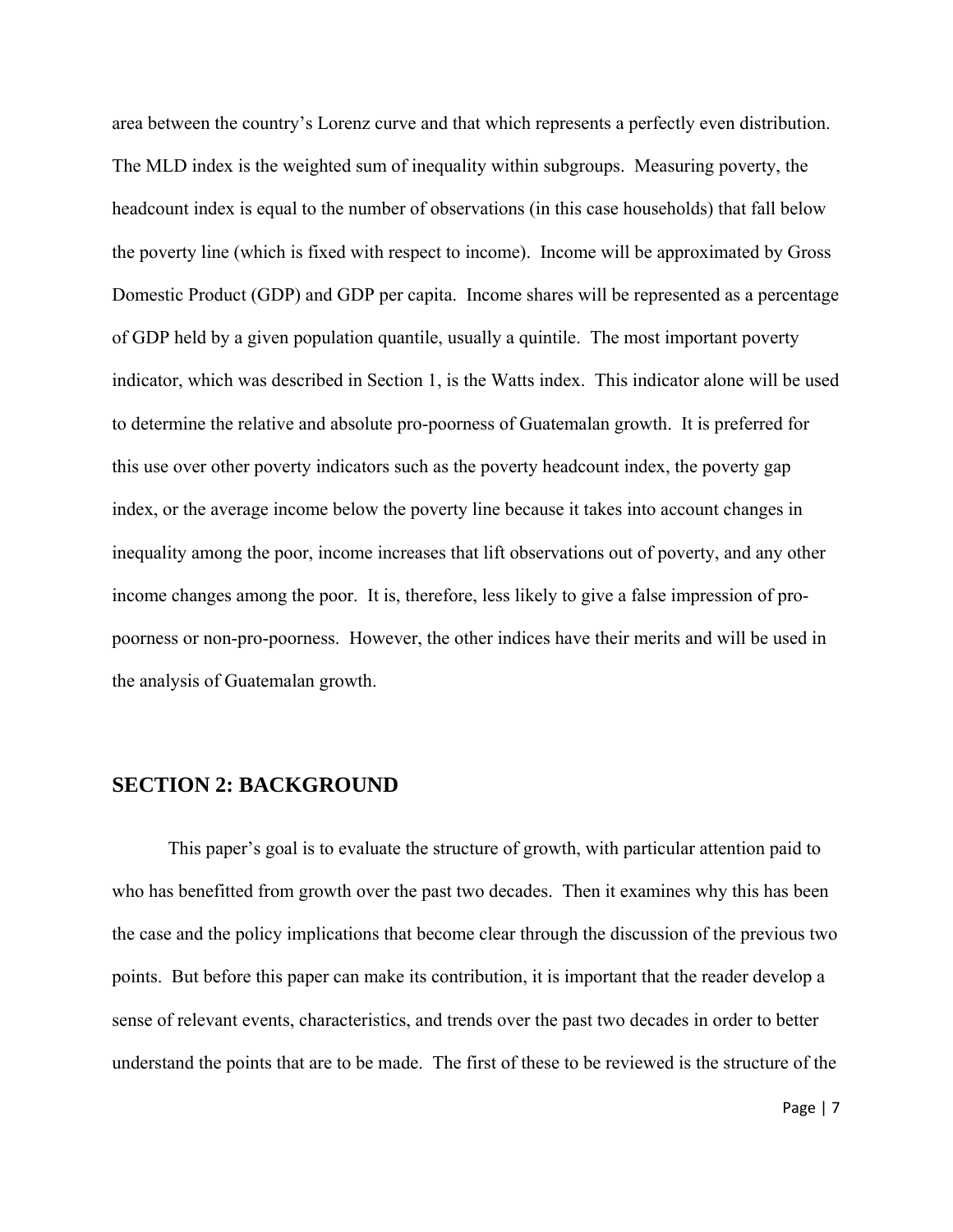economy. This will be followed by a summary of the pertinent political events that have shaped the past twenty years. Finally, these discussions will be used to frame the goals of the rest of the paper.

#### **The Economy:**

Poverty and inequality are historically high in Guatemala. This is not just true with regard to income. The country's agricultural land is very unevenly distributed with 2% of the population owning 75% of the arable land. Poor areas generally lack infrastructure such as roads, and investments in human capital, such as education, are pitifully low. The question at hand is: what is happening to the levels of poverty and inequality?

 In determining the causes of various growth structures, it is important to note that agriculture is a very important sector, comprising roughly one third of GDP over the past two decades. Since most of the poor are involved in agriculture, it is a crucial sector for poverty alleviation. Changes in commodity prices and worker productivity have incredibly large impacts on welfare below the poverty line.

 Below is a general summary table that provides the Gini coefficient (inequality), real GDP, the Watt's index, the poverty headcount index at \$2 a day and \$1.25 a day, and income quintiles over the years in which poverty indicators are available: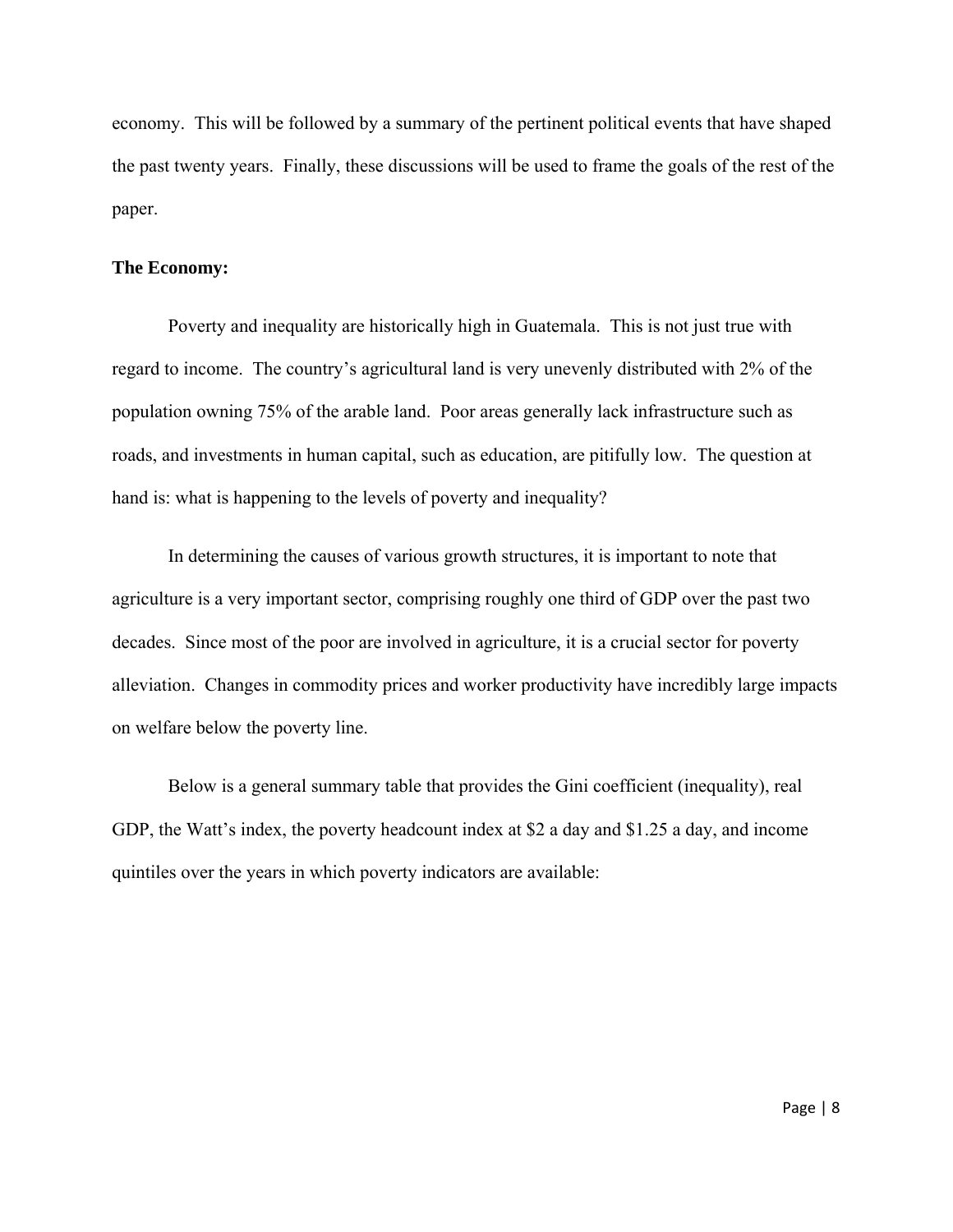## **Figure 1: Summary Table**

|                                               | 1987      | 1989      | 1998      | 2000     | 2002     | 2006     |
|-----------------------------------------------|-----------|-----------|-----------|----------|----------|----------|
| Watts                                         | 0.4534    | 0.3518    | 0.0745    | 0.0629   | 0.0985   | 0.0514   |
| GINI index                                    | 58.26     | 59.6      | 55.65     | 54.97    | 55.34    | 53.69    |
| Poverty headcount ratio at \$2 a day (PPP) (% |           |           |           |          |          |          |
| of population)                                | 70.4      | 55.78     | 29.83     | 26.76    | 29.75    | 24.3     |
| Poverty headcount ratio at \$1.25 a day (PPP) |           |           |           |          |          |          |
| (% of population)                             | 52.54     | 39.33     | 15.65     | 13.06    | 16.92    | 11.7     |
| Income share held by highest 20%              | 61.96     | 62.87     | 59.67     | 59.21    | 58.91    | 57.83    |
| Income share held by 2nd highest 20%          | 18.34     | 18.78     | 18.65     | 18.6     | 19.61    | 19.51    |
| Income share held by middle 20%               | 10.75     | 10.52     | 11.51     | 11.61    | 11.78    | 11.98    |
| Income share held by 2nd lowest 20%           | 6.19      | 5.68      | 7.03      | 7.21     | 6.82     | 7.24     |
| Income share held by lowest 20%               | 2.76      | 2.15      | 3.14      | 3.37     | 2.88     | 3.44     |
| Income Share held by lowest 10%               |           | 0.68      | 1.02      | 1.14     | 0.96     | 1.25     |
|                                               | $1.16E +$ | $1.25E +$ | $1.79E +$ | $1.93E+$ | $2.05E+$ | $2.36E+$ |
| GDP (constant 2000 US\$)                      | 10        | 10        | 10        | 10       | 10       | 10       |

(WDI Online. World Development Indicators. The World Bank, 2009)

### **Political Changes:**

 There have been some unusual events in Guatemala's political history, some of which may have had a significant impact on poverty and the structure of growth. The most cited example is the oligarchy that, to some degree, rules the country. Some scholars have suggested that the oligarchs have made growth non-pro-poor. This and other relevant characteristics such as corruption will be reviewed here.<sup>8</sup>

 The political characteristic that best sets Guatemala apart from other LMCs in Central America and Latin America in general is the existence of an oligarchic form of government. While nominally a presidential representative democratic republic, Guatemala is to some degree run by a small group of very wealthy European elite families. According to Dosal (1995) there are roughly 22-50 families that make up the oligarchic elite. They are represented by the

<sup>8</sup> Krznaric, Roman. "The Limits on Pro-poor Agricultural Trade in Guatemala; Land, Labour, and Political Power." *Journal of Human Development* (2006) Vol. 7, No. 1, pp. 111-135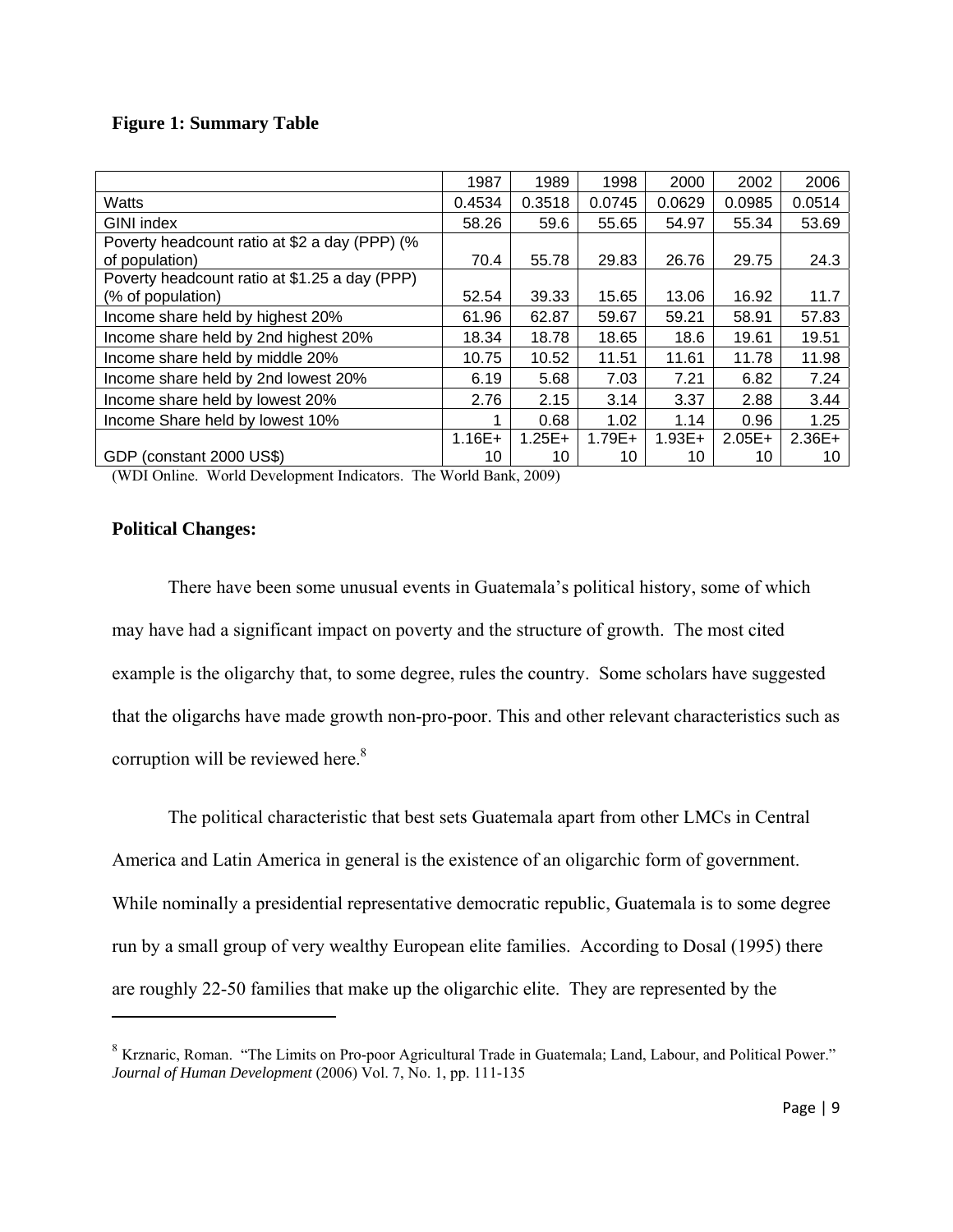Coordinating Committee of Agricultural, Commercial, Industrial, and Financial Associations, or CACIF (pronounced /ka-`sif/), which is a private lobbying organization. CACIF achieves political and economic objectives such as maintaining low tax rates and tax exemptions, influencing judicial decisions, changing the labor code, and controlling the media, mostly through bribes and strategic relationships.<sup>9</sup>

The political structure of Guatemala has changed significantly in the past two decades. For 36 years the country was immersed in a violent civil war. It was ended by 1995-elected president Alvaro Arzu, a member of an oligarch family, who met with guerilla leaders and signed a peace treaty at the end of 1996.<sup>10</sup> With the peace accords came an opportunity for change, yet still the presence of the oligarchs could be felt. Being an oligarch, Arzu appointed many members of CACIF as high level government officials. For example, he appointed Rayes Mayen, one of the co-heads of CACIF as minister of agriculture.<sup>11</sup>

Arzu continued to lead the country until the beginning of 2000, when he passed the baton to his political opponent, 1999-elected Alfonso Portillo, a corrupt member of the Guatemalan Republican Front (FRG). The FRG was a political party led by Efraín Ríos Montt, the former military dictator during the civil war who was banned from running for president because he had led a coup in 1982. Montt hand-picked Portillo, the former leader of congress. However, he

<sup>&</sup>lt;sup>9</sup> Krznaric, Roman. "The Limits on Pro-poor Agricultural Trade in Guatemala; Land, Labour, and Political Power." *Journal of Human Development* (2006) Vol. 7, No. 1, pp. 111-135

<sup>10</sup> http://fletcher.tufts.edu/research/2008/Gagnon.pdf

<sup>&</sup>lt;sup>11</sup> Diane M. Nelson . A Finger in the Wound: Body Politics in Quincentennial Guatemala. University of California Press, 1999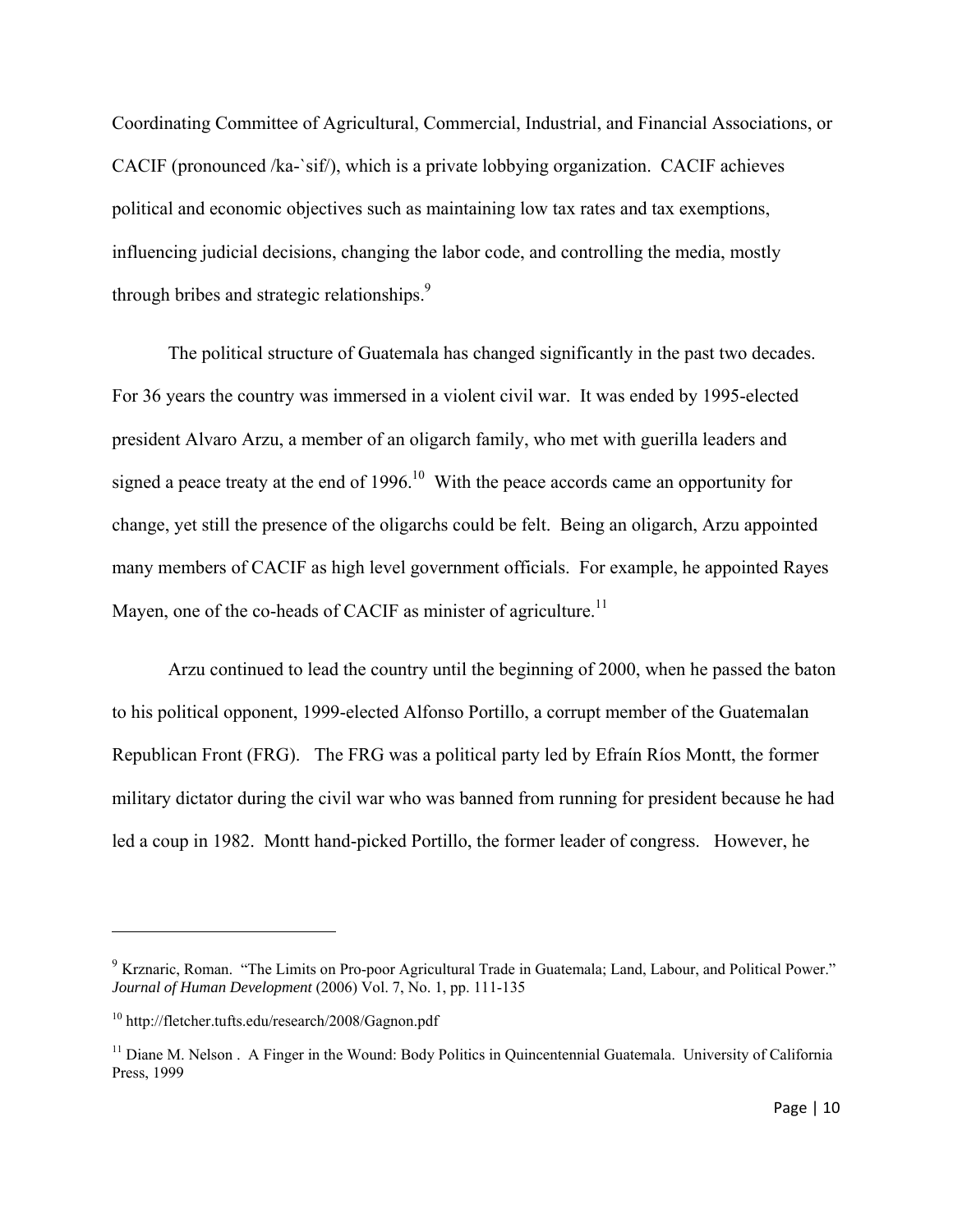was no oligarch.<sup>12</sup> Portillo was not a member of an oligarch family and, being a military ruler, was in fact anti-oligarch (the oligarchs, none of whom hold military positions, ended the civil war, effectively ending military rule). During Portillo's reign, he and The FRG were accused of bringing corruption on an unprecedented scale. There was evidence that his government engaged in substantial theft, money laundering, transferring funds to the army, and creation of foreign bank accounts, totaling more than one billion USD. Portillo, finishing his term, backed Montt's presidential campaign, which had become unbanned, but nevertheless ultimately failed.<sup>13</sup>

In 2004, Oscar Berger became president, bringing the country back to oligarchic rule. The Grand National Alliance (GANA) was a pan-oligarchic party formed in opposition to the military-based FRG. Berger's family, which was of Belgian descent, was a major player in agriculture and owned vast sugar and coffee plantations. Years before becoming president, Berger had further strengthened his status among the elite by marrying another agricultural oligarch, Wendy Widmann.<sup>14</sup>

As the reader will note, the period between 1996 and 2000 was characterized by oligarch rule, led by Arzu. 2000-2004 was a period in which the oligarchs lost importance and were replaced (most importantly in the presidential office) by non-oligarchs with close ties to the military. Portillo and his administration were accused of vast corruption (to the extent that Portillo had to flee to Mexico after is term). Between 2004 and 2008 Guatemala returned to

<sup>12</sup> http://fletcher.tufts.edu/research/2008/Gagnon.pdf

<sup>&</sup>lt;sup>13</sup> Diane M. Nelson . A Finger in the Wound: Body Politics in Quincentennial Guatemala. University of California Press, 1999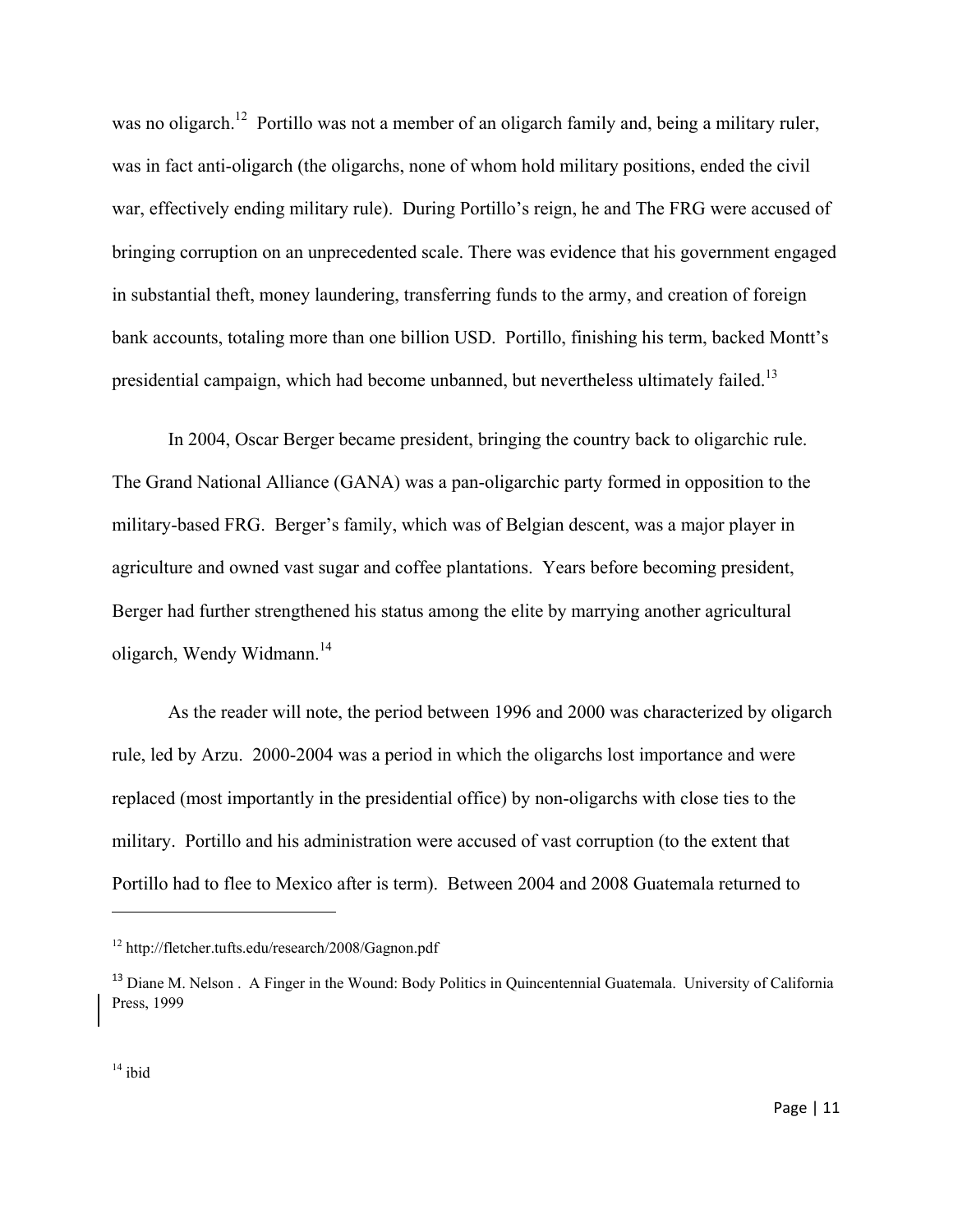oligarch rule under Berger. These periods, as the reader will see, have very different growth patterns. Several scholars have drawn the connection between the political regime and propoorness. But the question is, did they draw the right connection?

#### **The Present Paper:**

 Guatemala has experienced relatively healthy growth for the past two decades. This begs the question, who benefits from this growth? The answer to this question in turn determines (and is determined by) whether the issues of poverty and inequality are getting better or worse or staying the same. A further question that arises is, based on who benefits from growth and why, what policies should be implemented to ensure optimal reduction of poverty in the future.

 It has been suggested by certain scholars that growth may not be pro-poor. Both poverty and inequality are historically very high and some believe that growth isn't helping as much as it should, if at all. It has also been stated that the oligarchs are to blame for this phenomenon. However, taking a different approach, looking at macroeconomic indicators, and over a longer period of time, the picture looks different. The goal of this study is to determine the structure of growth over the past two decades and to see what role, if any, is played by the oligarchs in this process. Finding results in disagreement with previous studies, the present paper suggests some possible shortcomings in the literature and suggests a revised point of view. The findings here are complimentary to those of the World Bank in its newest, yet unpublished poverty assessment. While the present paper comes to similar conclusions, the methodology and results are both nuanced and, together with the World Bank report, paint a more or less complete picture of the

Page | 12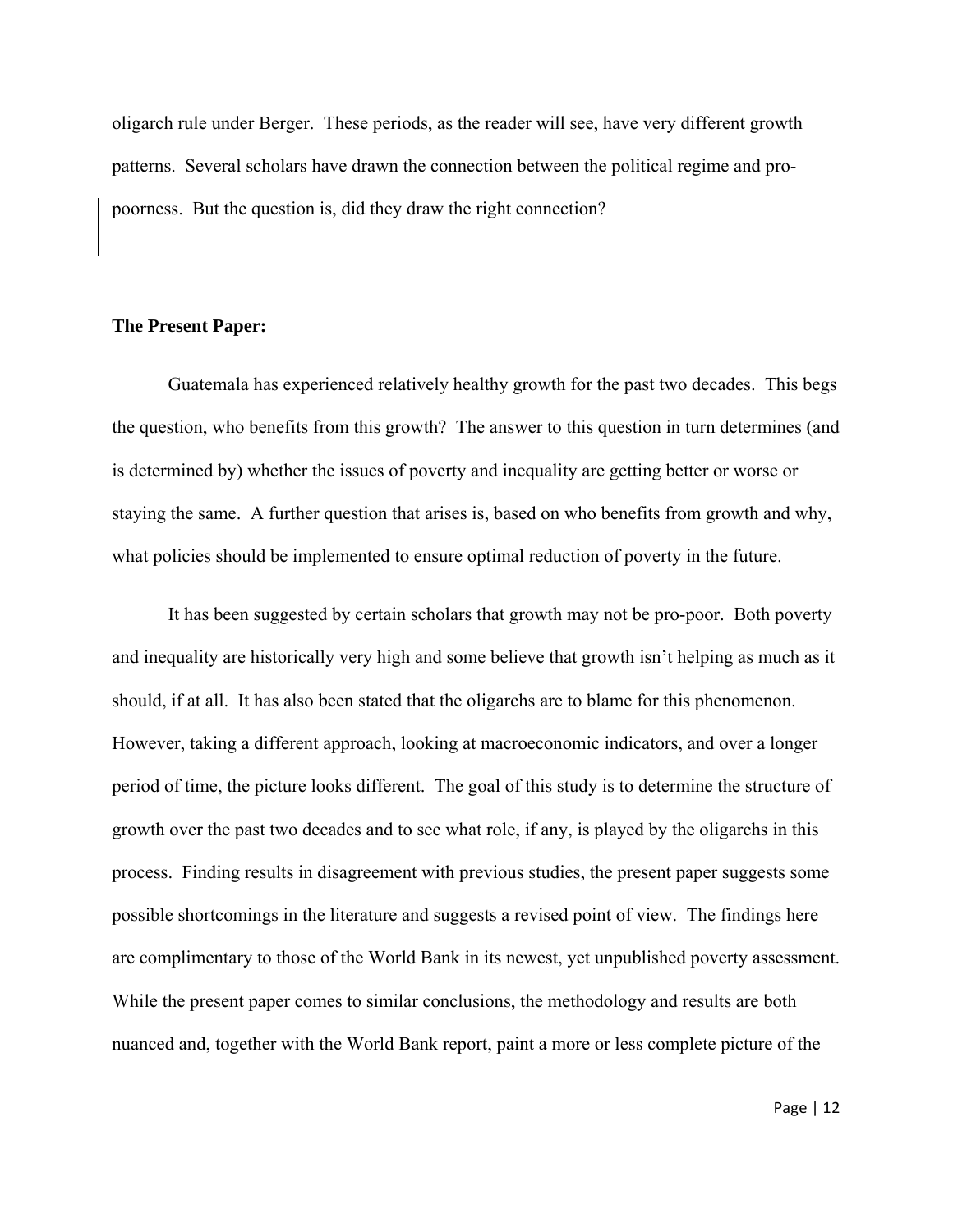issues mentioned above. In particular, the present paper has a longer timeframe, spanning 1987 and 2006 rather than 2000 and 2006. It also uses macro indicators rather than micro-level data.

## **Data:**

 Data used in this paper come primarily (and indirectly) from Guatemalan household surveys. These include: Encuesta Nacional Socio-demográfica (ENS) 1987, Encuesta Nacional Socio-demográfica (ENS) 1989, Encuesta Nacional de Ingresos y Gastos Familiares (ENIGFAM) 1998, Encuesta Nacional sobre Condiciones de Vida (ENCOVI) 2000, Encuesta Nacional de Empleo e Ingresos (ENEI) 2002, and Encuesta Nacional sobre Condiciones de Vida (ENCOVI) 2006. These are the only sources for most poverty and inequality indicators, leaving our analysis with the years 1987, 1989, 1998, 2000, 2002, and 2006. Other data, such as GDP and productivity, come from WDI online, the World Bank's world development indicators database. Some of the household survey data are accessed via PovcalNet, the World Bank's online poverty analysis tool while others are collected from summary statistics books. Some data from ENEI (2002) is accessed via the UNDP reports and wage and unemployment data come from the International Labor Organization.

# **SECTION 3: THE DEBATE & WHAT HAS BEEN SAID**

#### **Is Economic Growth Usually Pro-Poor in the Developing World?**

 Obviously whether or not growth is pro-poor depends on one's definition of pro-poor. In general, there is not much debate with regard to the absolute pro-poorness of growth in the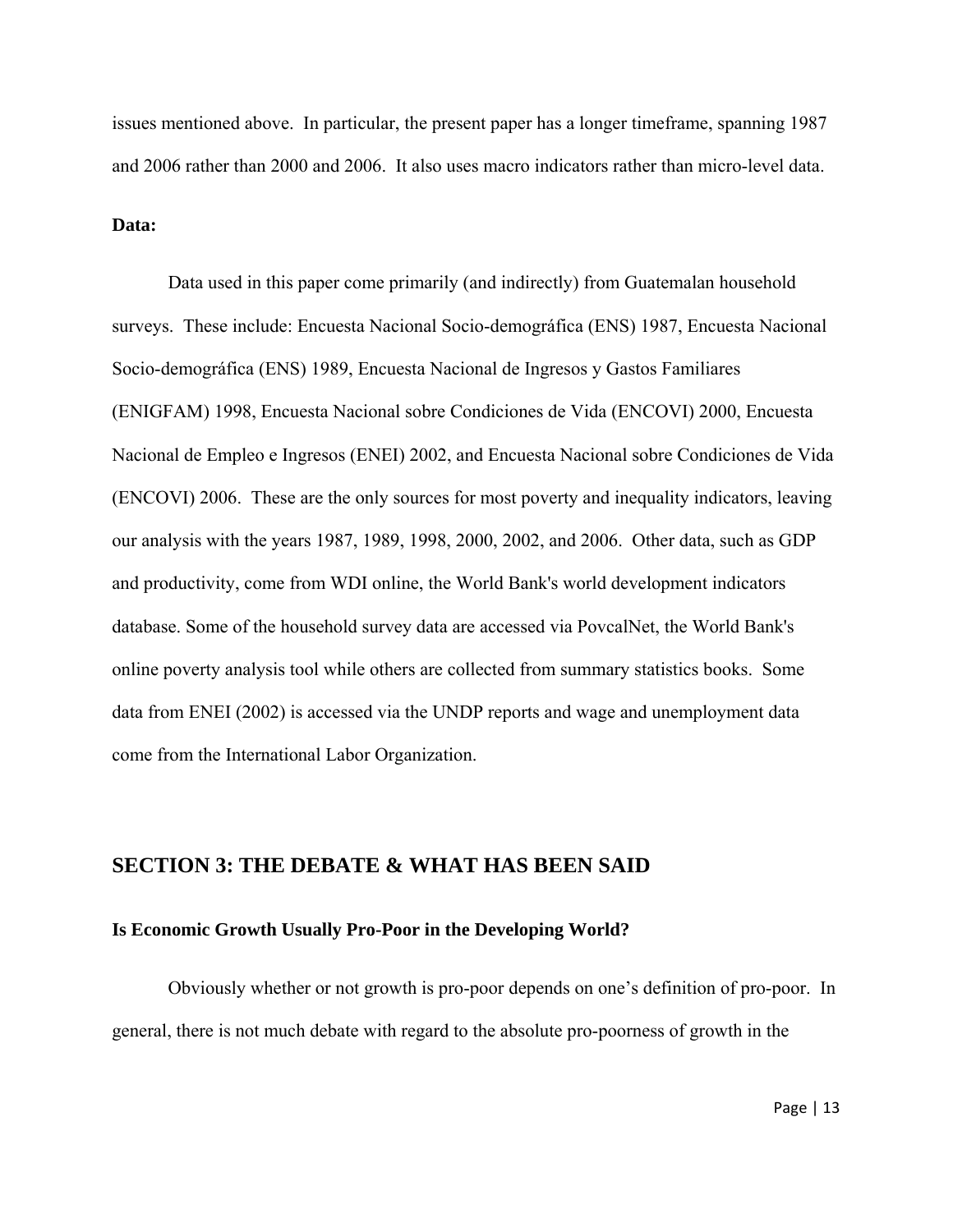developing world. As one would expect, when growth occurs, poverty usually falls. Therefore it is only in the case of exceptions to this rule that a big fuss is made.

 Dollar and Kraay (2002) began to address the question of relative pro-poorness when they showed that the general pattern is pro-poor by regressing the log of income per capita on the log of income per capita in the poorest quintile of the population across hundreds of countries. They found a roughly one-to-one relationship ( $\beta_2$  = 1.0734). They also regressed the changes in these variables and, once again, found a roughly one-to-one tradeoff  $(\beta_2 = 1.185)$ .<sup>15</sup> Since these coefficients were slightly greater than one, economic growth was pro-poor, not only in absolute terms, but in relative terms, too. The conclusion? Growth is good for the poor. Guatemala was not an outlier in this statistical analysis, indicating that perhaps growth is pro-poor there.<sup>16</sup>

 Given the overwhelming tendency for growth to be pro-poor in absolute terms, there is not much cross-country literature discussing the issue. Instead, scholars have examined the question of how best to reduce poverty, using economic growth – whether to focus on its distribution or its magnitude. Stated differently, we want to know what the main causes of nonpro-poorness are. Not surprisingly, a large part of the debate has to do with whether or not growth is pro-poor in relative terms and whether or not it needs to be.

### **Is Economic Growth in Guatemala Pro-Poor?**

<sup>15</sup> Dollar, David and Kraay, Aart. "Growth is Good for the Poor." *Journal of Economic Growth* (2002) Vol. 7, pp. 195-225

 $16$  ibid.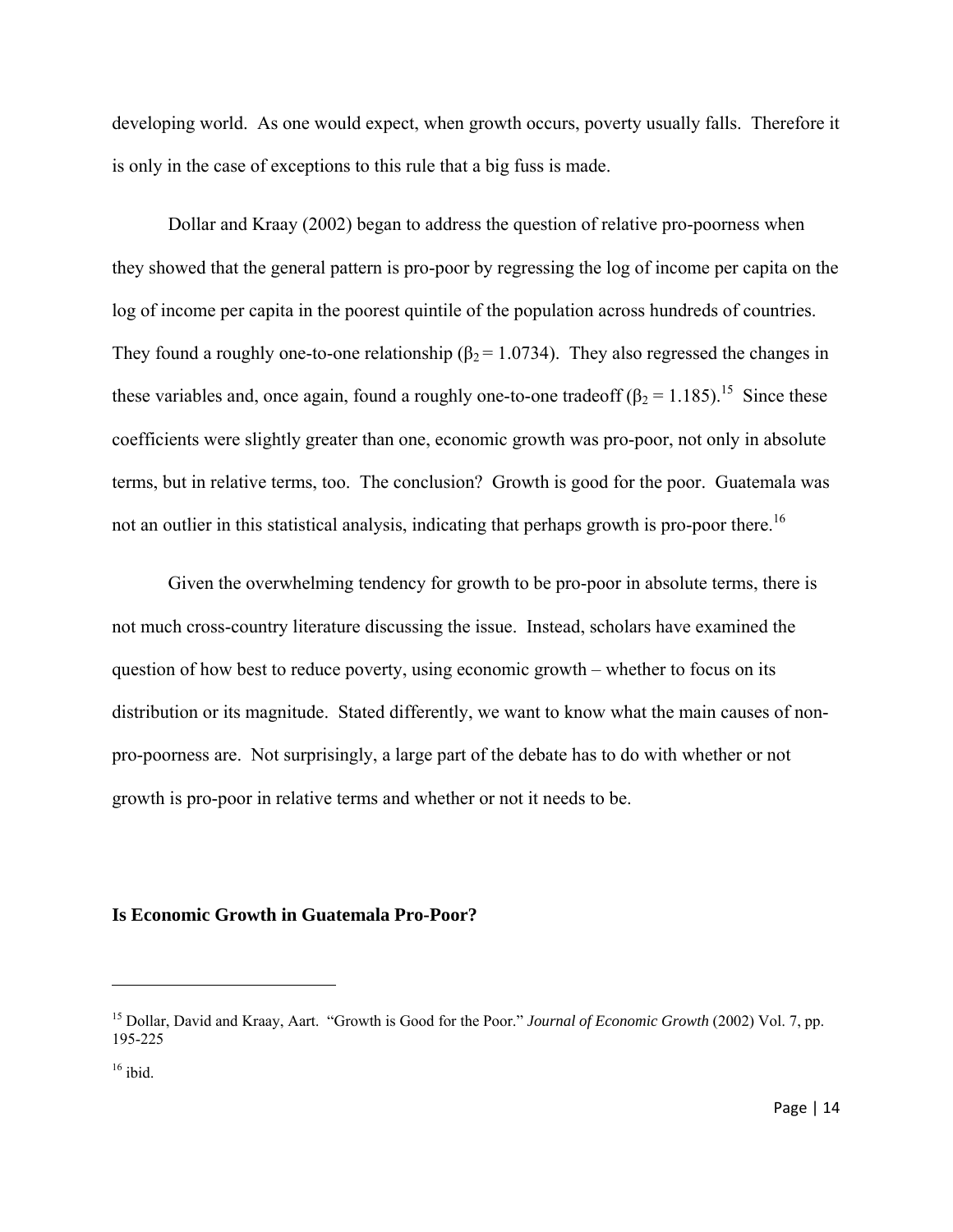An important discussion of the structure of Guatemalan growth and poverty is the World Bank's 2000 publication, "Poverty in Guatemala." This is an in-depth, multidimensional analysis of poverty in Guatamala, executed by GUAPA, the Guatemalan Poverty Assessment Program. With regard to the pattern of economic growth, the study suggests that, given the data and qualitative information in 2000, economic growth is not pro-poor because of a failure to create enough low-skilled jobs. Both agriculture and non-agricultural sectors receive blame for this. Also interesting is a statement that, even using solely data from 2000, simulations suggest that the incidence of poverty increased in 2001. It is intriguing to see an increase in poverty, especially as this could signal the existence of a change in growth patterns, post-1996.<sup>17</sup>

The GUAPA report calculates the growth elasticity of poverty (not reduction thereof; and using the headcount index) to be -.99. Given the growth rate from 1989 to 2000, this elasticity predicts that the incidence of poverty should have dropped from sixty-two percent to fifty-three percent. In reality, it only dropped to fifty-six percent. It is likely, according to this study, that the difference reflects a specific aspect of the calculated elasticity – namely that it was estimated using single-year data, and therefore assumes that inequality does not change. In other words, this simulation assumes that everyone benefits equally from growth. But since poverty reduction was considerably less than that predicted by the model, there is reason to believe that this assumption is not a valid one in Guatemala. If that is the case, as supported by the GUAPA report, it means that Guatemala exhibits a different pattern of growth than does most of the rest of the world. In short, it exhibits non-pro-poor growth.<sup>18</sup>

<sup>&</sup>lt;sup>17</sup> World Bank (2003) 'Poverty in Guatemala,' *Report No. 24221-GU*, World Bank, Washington, DC, 20 February.  $18$  ibid.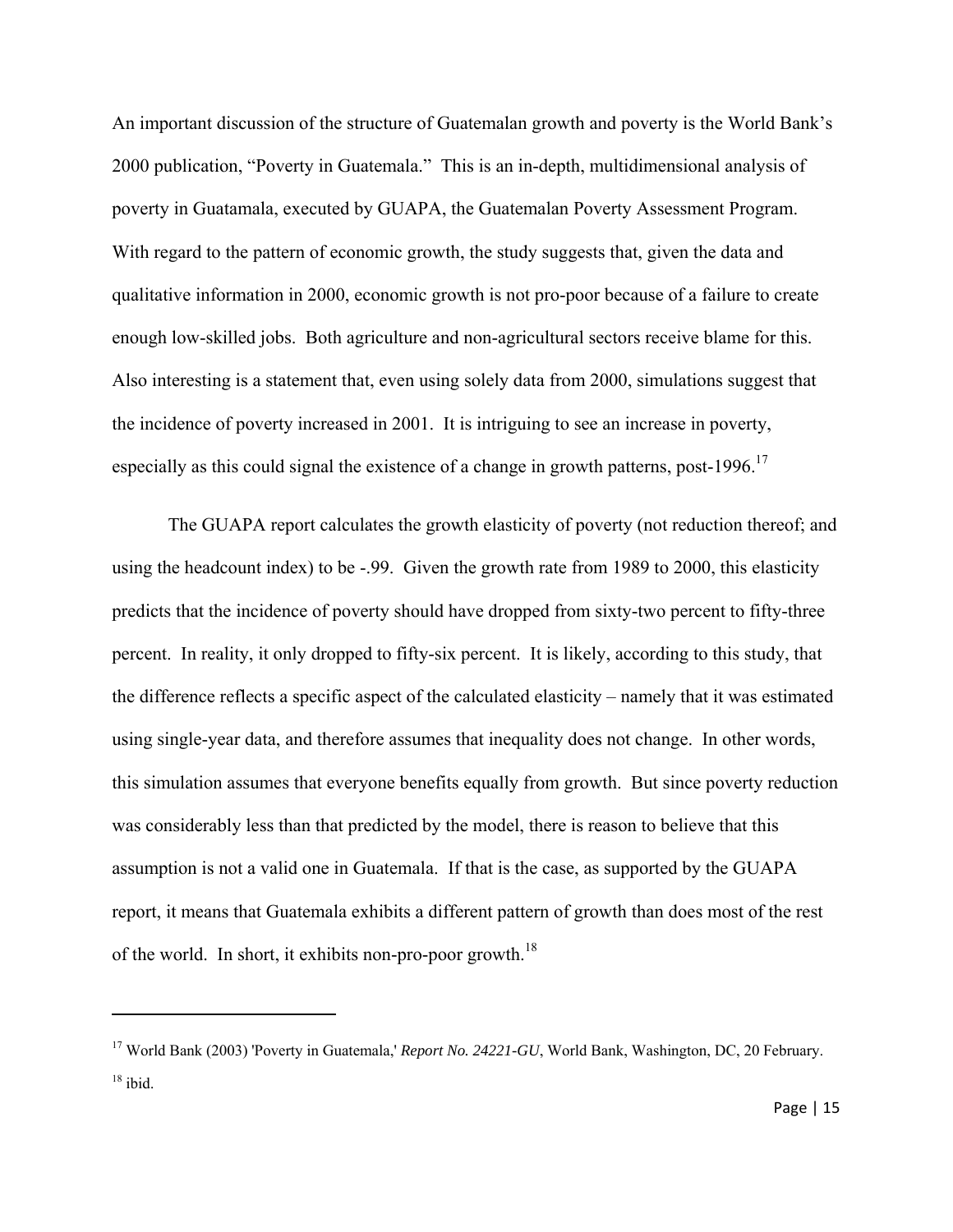The World Bank has, since this publication, produced another report which uses data from ENCOVI 2006, the sequel to ENCOVI 2000. Although this poverty assessment has not yet been published, it is more or less complete and shares some valuable insights. The most important aspect of this report is that it takes essentially the opposite viewpoint of its predecessor because, rather than drawing conclusions based on data from 2000, it looks at changes between 2000 and 2006. This gives it far more explanatory power especially when considering intertemporal issues (trends). It is the same factor that allows the present paper to disagree with previous papers, which are either based on one year of data or only focus on 2000-2002, an unusual blip in the pattern of growth. Although the new report lauds the poverty decreases that have occurred between 2000 and 2006, there are some exceptions to this. For example it discusses the possibility of growth that is bad for the extremely poor, even though it is good for the poor. It also includes a cross-regional analysis which reveals that, while pro-poor growth has reduced poverty drastically in some regions, there exist regions in which poverty increased, and in which growth is not, in fact, pro-poor.

#### **The Causes of Non-Pro-Poorness:**

 Aart Kraay (2004) decomposed poverty changes into three different sources: the growth rate of average incomes, the sensitivity of poverty to the growth rate of average incomes, and changes in the income distribution, holding average income constant. His paper found that the most important factor, by far, was the growth rate of average incomes. This suggests that the absolute definition of pro-poor growth is the better goal, because, although the rich may benefit more than do the poor, a given investment in improving the growth rate of average incomes will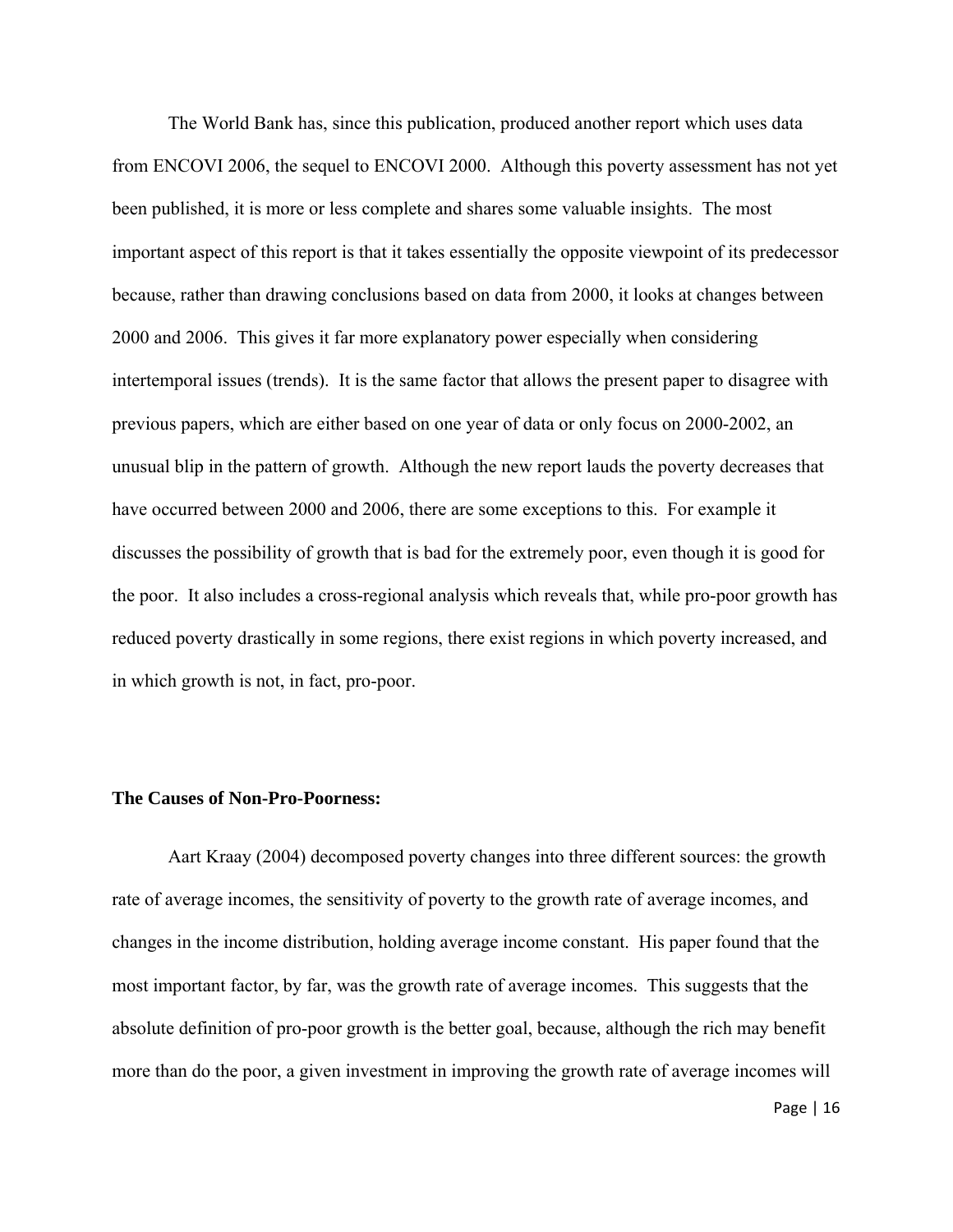have a greater impact on poverty reduction than the same investment in either of the other two variables. Focusing primarily on the growth rate is therefore the most effective way to reduce poverty. The next most important factor was the pattern of growth in relative incomes. Kraay found no cross-country evidence of the final factor, the sensitivity of poverty to the growth rate of average incomes.

Guatemala's oligarchy has been pointed to by various scholars as a possible determinant of the growth structure. Simon Helweg-Larsen (2003) argues that growth in Guatemala is nonpro-poor because of the unequal distribution of productive assets. The reader might be wondering, why doesn't the government just redistribute the productive assets equitably? Unfortunately, the rich 2% of Guatemalans who own 75% of the agricultural land in Guatemala also control the entire government.<sup>19</sup> If Helweg-Larsen is right, then the last thing these oligarchs want is to give away their land.

He also describes the futility of redistribution and the body responsible for systematically blocking pro-poor policy: CACIF. According to Helweg-Larsen, what is striking about it is the degree of power it has enjoyed ever since the National Advancement Party (PAN) came into power in 1996 under Arzu: "PAN opened its doors to business elites in shaping the new Guatemalan economic order. The party had its major support base in the modernizing economic elites of CACIF, and allowed strong roles for business leaders in the era of post-Civil War decision-making." (Helweg-Larsen, 2003, 622) From 1950 to the mid-1970s, the extensive power wielded by this body was only by means of its money. Decisions were made and

<sup>&</sup>lt;sup>19</sup> Krznaric, Roman. "The Limits on Pro-poor Agricultural Trade in Guatemala; Land, Labour, and Political Power." *Journal of Human Development* (2006) Vol. 7, No. 1, pp. 111-135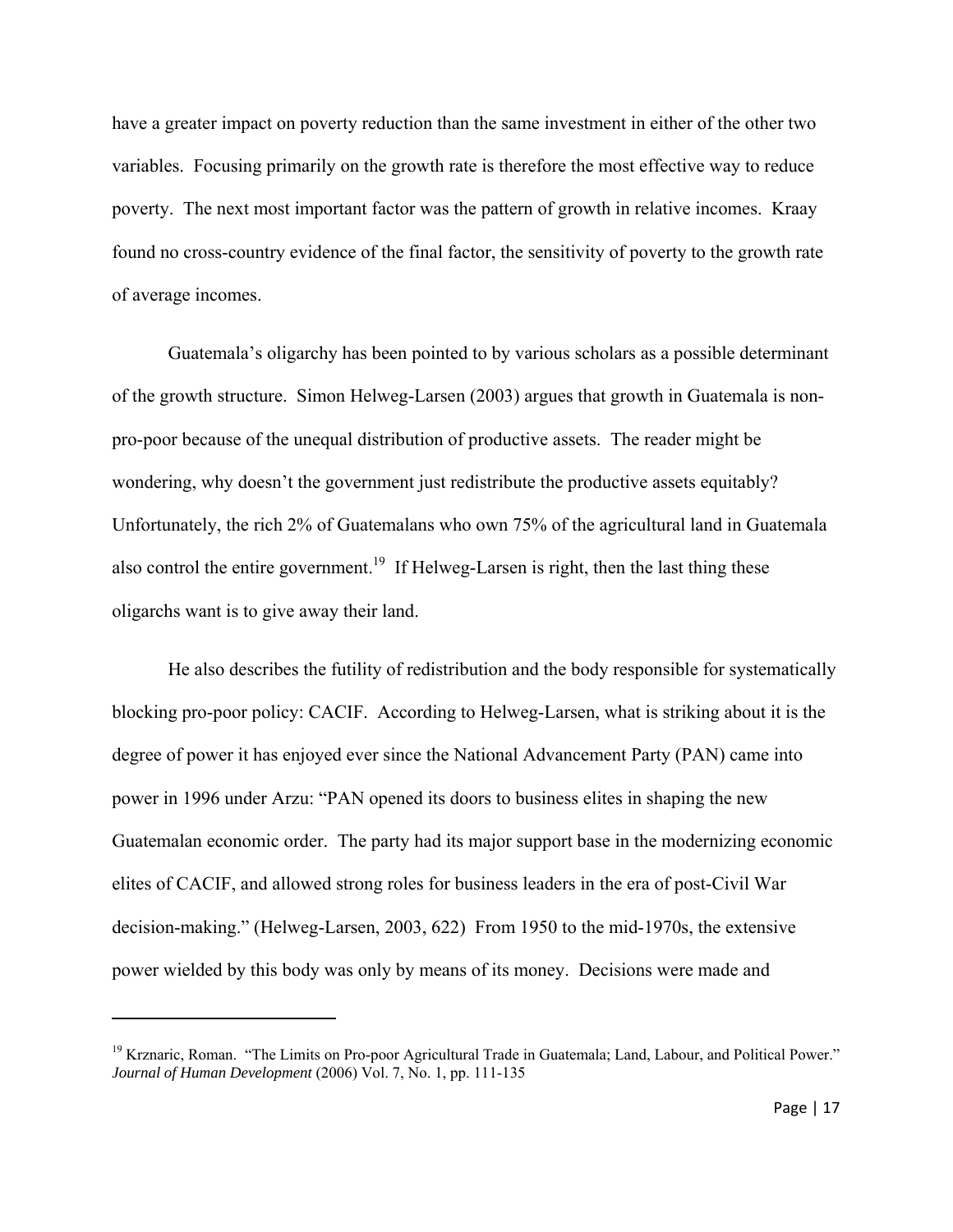executed by means of lobbying and bribes. But in the early eighties, it was given a more direct role in government when members of the oligarchy began to attain cabinet positions. In 1991, CACIF helped to elect Jorge Serrano, who, in return, appointed many members of CACIF and the oligarchy to government positions. According to Dosal (1995), Serrano's economic policy was whatever CACIF wanted it to be. "The network of elite, powerful asset holders continuously expands and strengthens itself by means of strategic marriages between influential people in key sectors."20

When the 36 year-long civil war came to an end in 1996, there was an attempt at land reform, written into the Peace Accords. This served as a good example of CACIF's alleged power to block pro-poor policy. Although the land reform could not be called off completely, CACIF had other tricks up its sleeve. Using bribes and lobbying, it made certain that the source of funds for purchasing land from wealthy owners was tiny – not nearly enough to do the job. Funding for the land reform required tax reform. Since the oligarchs did not want either of these to occur, it killed two birds with one stone by blocking the tax reform.<sup>21</sup> This, argues Helweg-Larsen, was only the beginning, though.

The way market-based land reform works is that an organization, in this case Fontierra, acquires land at roughly market price and sells it to peasants at low prices and with low interest rates. CACIF, according to Helweg-Larsen, not only made the prices and interest rates far too high to allow much acquisition by the poor, but it also made the process extremely bureaucratic.

<sup>&</sup>lt;sup>20</sup> Helweg-Larsen, Simon. "The Peace of the Oligarchs; Land Distribution and the Guatemalan Peace Process." *Revue Canadienne d'Etudes du Developpement* (2003) Vol. 24, No. 4, pp. 617-632.

 $21$  ibid.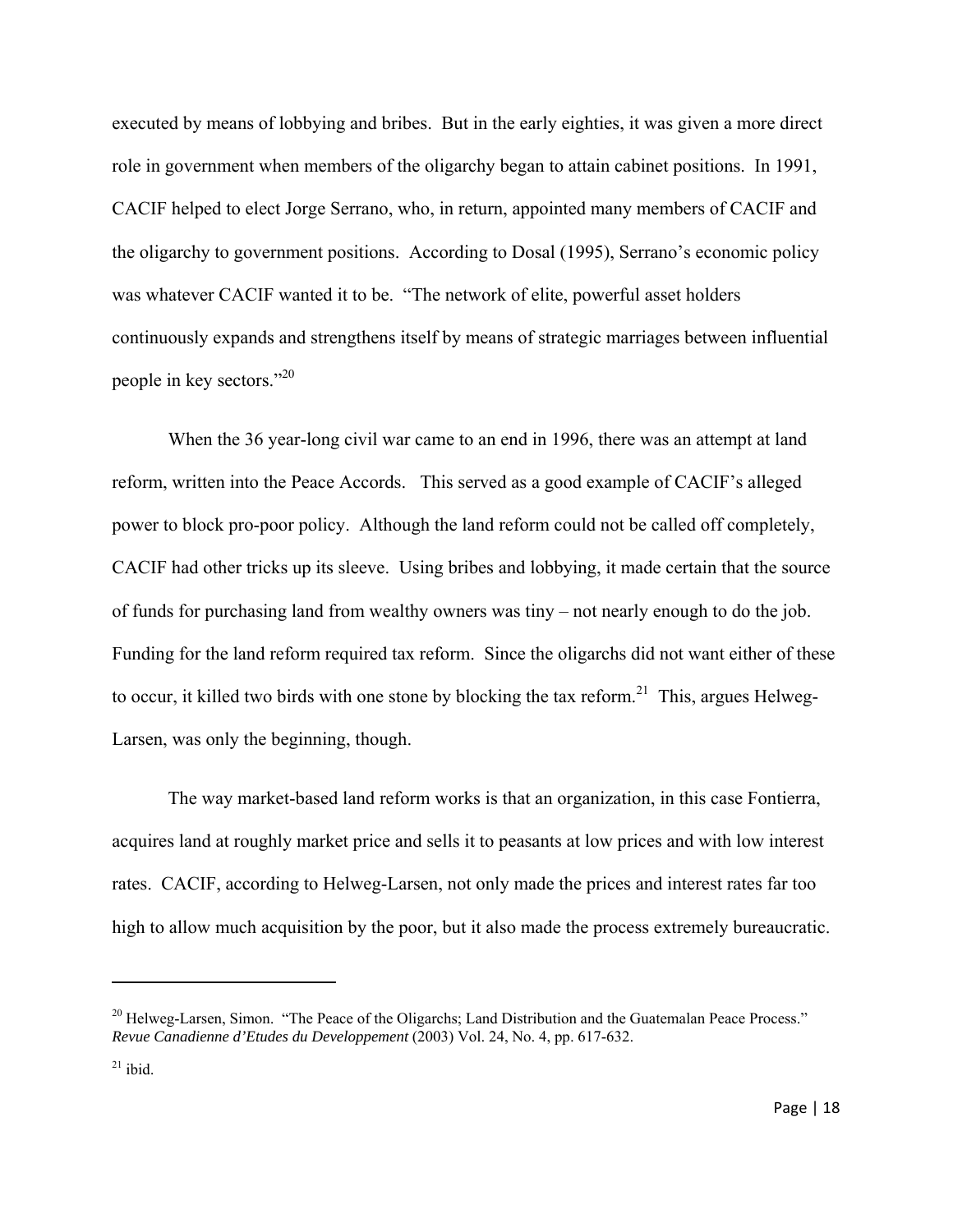Peasant organizations reported that numerous trips had to be made to Guatemala City in order to acquire even a small plot of land. This was expensive and time consuming to the point that it was not feasible for isolated, rural Guatemalans without transportation - in short, those who needed the land reform in the first place. This is just one case in which the elite oligarchy has been blamed for foiling attempts to make economic growth pro-poor.

# **SECTION 4: A REVISED UNDERSTANDING**

Although some previously mentioned studies on poverty in Guatemala have suggested that economic growth is non-pro-poor, the country-wide indicators seem to tell a different story. This section uses data from available years, notably 1987, 1989, 1998, 2000, 2002, and 2006, to paint a picture of how growth occurs in Guatemala. Most of the disagreement between this study and previous ones stems from the current availability of more up-to-date data, and the fact that this analysis spans 2 decades with 6 years of data rather than 1-2 years. Roman Krznaric's scathing review of the oligarchs with regard to systematic exclusion was primarily based on data from 2000 and 2002, a period that is far from representative of the past two decades. This section, which focuses on country-wide indicators, first demonstrates that economic growth is in fact pro-poor in Guatemala. It also summarizes some of the problems that persist, such as a pattern of non-pro-poor growth that can be observed when one uses a stricter poverty line. It then suggests the variables that influence pro-poorness, such as relative inflation in basic consumer goods and changes in labor force activities. The value of this analysis is evident in Section 5, which makes policy recommendations with the intent of fostering pro-poor growth in Guatemala.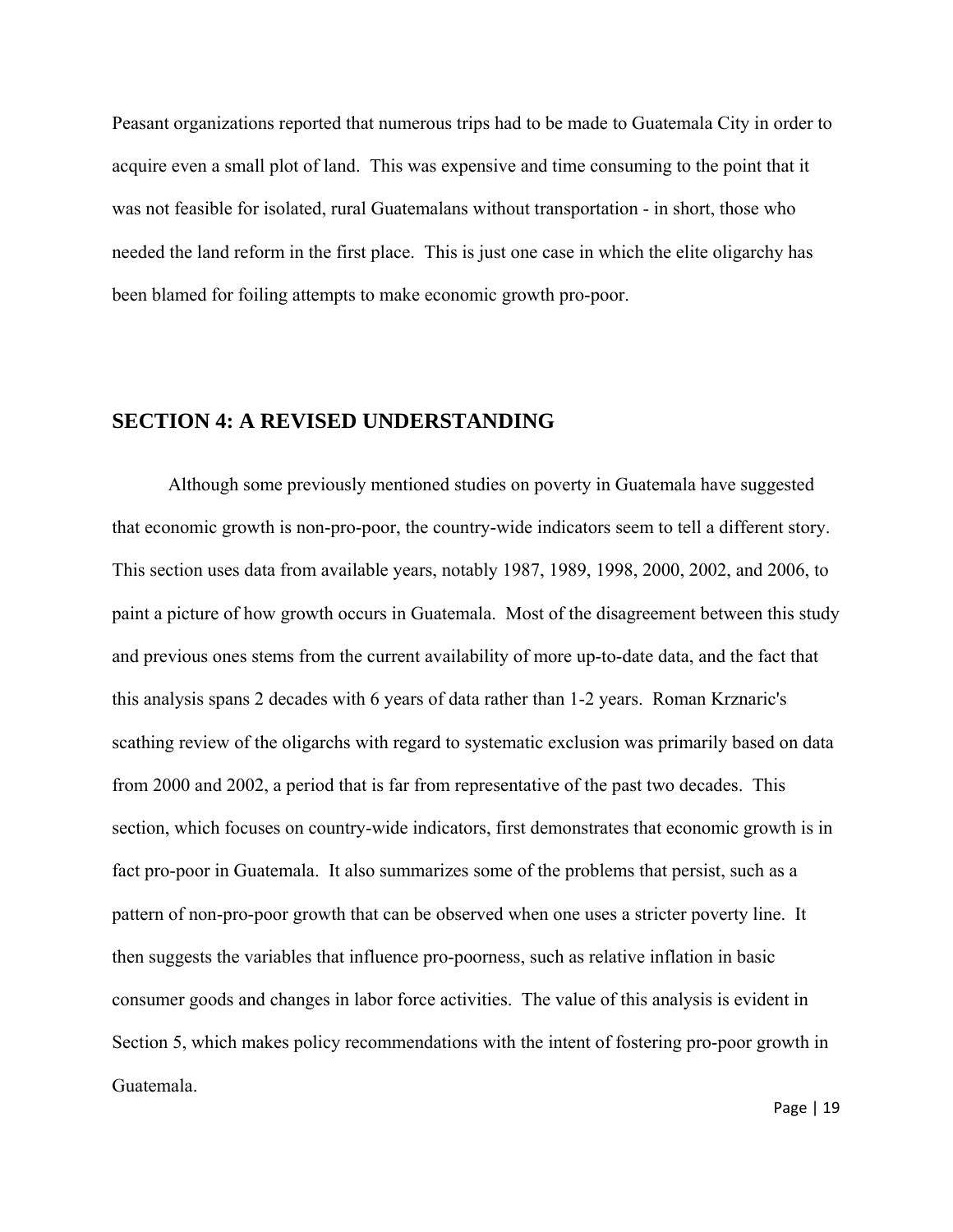Before demonstrating the structure of growth, it is important first to take note of the magnitude of growth over time. For the most part, Guatemala has enjoyed a relatively high growth rate for more than the past two decades. This paper takes economic growth to mean growth in GDP in constant 2000 dollars as well as the per-capita values. The per-capita values are considered to be equivalent to the average income level.

# **Figure 2: Annual Growth Rate of Real GDP:**

# **(periods spanned by years in which poverty indicators are available)**

|                                                                        | 1989<br>$1987 -$ | 1998.<br>1989- | 1998-2000 | 2000-2002 | 2002-2006 |  |
|------------------------------------------------------------------------|------------------|----------------|-----------|-----------|-----------|--|
| Growth Rate of GDP (Constant \$)                                       | ۔ 994، ک         | 1.825          | 3.797     | 145<br>ັ. |           |  |
| (WDI Opline<br>2009)<br>The World Rank<br>World Development Indicators |                  |                |           |           |           |  |

(WDI Online. World Development Indicators. The World Bank, 2009)

 Given the fact that the economy is growing, we now seek to find out who has been reaping the benefits of this growth. A general picture can be drawn from the evolution of various indicators over time. With this knowledge in mind, one can also test pro-poorness mathematically. First, observe that inequality has decreased significantly over time. This can be expressed in terms of either the Gini index or the MLD index: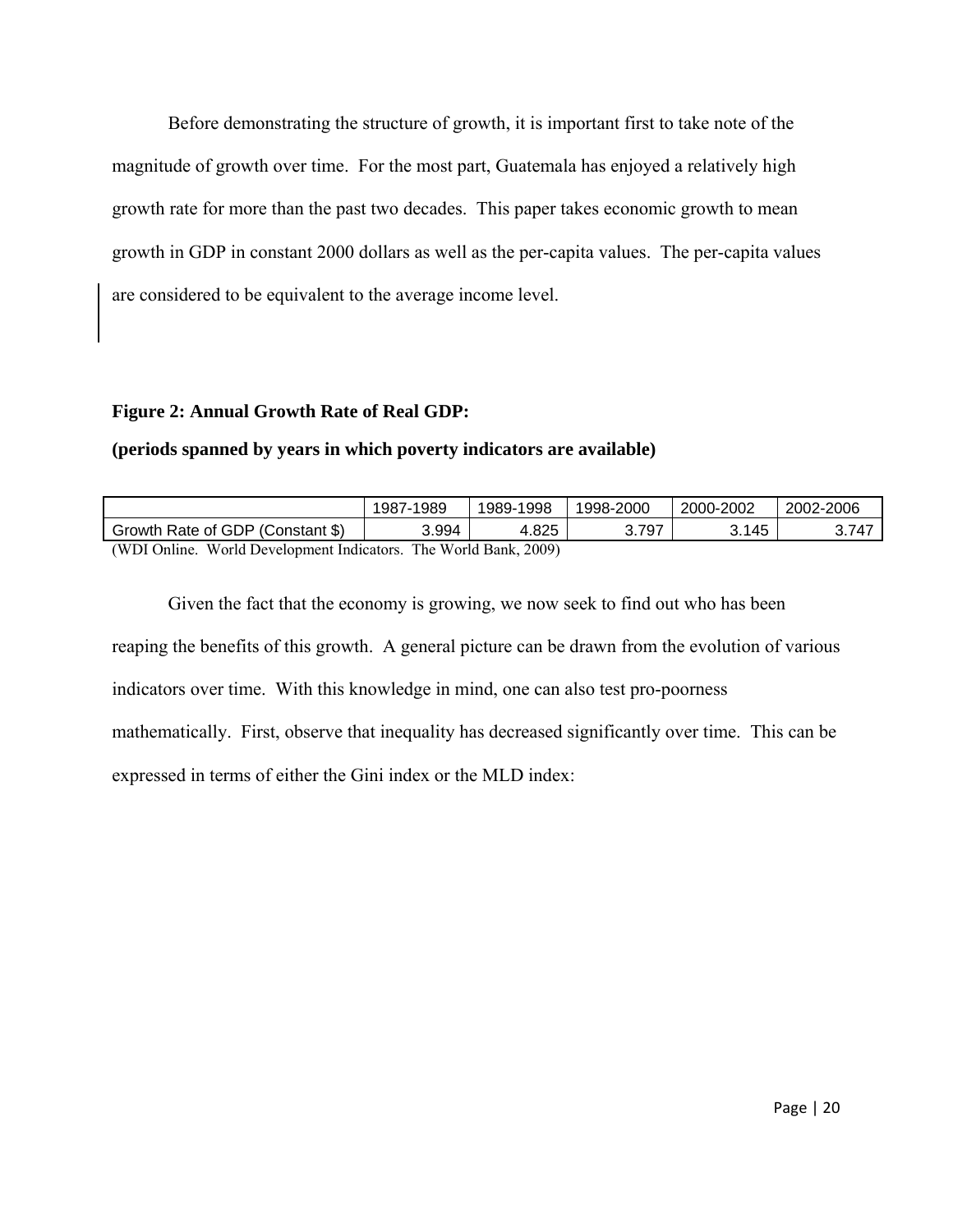**Figure 3: Gini Index:** 



(WDI Online. World Development Indicators. The World Bank, 2009)





(PovCalNet. Poverty Indicators. The World Bank, 2009)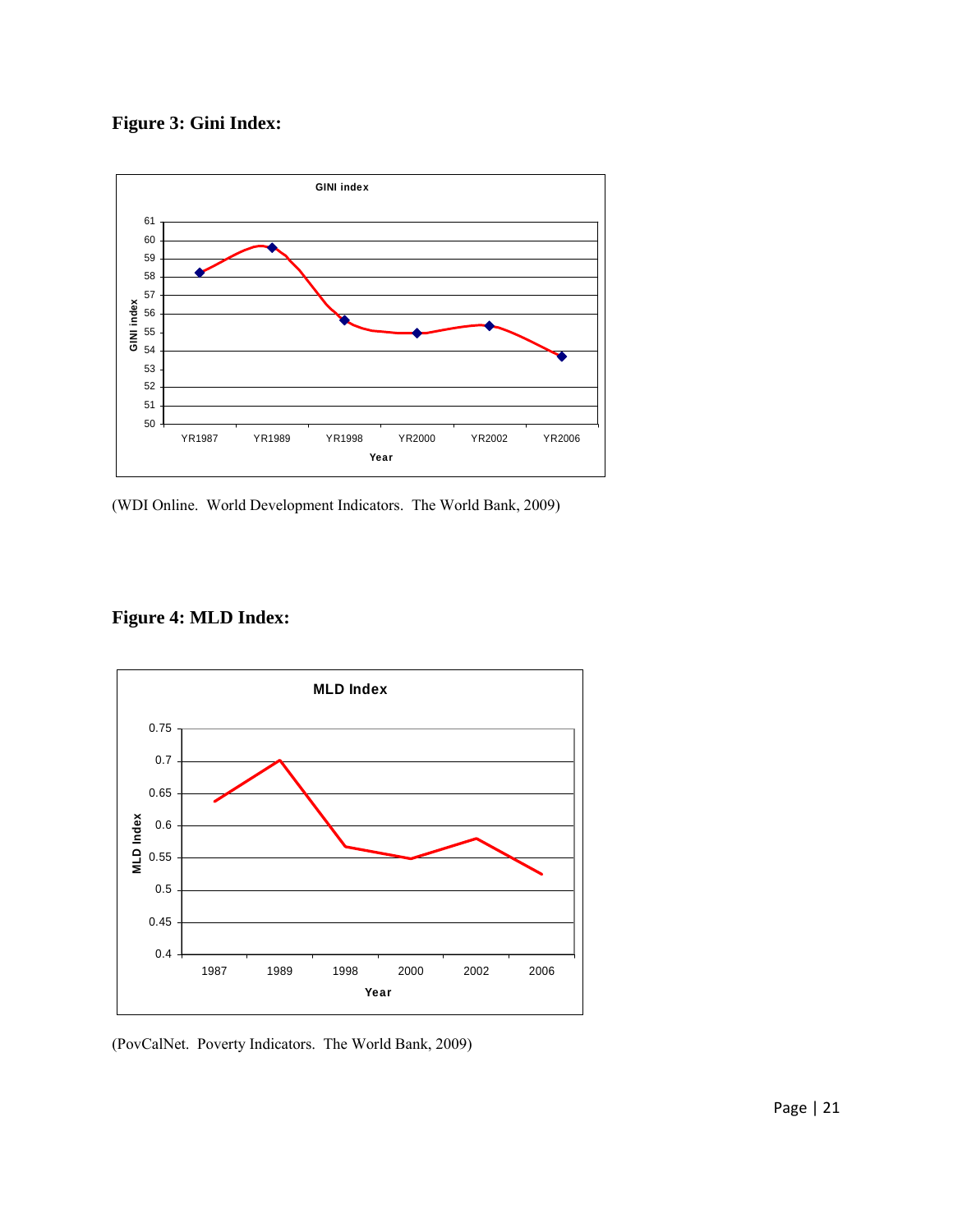While inequality remains high, the picture has clearly improved. The combination of positive growth rates and declining inequality usually signals the existence of pro-poor growth. It also suggests that the oligarch hypothesis may not be quite right. One detail to notice, though, is that inequality increased slightly during the 2000-2002 period. This period will be discussed in detail later. Although the Gini and MLD indices are useful, they are fairly blunt instruments. They give us the sense that inequality is decreasing, but they still do not tell us exactly who is benefitting from growth and by how much. Taking one step closer to this goal one might be interested to note the trends in income shares over time. Figure 5 shows that every quintile of the population has increased its share of wealth, except for the richest, in which reside the oligarchs and many others:

|                      | YR1987   | YR1989 | YR1998 | YR2000                    | YR2002                      | YR2006 |
|----------------------|----------|--------|--------|---------------------------|-----------------------------|--------|
| Income share held by |          |        |        |                           |                             |        |
| highest 20%          | 61.96    | 62.87  | 59.67  | 59.21                     | 58.91                       | 57.83  |
| Income share held by |          |        |        |                           |                             |        |
| 2nd highest 20%      | 18.34    | 18.78  | 18.65  | 18.6                      | 19.61                       | 19.51  |
| Income share held by |          |        |        |                           |                             |        |
| middle 20%           | 10.75    | 10.52  | 11.51  | 11.61                     | 11.78                       | 11.98  |
| Income share held by |          |        |        |                           |                             |        |
| 2nd lowest 20%       | 6.19     | 5.68   | 7.03   | 7.21                      | 6.82                        | 7.24   |
| Income share held by |          |        |        |                           |                             |        |
| lowest 20%           | 2.76     | 2.15   | 3.14   | 3.37                      | 2.88                        | 3.44   |
|                      | $\cdots$ |        | $-1$   | <b>***</b> <i>*</i> * * * | $\sim$ $\sim$ $\sim$ $\sim$ |        |

**Figure 5: Share of Income by Population Quintile** 

(WDI Online. World Development Indicators. The World Bank, 2009)

Converging quintiles are a clear hint that economic growth has been pro-poor. However, a few concerns should be mentioned. First, the quintile showing the most growth, the second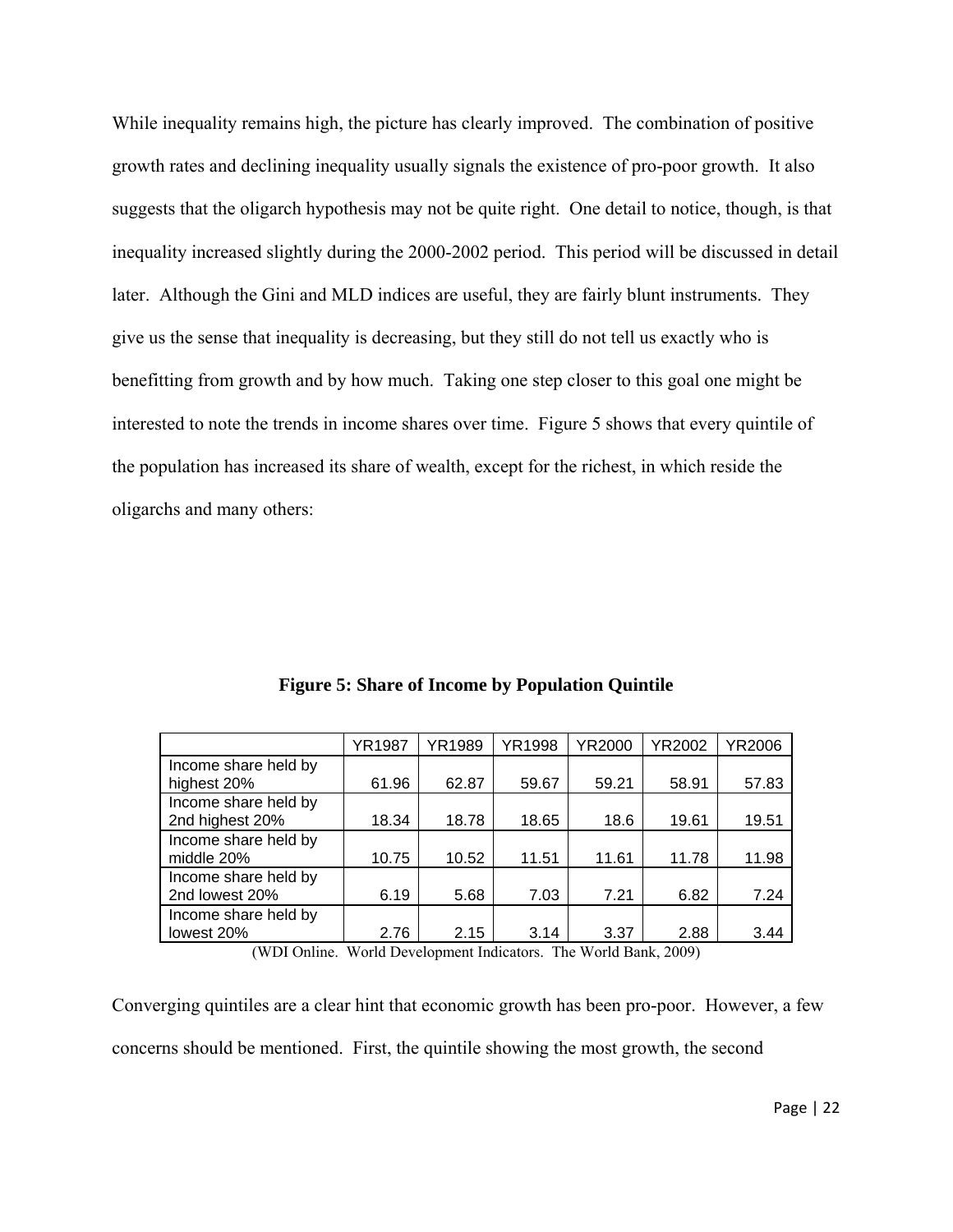wealthiest, is obviously not one that falls below the poverty line. This does not, however, support the oligarch hypothesis, since the oligarchs are among the wealthiest 10%, not the second-highest 20%. If they were truly systematically capturing growth, their share of income would not be declining. Also alarming is the fact that the quintile improving the least, apart from the richest one, is actually the poorest one. So while the quintiles are converging, it appears that the moderately wealthy and middle classes are experiencing growth at a faster rate than are the poor, especially the extremely poor.

The above are indicators of inequality and growth, but not poverty. Therefore, we now shift to observing the poverty indicators. Below, one can see that the headcount index of poverty has fallen (with the exception of the 2000-2002 period):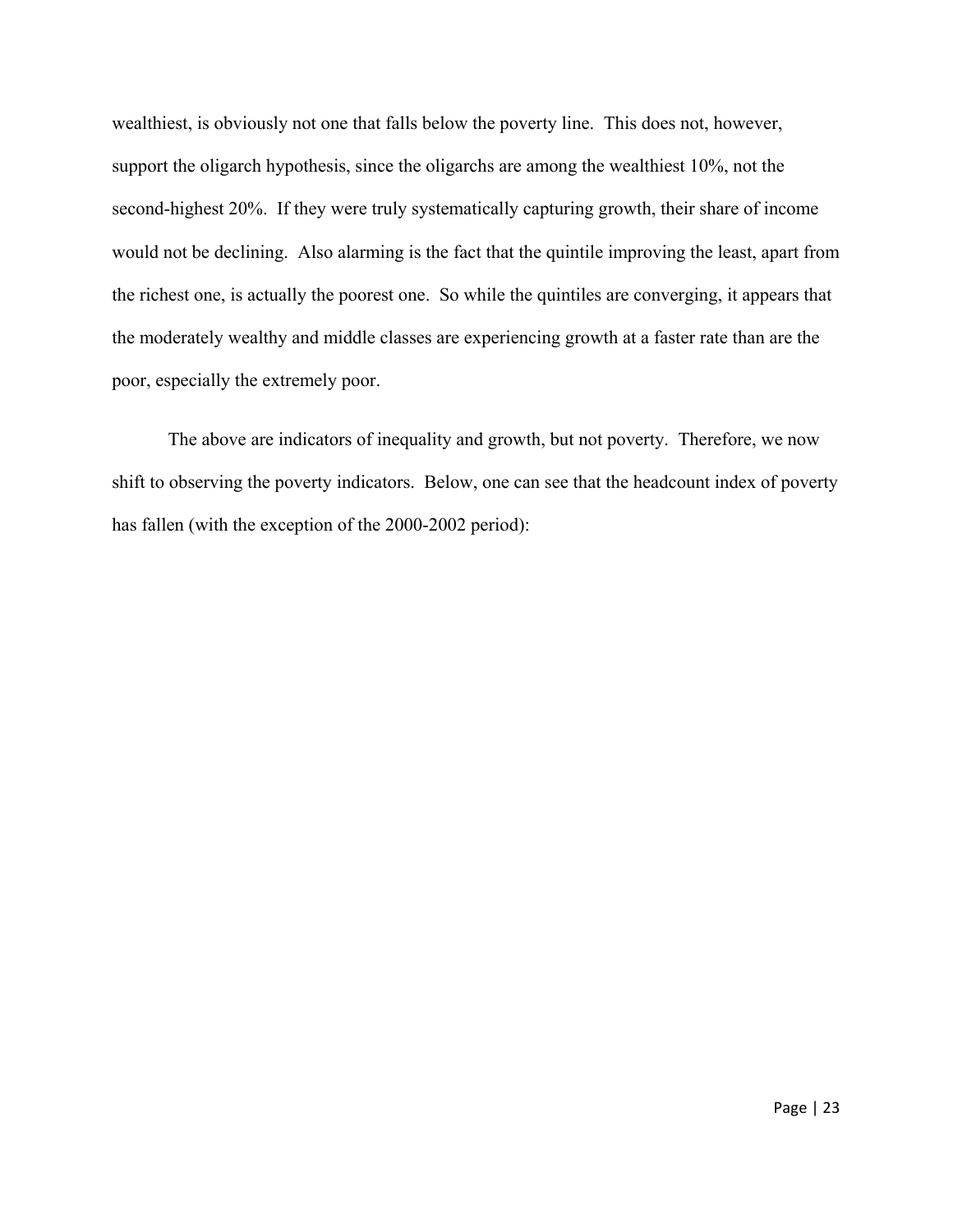# **Figure 6: Poverty Headcount Index:**



(PovCalNet. Poverty Indicators. The World Bank, 2009)

Note: This indicator is likely unreliable because of unrealistic values (especially 1998-2006). However, the trend thereafter can most likely be trusted, as it matches the corresponding periods of the Gini, MLD, and Watts indices.

Observing the Watts index over time, one can see that poverty, according to these dimensions,

has decreased over time, with the exception of 2000-2002, in which poverty increased: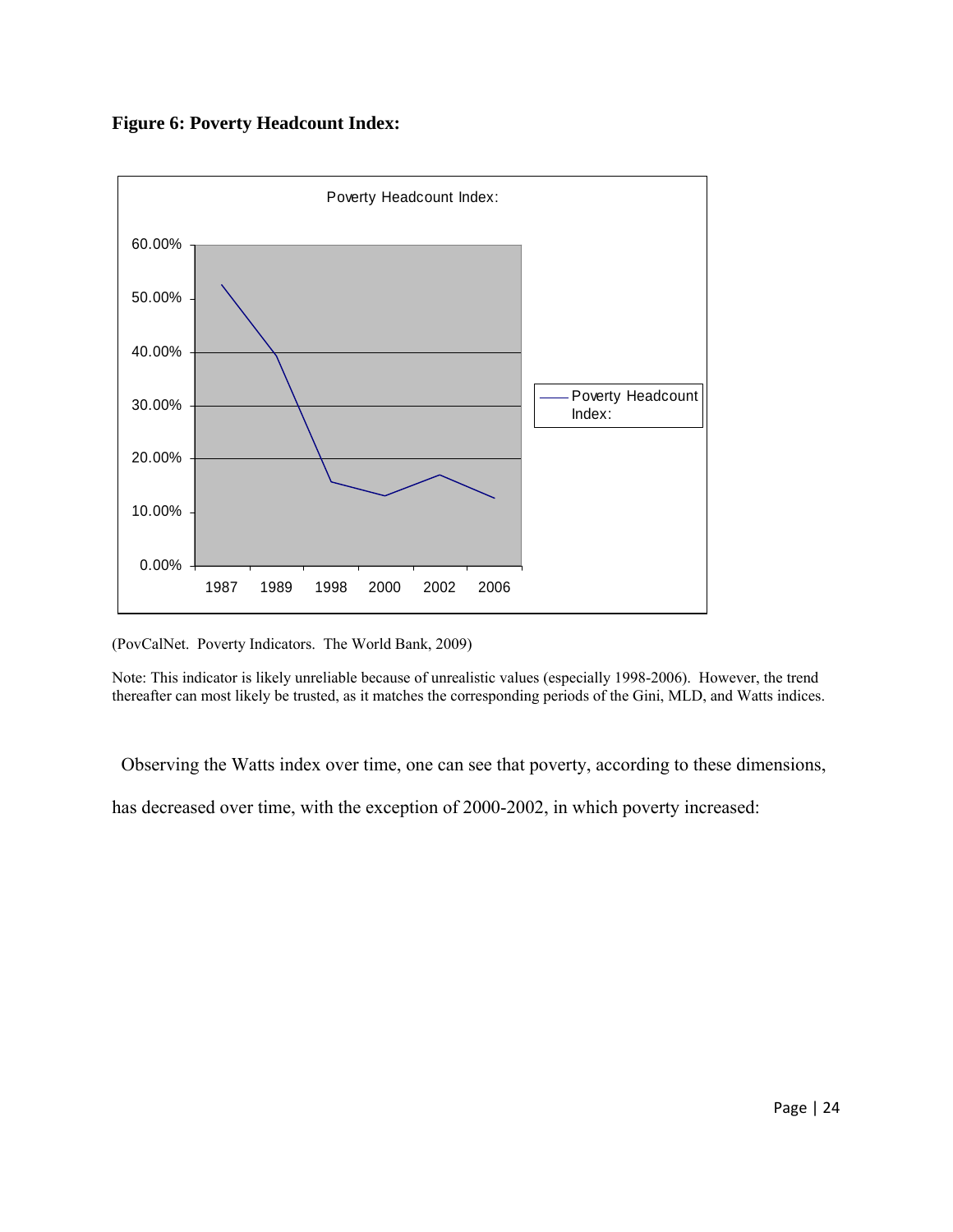## **Figure 7: Watt's Index:**



(PovCalNet. Poverty Indicators. The World Bank, 2009)

If the reader relates this graph back to the Gini and MLD Index graphs, he or she will note the similarity, indicating that both the inequality and poverty indicators are telling the same story: one of pro-poor growth (except between 2000 and 2002).

 Now, in order to verify the structure of growth, we use the aforementioned tests, which use the Watts index.

 First, observing the trend in absolute pro-poorness, we see that poverty has been reduced every year except for between 2000 and 2002. Therefore, these periods are considered pro-poor and non-pro-poor, respectively (all of these years are characterized by positive growth):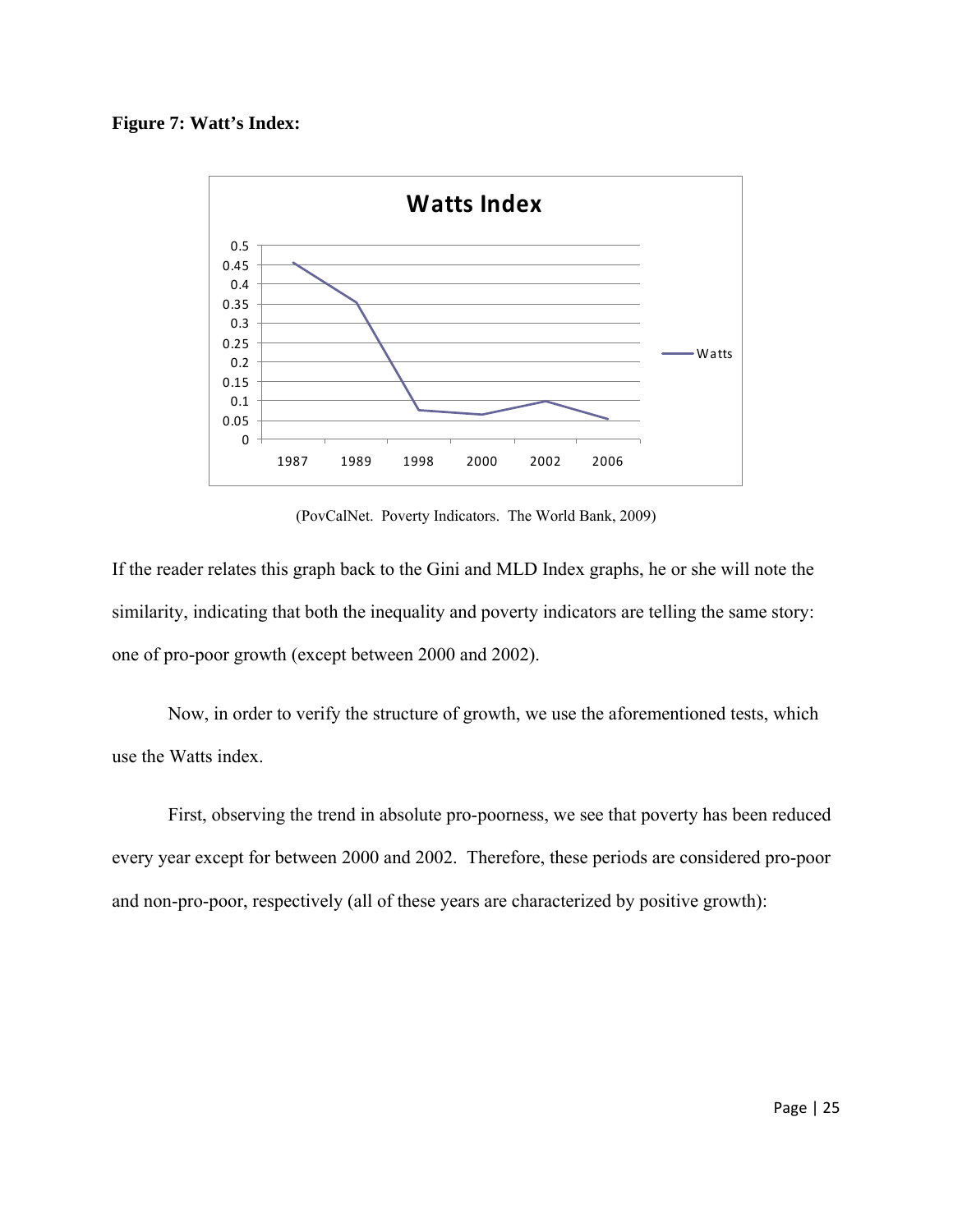# **Figure 8: Absolute Pro-Poorness Test:**

|                 | 1987   | 1989       | 1998     | 2000       | 2002     | 2006       |
|-----------------|--------|------------|----------|------------|----------|------------|
| Watts           | 0.4534 | 0.3518     | 0.0745   | 0.0629     | 0.0985   | 0.0514     |
| Change in Watts |        |            |          |            |          |            |
| (%)             |        | $-22.4085$ | -78.8232 | $-15.5705$ | 56.59777 | $-47.8173$ |

(PovCalNet. Poverty Indicators. The World Bank, 2009)

Now, observing the trend in pro-poorness in relative terms, one observes the growth

elasticity with respect to poverty reduction:

### **Figure 9: Relative Pro-Poorness Test:**

|                              | 1987     | 1989                     | 1998     | 2000     | 2002     | 2006     |
|------------------------------|----------|--------------------------|----------|----------|----------|----------|
| Watts                        | 0.4534   | 0.3518                   | 0.0745   | 0.0629   | 0.0985   | 0.0514   |
|                              |          | $\overline{\phantom{0}}$ |          |          |          |          |
|                              |          | 11.20423                 | 8.758132 | 7.785234 | 28.29888 | 11.95431 |
| Change in Watts (%)          |          | 467                      | 777      | 899      | 712      | 472      |
|                              | 11574215 | 12498814                 | 17927290 | 19288827 | 20502028 | 23574927 |
| GDP (constant 2000 US\$)     | 680      | 976                      | 880      | 904      | 288      | 360      |
|                              |          | 3.994220                 | 4.825769 | 3.797386 | 3.144826 | 3.747067 |
| <b>Growth Rate</b>           |          | 09                       | 407      | 435      | 606      | 155      |
|                              |          |                          |          |          |          |          |
| Growth elasticity of poverty |          | 2.805111                 | 1.814867 | 2.050156 | 8.998552 | 3.190312 |
| reduction                    |          | 991                      | 649      | 083      | 437      | 377      |
| Pro-poor in relative terms?  |          | 0                        |          |          | 0        |          |
| Pro-poor in absolute terms?  |          | 1                        |          |          | 0        |          |

(PovCalNet. Poverty Indicators. The World Bank, 2009)

Since the elasticity is greater than 1 at all times except between 2000 and 2002, we reach the same conclusion as above with regard to pro-poorness in relative terms. Clearly, in both of these cases something bizarre happened between 2000 and 2002 to cause a considerable increase in poverty, even in the presence of positive growth. The elasticity of -8.99 is very unusual indeed. So what happened? This question is examined in Section 3, "Causes of Pro-Poorness or Lack Thereof."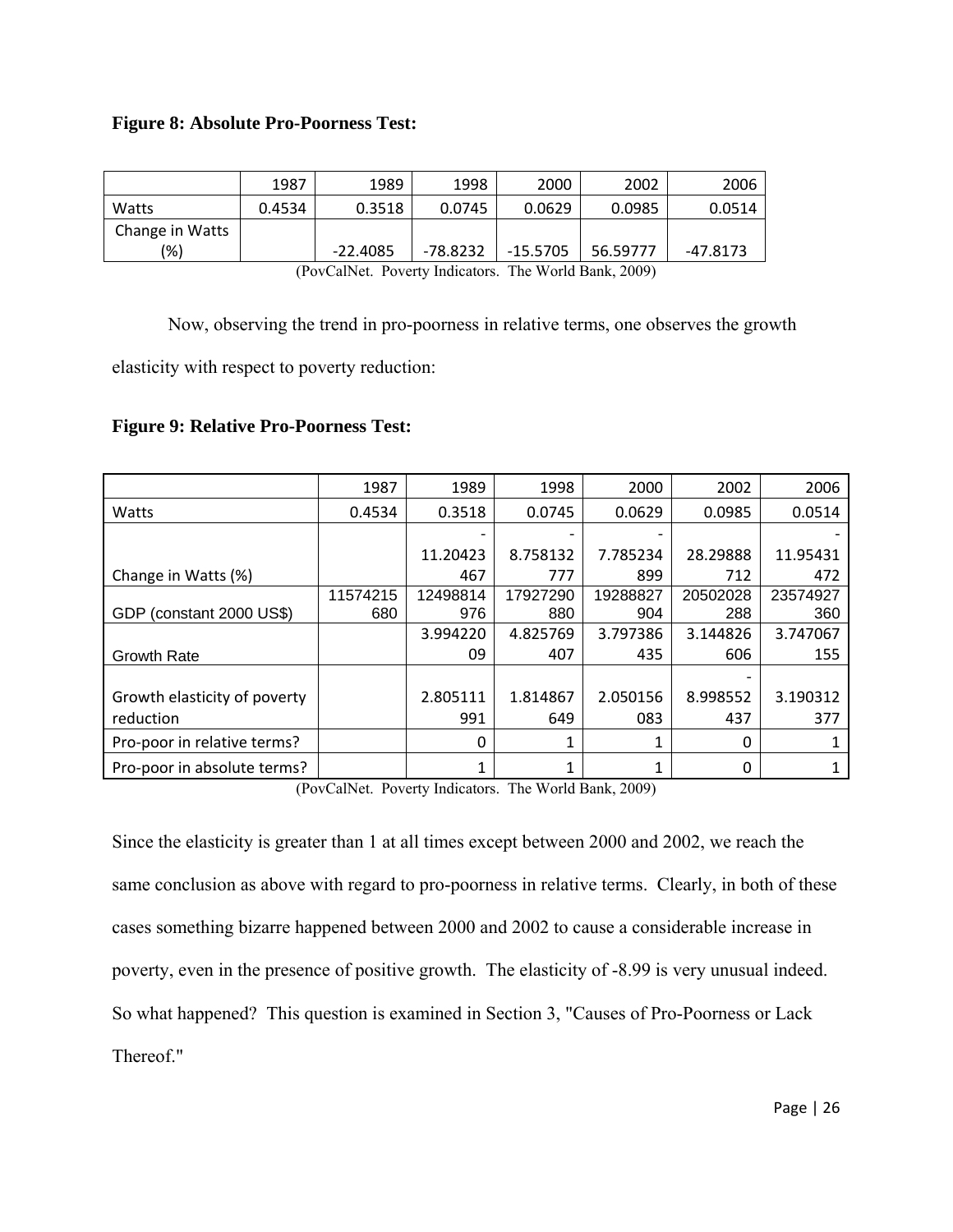While growth has been pro-poor in both absolute and relative terms for most of the past two decades, there is still cause for concern. As intimated earlier, the picture looks different when one traces changes in extreme poverty instead of changes in general poverty. While extreme poverty decreased between 2000 and 2006, the change was tiny and not statistically significant according to the World Bank's calculations.

#### **Figure 10: Headcount Indices:**

|              | <b>Headcount index (General Poverty)</b> | <b>Headcount Index (Extreme Poverty)</b> |
|--------------|------------------------------------------|------------------------------------------|
| 2000         | 56.2                                     |                                          |
| 2006         | 51                                       | 15.7                                     |
| Value Change | $-5.2$                                   | -0.5                                     |

(World Bank (2008) 'Guatemala Poverty Assessment' *Report No. 43920-GT*, World Bank, Washington, DC, 31 May.)

Since there was no statistically significant change in the headcount index of extreme poverty, the growth elasticity of poverty reduction automatically becomes zero, which is less than one, and therefore signals non-pro-extremely poor growth in relative terms. Also, since the poverty measure of interest did not fall during a period of growth (the condition for absolute propoorness), growth was non-pro-extremely poor in absolute terms as well.

Page | 27 This unfortunate trend over the past decade has not necessarily been a result of unequal nominal earnings per se. When observing the growth incidence of real income across the entire population, we see that the extremely poor gained enough income to make growth pro-extremely poor in both relative and absolute terms. Reverting to the Watts index, we observe a growth elasticity of extreme poverty reduction greater than one, as well as a negative change in the Watts index. This is not much different from the picture we get when we use the general poverty line rather than the extreme poverty line. But the reason we see pro-extremely poor growth here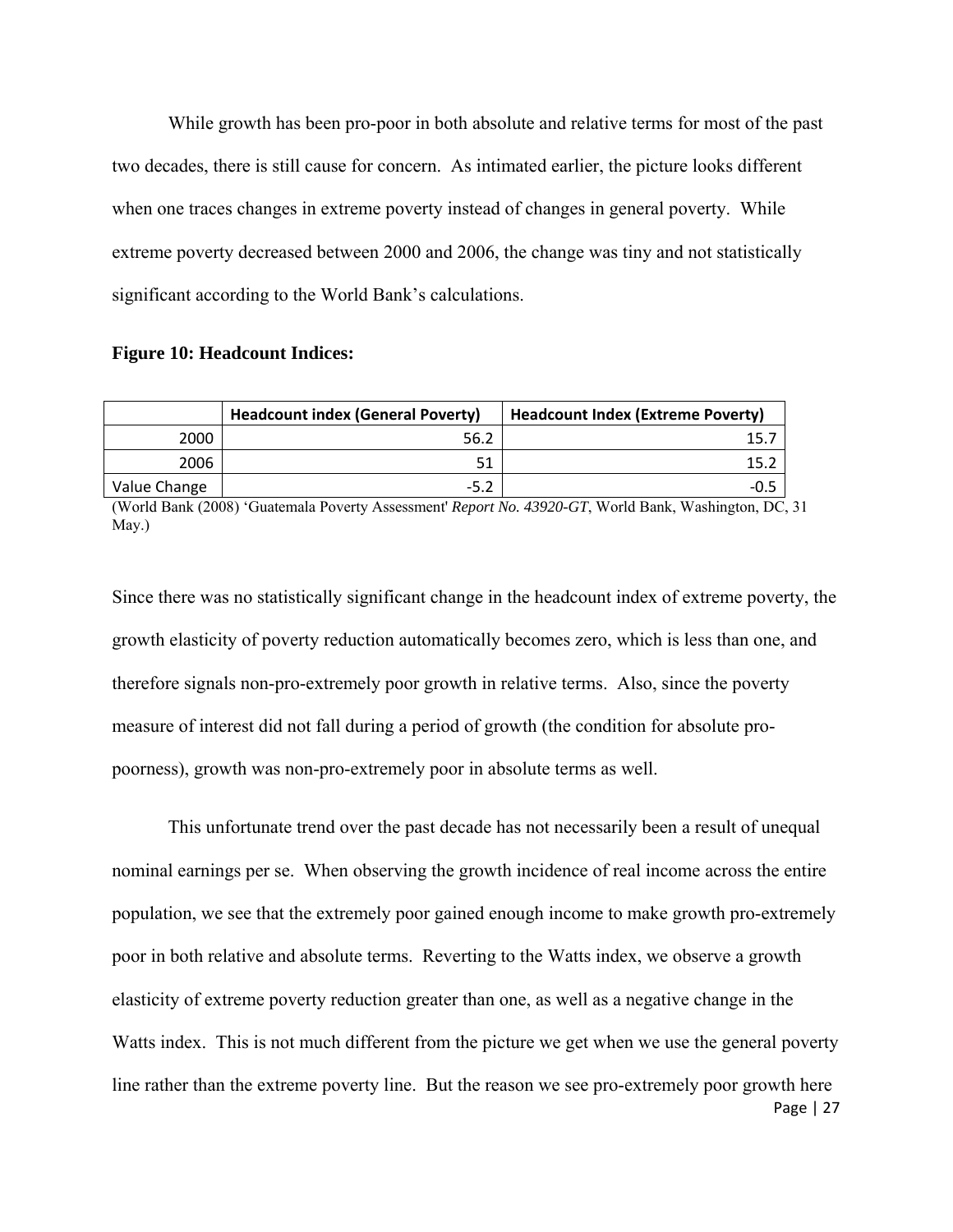is that the extreme poverty line is that which was calculated in 2000, which is 2,920 Quetzals (2006 base year). The reader will soon see that the poverty line changed between the two years, thereby changing the pattern of pro-poorness.

| Figure 11: Relative Pro-Poorness Test - Extreme Poverty #1 |  |
|------------------------------------------------------------|--|
|------------------------------------------------------------|--|

|                                | 2000        | 2006        |
|--------------------------------|-------------|-------------|
| Watts                          | 0.0037      | 0.0024      |
|                                |             |             |
| Change in Watts (%)            |             | 5.855855856 |
| GDP (constant 2000 US\$)       | 19288827904 | 23574927360 |
| Growth Rate of Real GDP        |             | 3.703438658 |
| Growth elasticity of poverty   |             |             |
| reduction                      |             | 1.581194235 |
| Pro-extremely poor in relative |             |             |
| terms?                         |             |             |
| Pro-extremely poor in absolute |             |             |
| terms?                         |             |             |

(WDI Online. World Development Indicators. The World Bank, 2009)

(PovCalNet. Poverty Indicators. The World Bank, 2009)

Inflation occurred at differing rates across socioeconomic groups. The inflation rate

given by the GDP deflator averaged over these six years at 4.33% per year. Or using consumer

prices, the inflation rate was 7.05%. But using consumer prices of basic food goods only, the

inflation rate is an additional 1.63% per year:

#### **Figure 12: Food Prices and Consumer Price Index** (approximation of relationship; agriculture

price index is not exactly the same as basic food items)

|                                                                  | YR1998      | YR2000 | YR2002      |
|------------------------------------------------------------------|-------------|--------|-------------|
| Agriculture price index                                          | 92.44720496 | 100.   | 161.9633398 |
| $(2000=100)$                                                     |             |        |             |
| <b>Consumer Price Index</b>                                      | 89.98       | 100    | 116.28      |
| $(2000=100)$                                                     |             |        |             |
| (WDI Online. World Development Indicators. The World Bank, 2009) |             |        |             |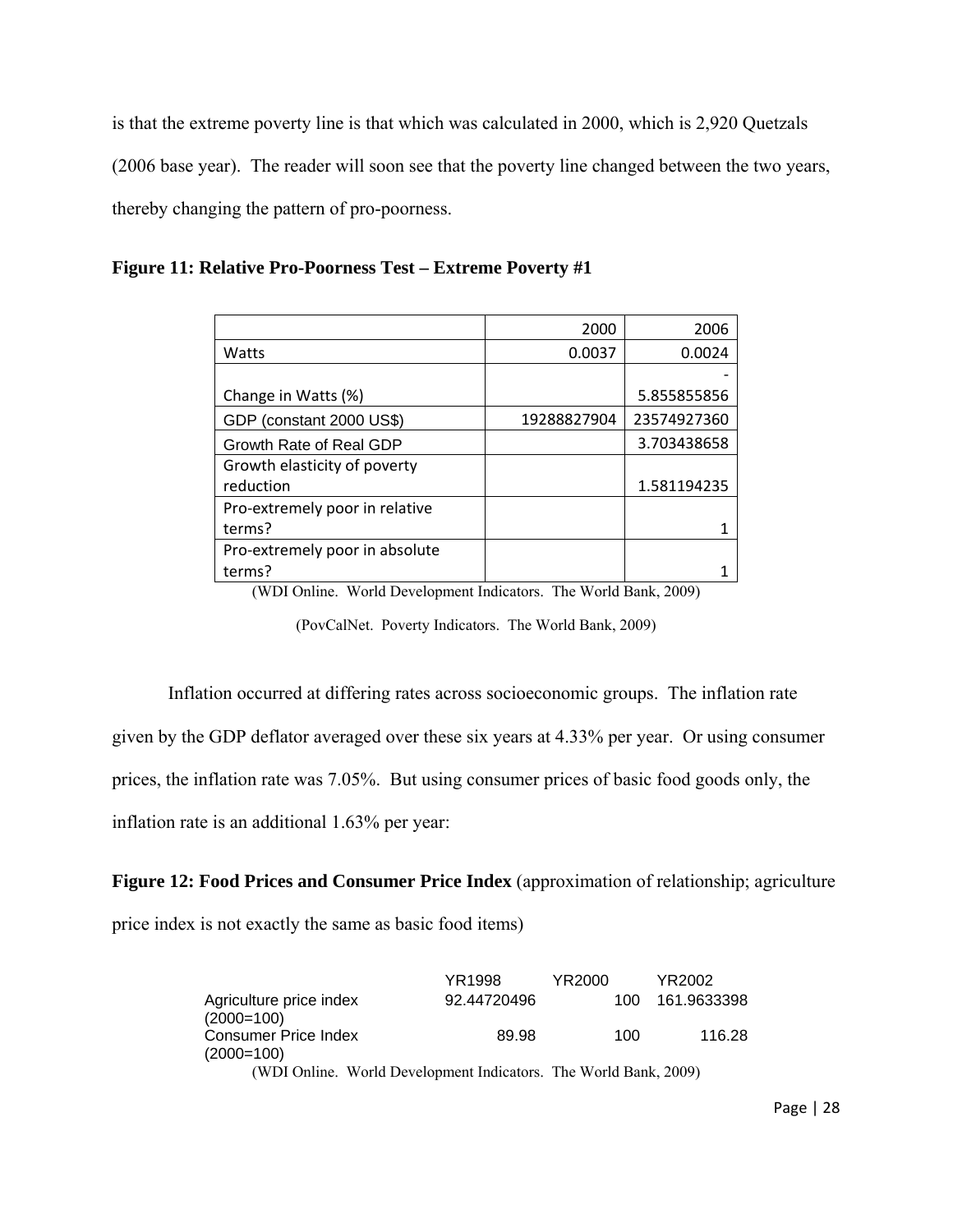Since the extreme poverty line is based on daily calorific needs, these basic food items are the only consumer prices that are important. Therefore, due to increases in the cost of living that occurred primarily among items that make up the entirety of consumption for the extremely poor, the minimum income needed to maintain the same essential daily consumption of 2,173 Kilo-calories increased.<sup>22</sup> This, of course, means that the extreme poverty line increased – in this case, 9.8% from 2,920 Quetzals to 3,206 Quetzals (constant, 2006). The general poverty line, on the other hand, since it is based on additional basic non-food items, actually fell .3% from 6,596 Quetzals to 6,574 Quetzals. As the reader will see, this is the main reason that growth was propoor, but not pro-extremely poor.<sup>23</sup>

Now, taking into account the differing inflation rates across the economy, and the resulting higher extreme poverty line, we see that growth between 2000 and 2006 ceases to be pro-extremely poor.

<sup>22</sup> World Bank (2008) 'Guatemala Poverty Assessment' *Report No. 43920-GT*, World Bank, Washington, DC, 31 May.

 $23$  ibid.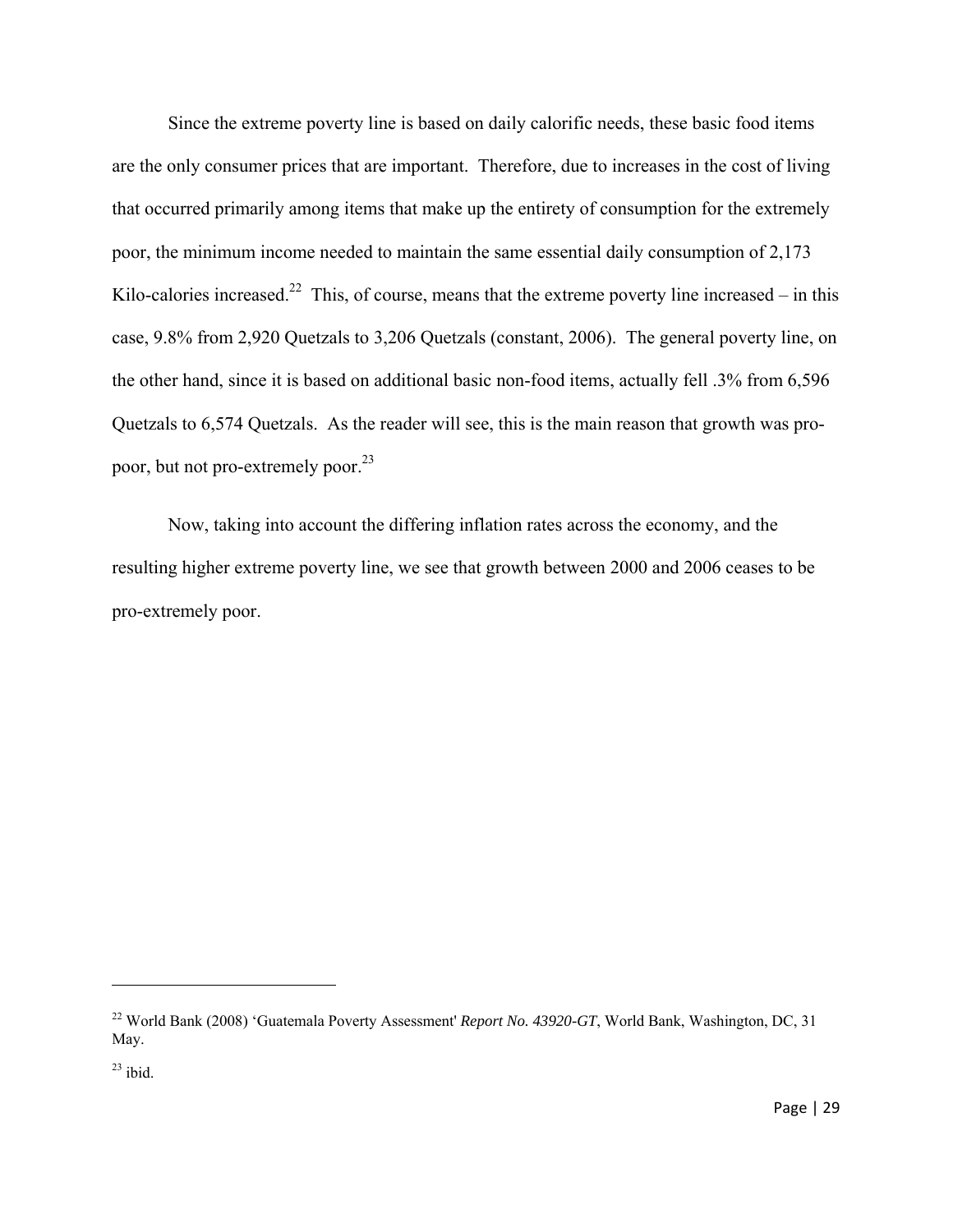## **Figure 13: Relative Pro-Poorness Test – Extreme Poverty #2**

|                                        |             |             | 2000        | 2006         |
|----------------------------------------|-------------|-------------|-------------|--------------|
| Watts                                  |             |             | 0.0037      | 0.0034       |
|                                        |             |             |             |              |
| Change in Watts (%)                    |             | 1.351351351 |             |              |
|                                        |             |             |             | 2357492736   |
| GDP (constant 2000 US\$)               |             |             | 19288827904 | 0            |
| Growth Rate of Real GDP                |             |             |             | 3.703438658  |
| Growth elasticity of poverty reduction |             |             |             | 0.364890977  |
| Pro-extremely poor in relative terms?  |             |             |             | 0            |
| Pro-extremely poor in absolute terms?  |             |             |             | $\mathbf{1}$ |
|                                        | 2000        | 2006        |             |              |
| Watts                                  | 0.0037      | 0.0034      |             |              |
|                                        |             |             |             |              |
|                                        |             | 1.35135135  |             |              |
| Change in Watts (%)                    |             |             |             |              |
|                                        |             | 2357492736  |             |              |
| GDP (constant 2000 US\$)               | 19288827904 | O           |             |              |
|                                        |             | 3.70343865  |             |              |
| Growth Rate of Real GDP                |             | 8           |             |              |
| Growth elasticity of poverty           |             | 0.36489097  |             |              |
| reduction                              |             |             |             |              |
| Pro-extremely poor in relative         |             |             |             |              |
| terms?                                 |             | $\mathbf 0$ |             |              |
| Pro-extremely poor in absolute         |             |             |             |              |
| terms?                                 |             | 1           |             |              |

(PovCalNet. Poverty Indicators. The World Bank, 2009)

(WDI Online. World Development Indicators. The World Bank, 2009)

While the main cause of non-pro-extremely poor growth in Guatemala has been high relative inflation in basic food items, the picture is actually larger than that. Inequality decreased between 2000 and 2006 but improvements occurred at a higher rate among the middle- and upper-middle-class population than they did among the poor, especially the extremely poor. Note in Figure 5: Income Distribution by Population Quantiles, the trend in income shares among population quantiles. First, note that the poorest two quintiles show less improvement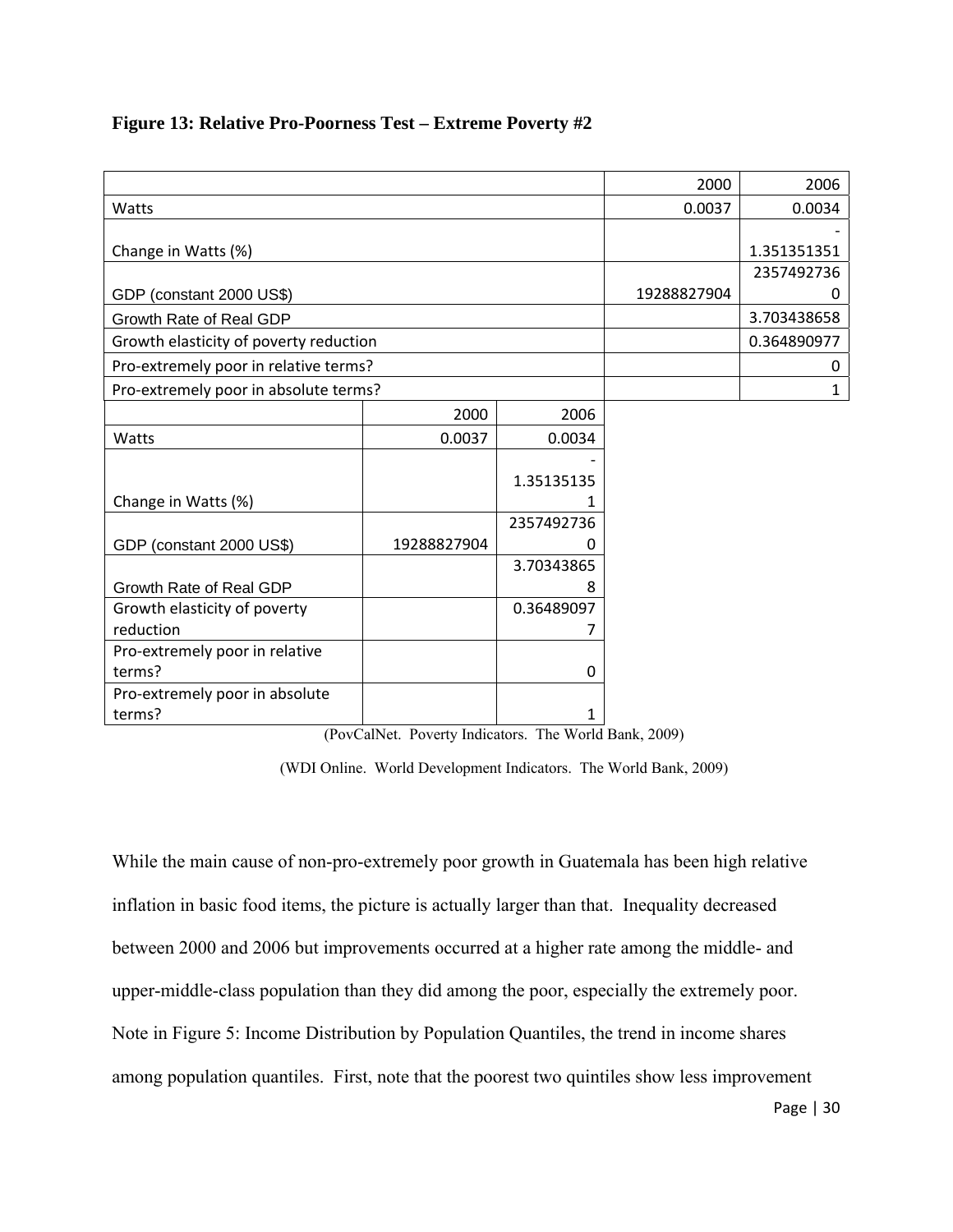between 2000 and 2006 (an increase of .07 percentage points for the poorest and an increase of .03 percentage points for the second poorest) than middle quintile and second richest quintile. The middle quintile increased by .37 percentage points; the second richest quintile increased .91 percentage points. Since the extremely poor make up roughly 15 percent of the population in these years, the lowest two quintiles give a good approximation of their plight. So while the existence of non-pro-extremely poor growth is mainly owed to high relative inflation in basic food items, part of the problem is also one of nominal income (or real income, as deflated with one common consumer price index).

# **SECTION 5: DETERMINANTS OF THE GROWTH STRUCTURE**

Now that the dimensions and magnitude of poverty and growth over time have been demonstrated, the discussion moves to why they are thus. The logical first step is to isolate the anomalies and other important phenomena and then to explain them in turn. One of these is the existence of a period, from 2000 to 2002, during which growth was positive but poverty and inequality increased dramatically. Another important irregularity to explain is the fact that the second, third, and fourth income quintiles gained wealth at a faster rate than did the first (poorest) quintile. Finally, it is important to determine the causes of Guatemala's otherwise propoor growth, since this is very helpful in determining how to reduce poverty and promote propoor growth in the future.

First to be examined are the causes of Guatemala's overwhelmingly pro-poor growth over the past two decades. Much of this phenomenon can be attributed to changes in the agriculture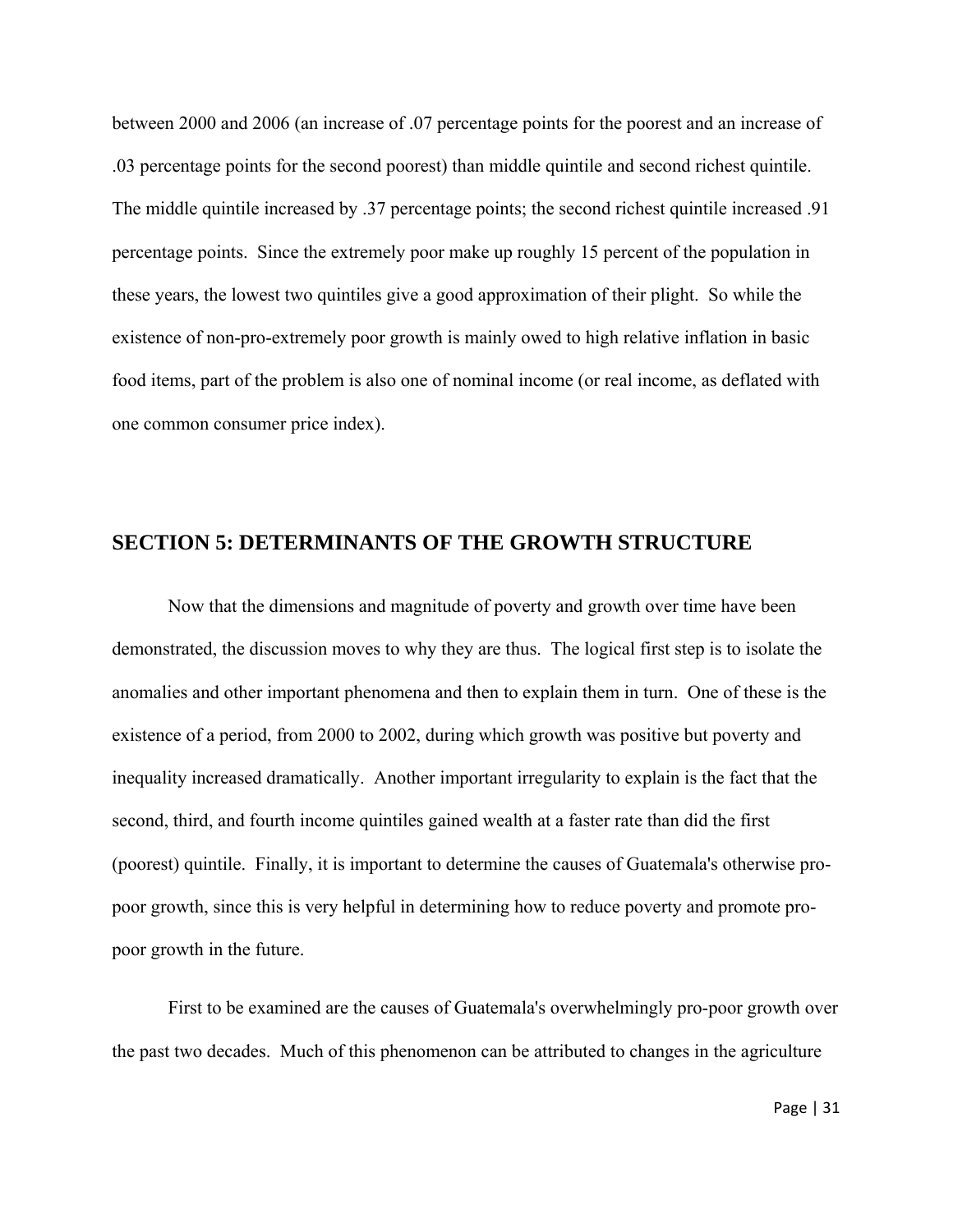sector. Between 1989 and 2005, productivity in agriculture increased. This can be represented by value added per worker in constant dollars:



**Figure 14: Agriculture Value Added per Worker:** 

(WDI Online. World Development Indicators. The World Bank, 2009)

Since this is value added in constant dollars, it does not represent changes in commodity prices. Instead, it represents changes in quantity produced per worker. This is a function of agricultural production (+) and agricultural employment (-).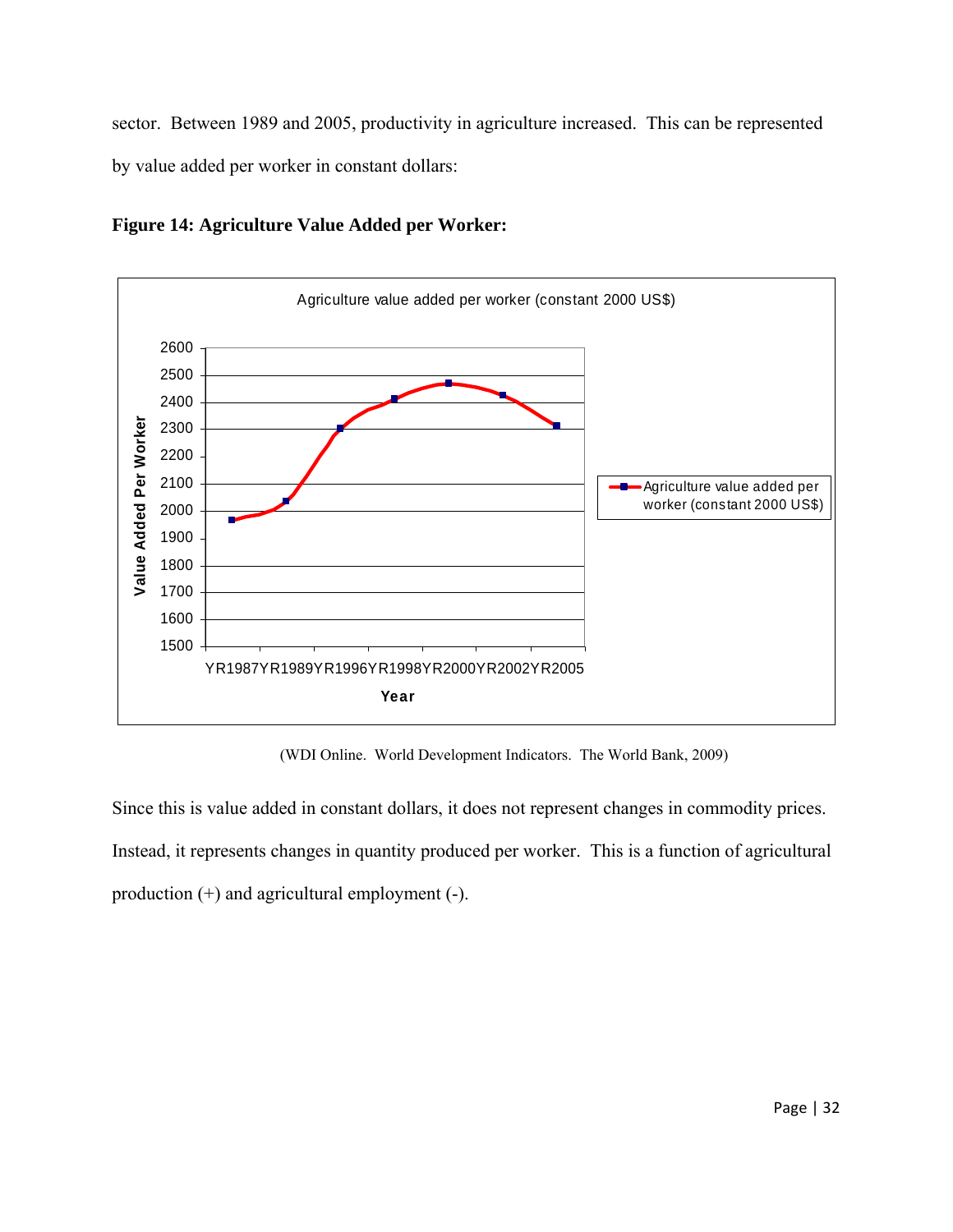

(WDI Online. World Development Indicators. The World Bank, 2009)

Since agricultural employment is increasing, we can be sure that the increase in productivity per worker is not due to a decline in the number of workers. And since productivity per worker in constant dollars is increasing, we can be sure that the effect of increased production has outweighed the effect of increased employment.

 Also important were increases in coffee prices (see Figure 20) that caused productivity in current prices to increase (see Figure 19). Since we are now talking about current prices, changes in commodity prices are quite important. During this period they contributed to increasing wages and thereby reduced the level of poverty: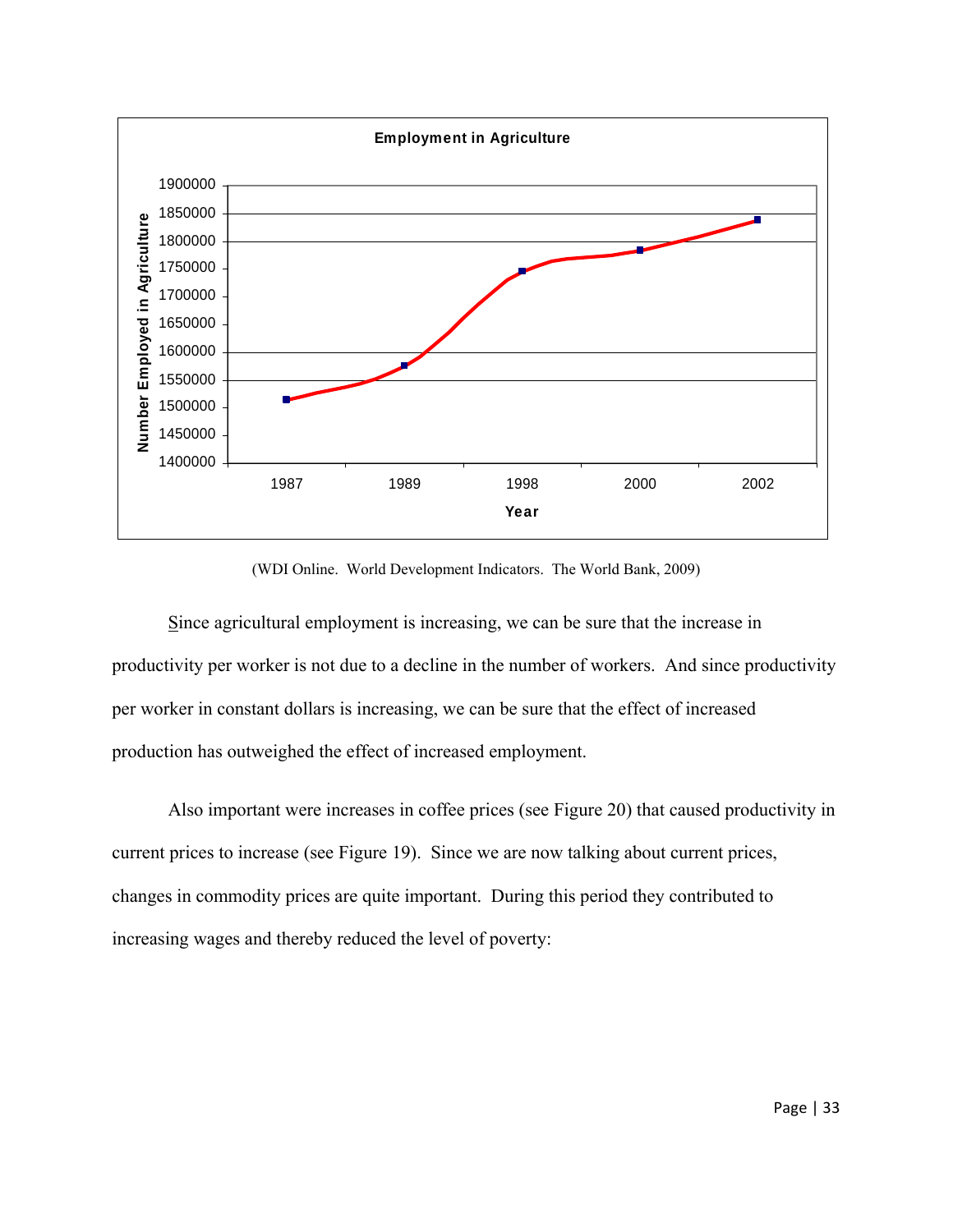



(ILO database. <http://www.ilo.org>)

 Some poverty reduction can be attributed to certain sources of income which have become more prevalent over time. One such source is remittances, both domestic and international. As the reader will note in the table below, the number of households receiving remittances increased considerably for all income groups except the richest (Q5).

|                | 2000 | 2006 |
|----------------|------|------|
| Total          | 21   | 31   |
| Poorest        | 12   | 23   |
| Q <sub>2</sub> | 18   | 31   |
| Q <sub>3</sub> | 19   | 35   |
| Q4             | 24   | 35   |
| <b>Richest</b> | 31   | 32   |

|  |  | Percentage of Households Receiving Remittances <sup>24</sup> |
|--|--|--------------------------------------------------------------|
|  |  |                                                              |

<sup>&</sup>lt;sup>24</sup> World Bank (2008) 'Guatemala Poverty Assessment' *Report No. 43920-GT*, World Bank, Washington, DC, 31 May.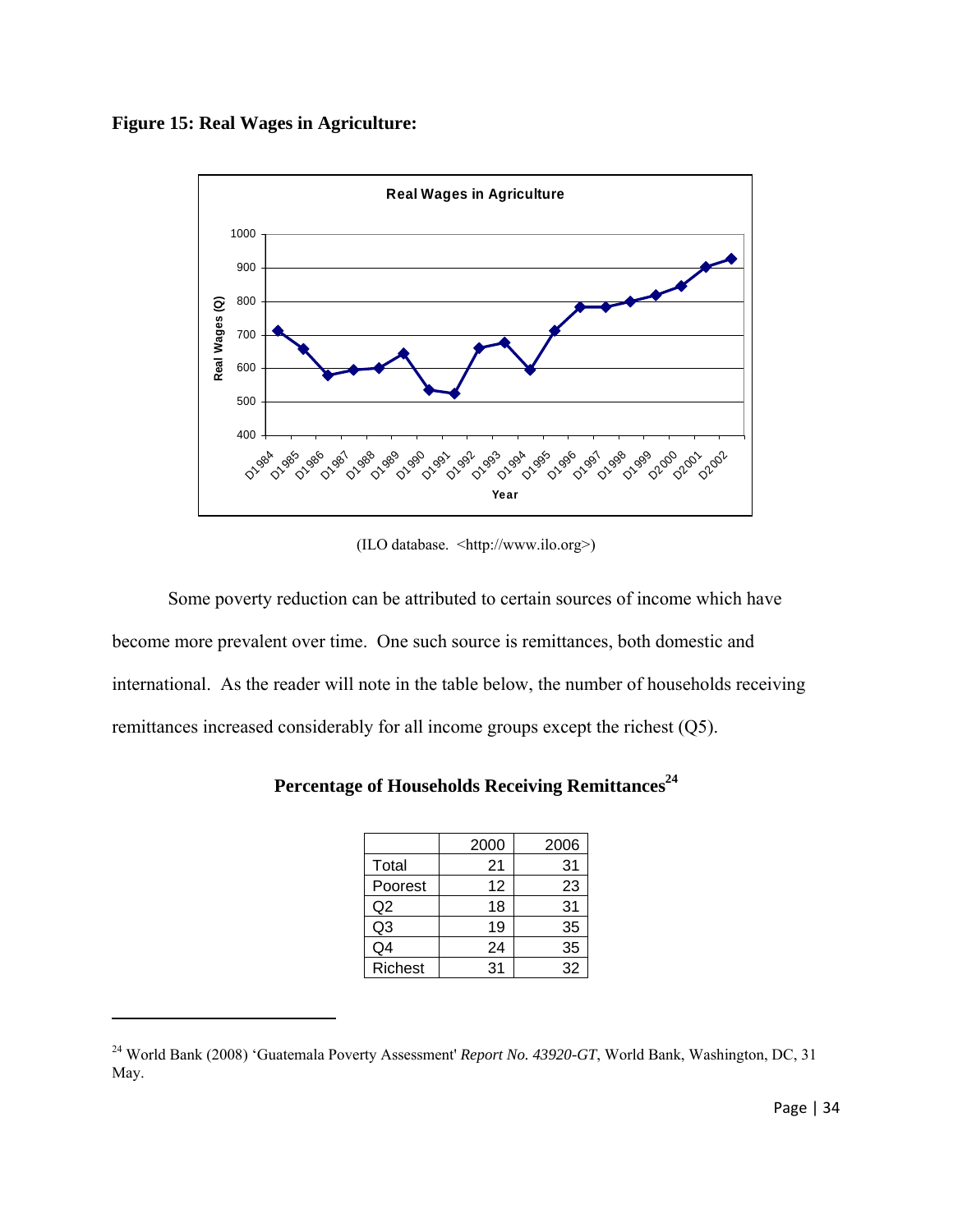The increase in prevalence of international remittances is even stronger:

|                | 2000 | 2006 |
|----------------|------|------|
| Total          | 9    | 17   |
| Poorest        |      | 11   |
| Q <sub>2</sub> |      | 17   |
| Q3             | 9    | 18   |
| Q4             | 12   | 19   |
| Richest        | 14   | 19   |

# Percentage of Households Receiving Remittances from Abroad<sup>25</sup>

Since the poor benefited greatly from the increase in prevalence of remittances, this might be one of the most significant causes of poverty reduction. This is verified by the fact that, among households that receive remittances, the average amount received increased by almost 30 percent between 2000 and 2006. A large part of this increase is due to the fact that thousands of Guatemalans fled to the U.S. in the last decade of the war in order to escape the violence and danger.

 One of the changes that helped to reduce poverty at least between 1991 and 2000 is the fact that agricultural workers have begun to get a slightly bigger reward for their work, independent of productivity. Profits in the agriculture sector, while mostly accruing to the wealthy land-owners and oligarchs (who are often one and the same), gradually became shared to a greater extent with the poor wage laborers. This can be seen below in the chart of the ratio of wages to value-added per agricultural worker; the latter can be regarded as productivity (in constant 2000 USD).

 $25$  Ibid.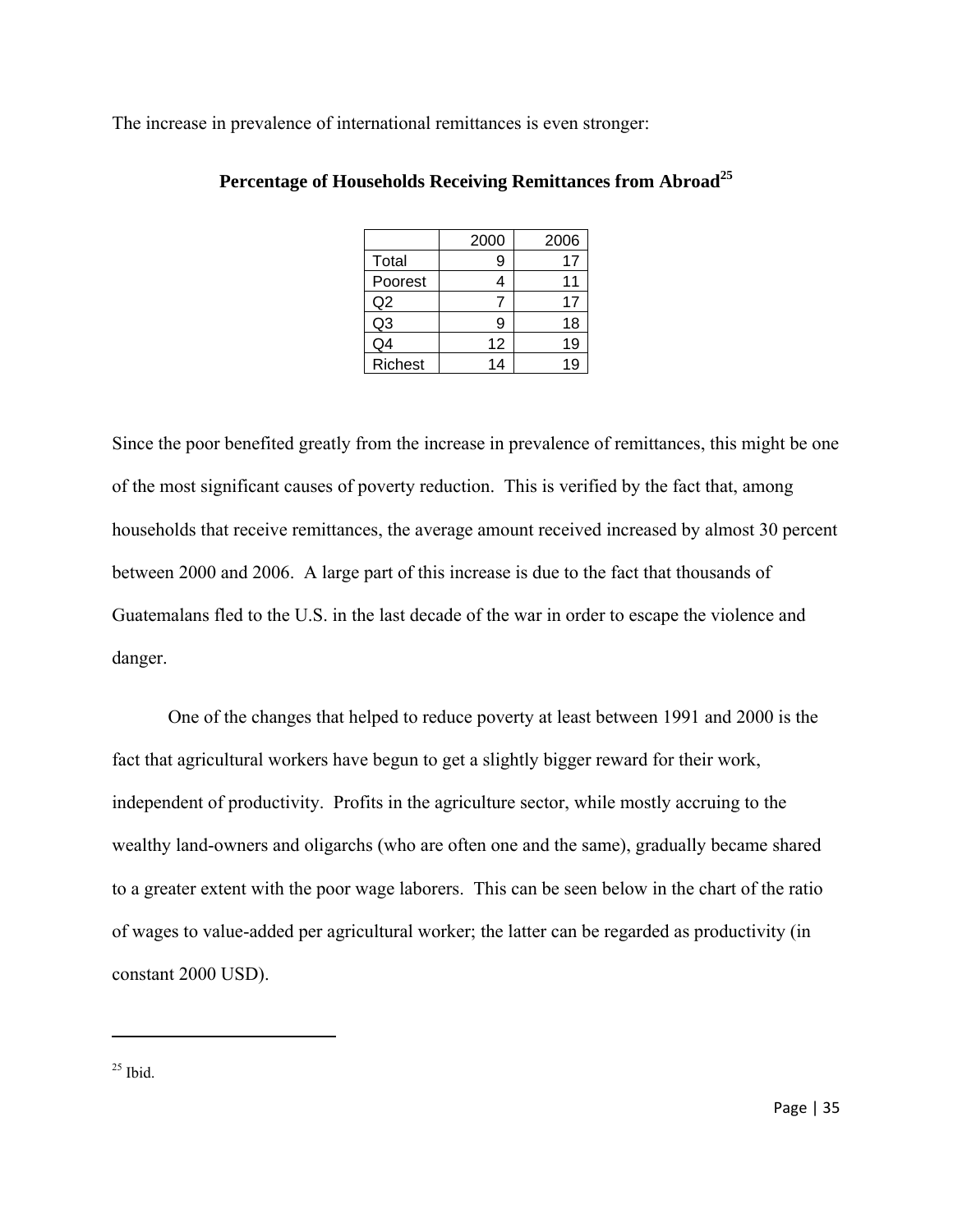**Figure 16: Ratio of Wages to Productivity (value added in constant dollars)** 



(WDI Online. World Development Indicators. The World Bank, 2009)

The increasing ratio of wages to productivity indicates that the poor are getting a larger slice of the pie. The causes of this change cannot be ascertained, although liberal labor policy, including a rising minimum wage imposed under Arzu, likely played some role.<sup>26</sup> There also may have been market factors such as decreased labor supply resulting from migration to cities. However this is unlikely because agricultural employment increased during this period. (See Figure \*)

 Since employment increased, it is much more likely that labor demand increased due to increased demand for agricultural goods at home and abroad. We can be fairly certain that the increase in the ratio of wages to productivity was not due to decreases in productivity because

<sup>&</sup>lt;sup>26</sup> Diane M. Nelson . A Finger in the Wound: Body Politics in Quincentennial Guatemala. University of California Press, 1999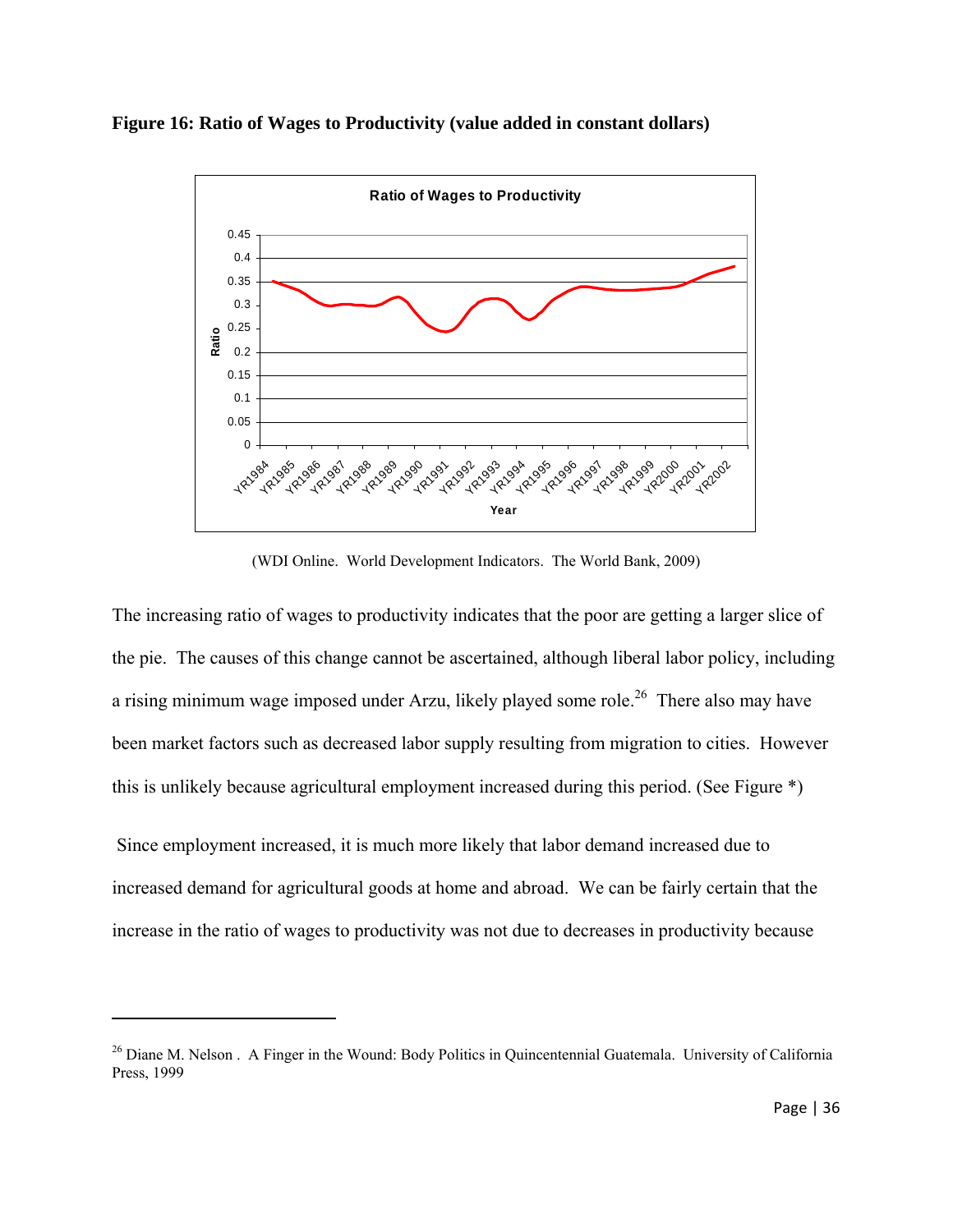this was a period in which productivity increased (See Figure 14: Agriculture Value Added per Worker).

 During the period from 2000 to 2002, as poverty increased, growth declined but remained positive:





(WDI Online. World Development Indicators. The World Bank, 2009)

While the rest of the past two decades have been characterized by increasing growth rates, the period from 1998 to 2002 is characterized by declining growth. This is particularly noticeable when one takes into account population growth: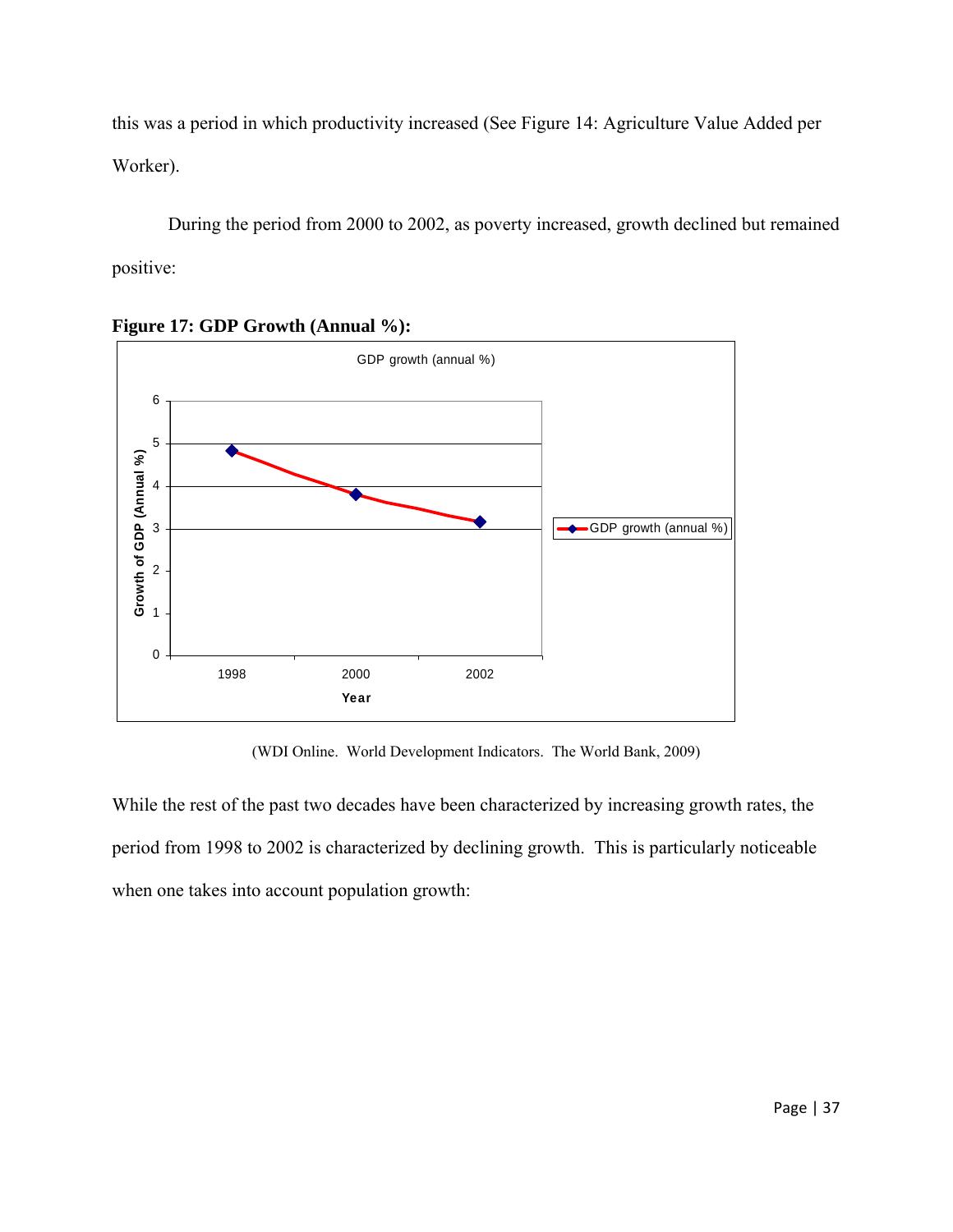**Figure 18: Growth of GDP per Capita:** 



(WDI Online. World Development Indicators. The World Bank, 2009)

With the population size increasing by 4.8% between 2000 and 2002, we witness a precipitous decline in growth per capita, almost approaching zero growth.

 Relating this growth to poverty reduction leaves one with pertinent questions: if growth declined but was still positive, should we not have seen positive but small progress in poverty reduction rather than an increase in poverty? And were the respective causes of the growth rate decline and the poverty increase one and the same? Clearly more than just the growth rate is responsible for the changes in poverty, because the growth elasticity of poverty reduction went from close to two in the late eighties and through the nineties to almost negative nine between 2000 and 2002. In other words, for a 1% growth rate, poverty as measured by the Watts index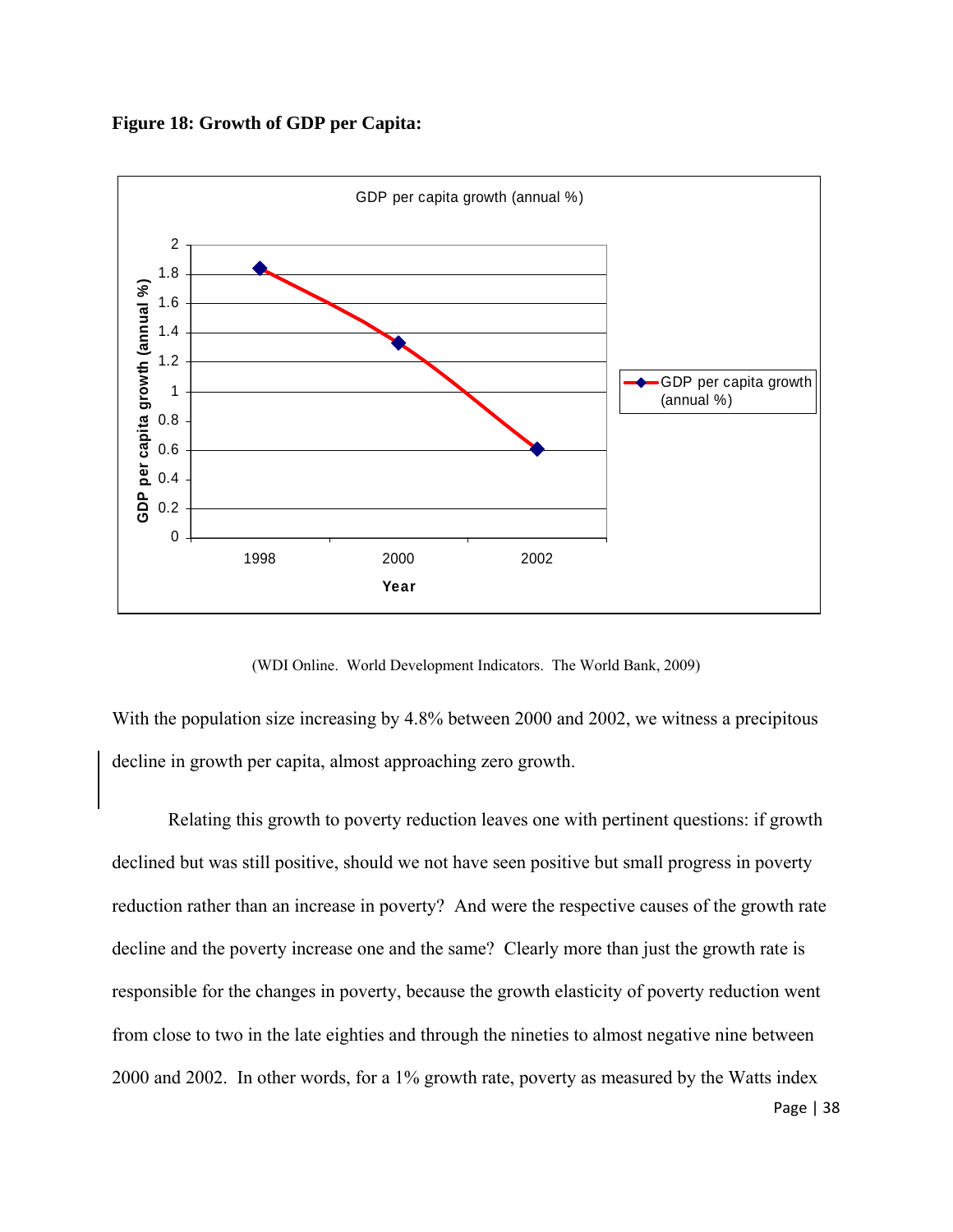would increase by almost 9%. Even between 1998 and 2000 the growth elasticity of poverty reduction was 2.05, which is why these years are not included as part of the anomaly in this paper. Now, we move to a discussion of why the structure of growth was thus during this period.

It should be noted that the ratio of wages to productivity picked up between 2000 and 2002 (See Figure Z), and yet this was a period in which poverty increased. Wages increased and productivity in constant dollars decreased, which should have had little net effect on poverty. But during this period, value added in current dollars declined sharply:





(WDI Online. World Development Indicators. The World Bank, 2009)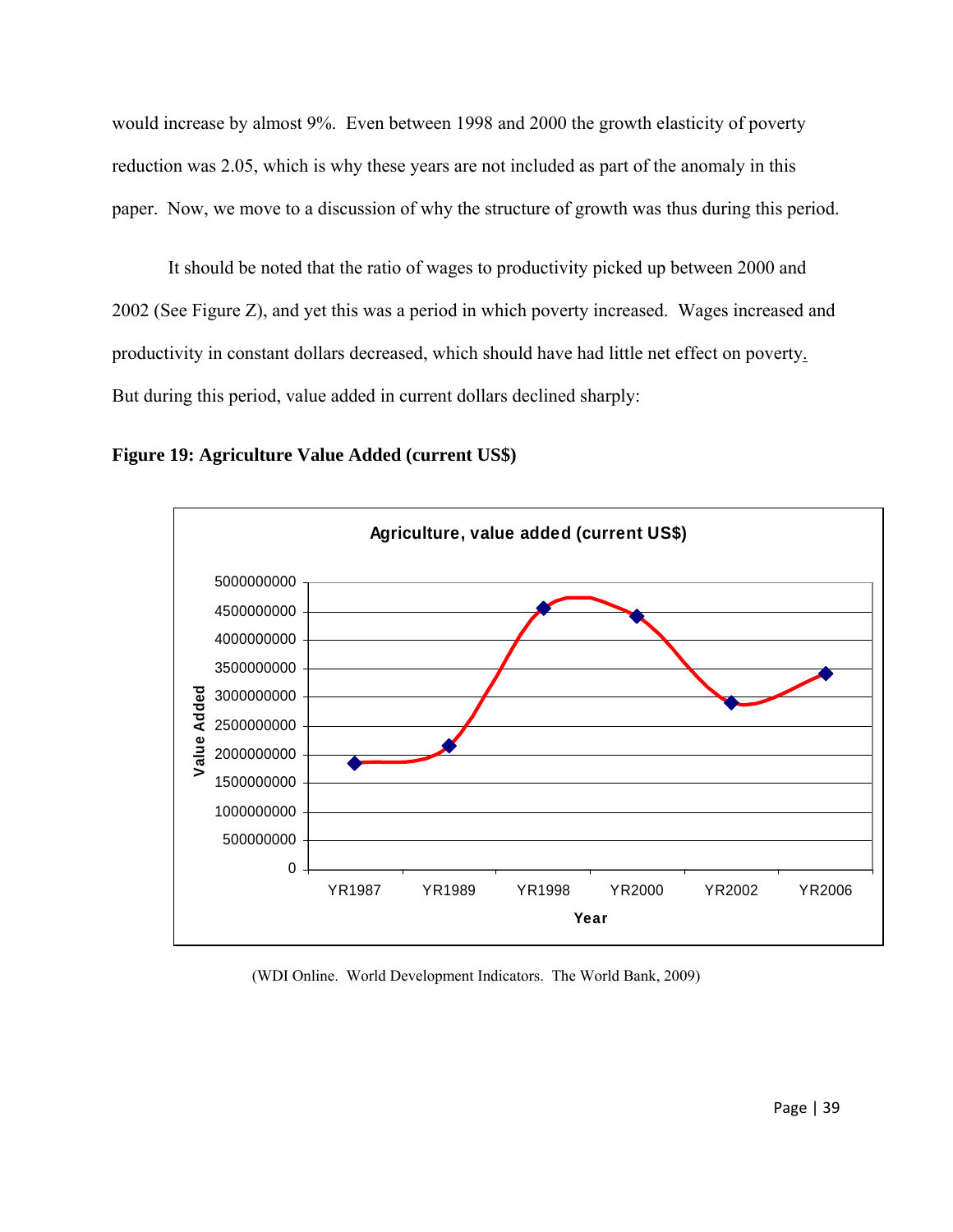Notice that agriculture value added in current dollars follows the same basic trend as coffee prices (per pound (below):



**Figures 20 and 21: Coffee Price per Pound (2000 USD):**

(The International Coffee Organization <http://www.ico.org/coffee\_prices.asp>, 2009)

Thus, since productivity in current prices closely tied to the prices of produced goods, and because coffee is a very important cash crop in Guatemala, it is likely that a significant cause of the decline in productivity in current prices was the decline of coffee prices. Below is a closeup view of 2000 to 2002: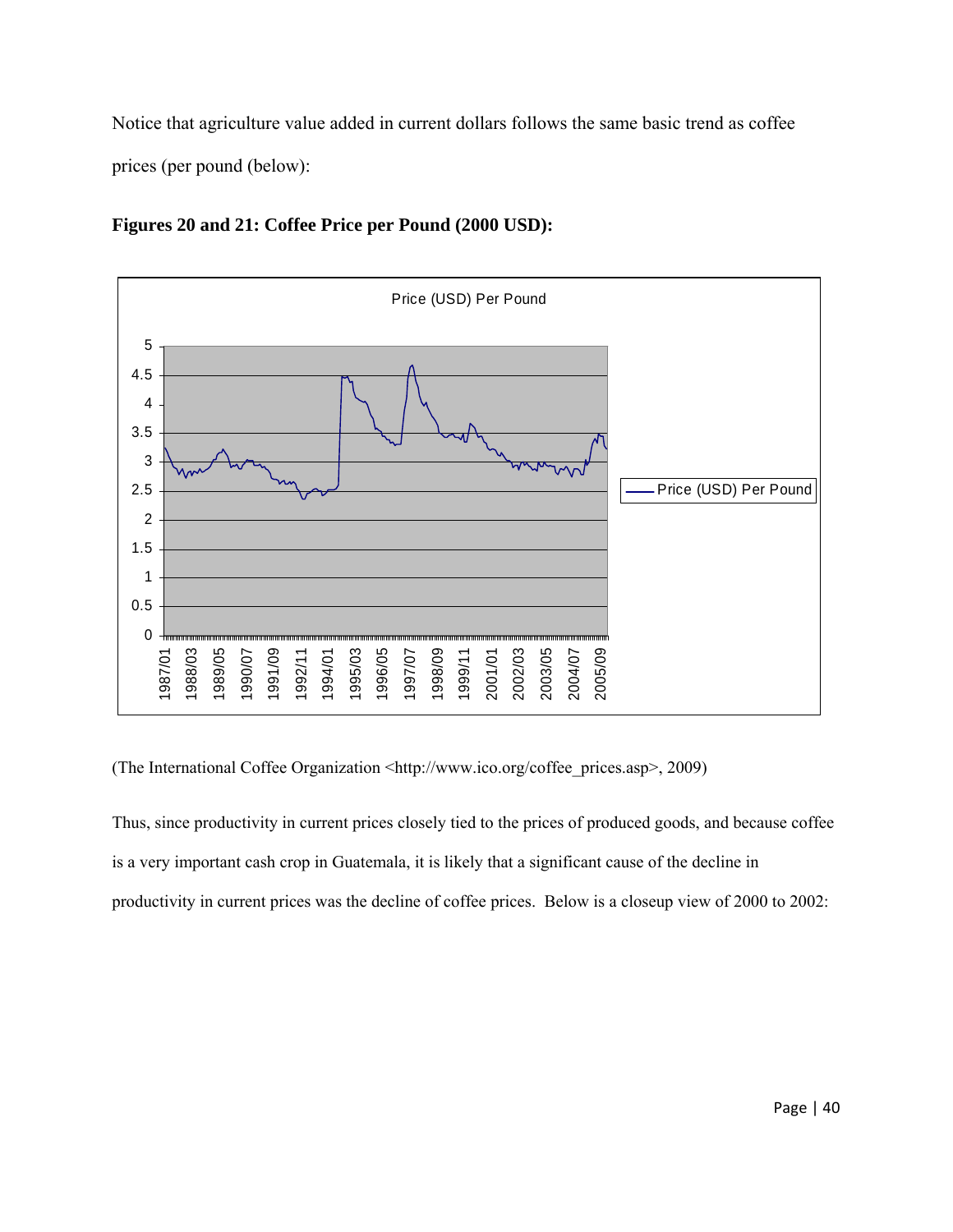



(The International Coffee Organization <http://www.ico.org/coffee\_prices.asp>, 2009)

The crash of coffee prices was most likely caused by supply outstripping demand. At the end of the nineties, Vietnam made a quick entrance into the world coffee market. In just a few years it increased its coffee production by a factor of almost 14 bringing it from a virtually unnoticed coffee producer to the second largest in the world. At the same time, Brazil, the largest exporter of coffee in the world, also expanded production hastily. The result was, of course, a huge increase in supply, with no corresponding increase in demand, which tends to be steady and price inelastic. The clear result is the fall in price that one observes in the above graph. Since trees take a long time to mature, and represent a substantial sunk cost, Guatemala was unable to adjust quantity accordingly.

However, in spite of a coffee crash and a resulting fall in agricultural productivity in current prices, during this period (2000-2002), real wages increased: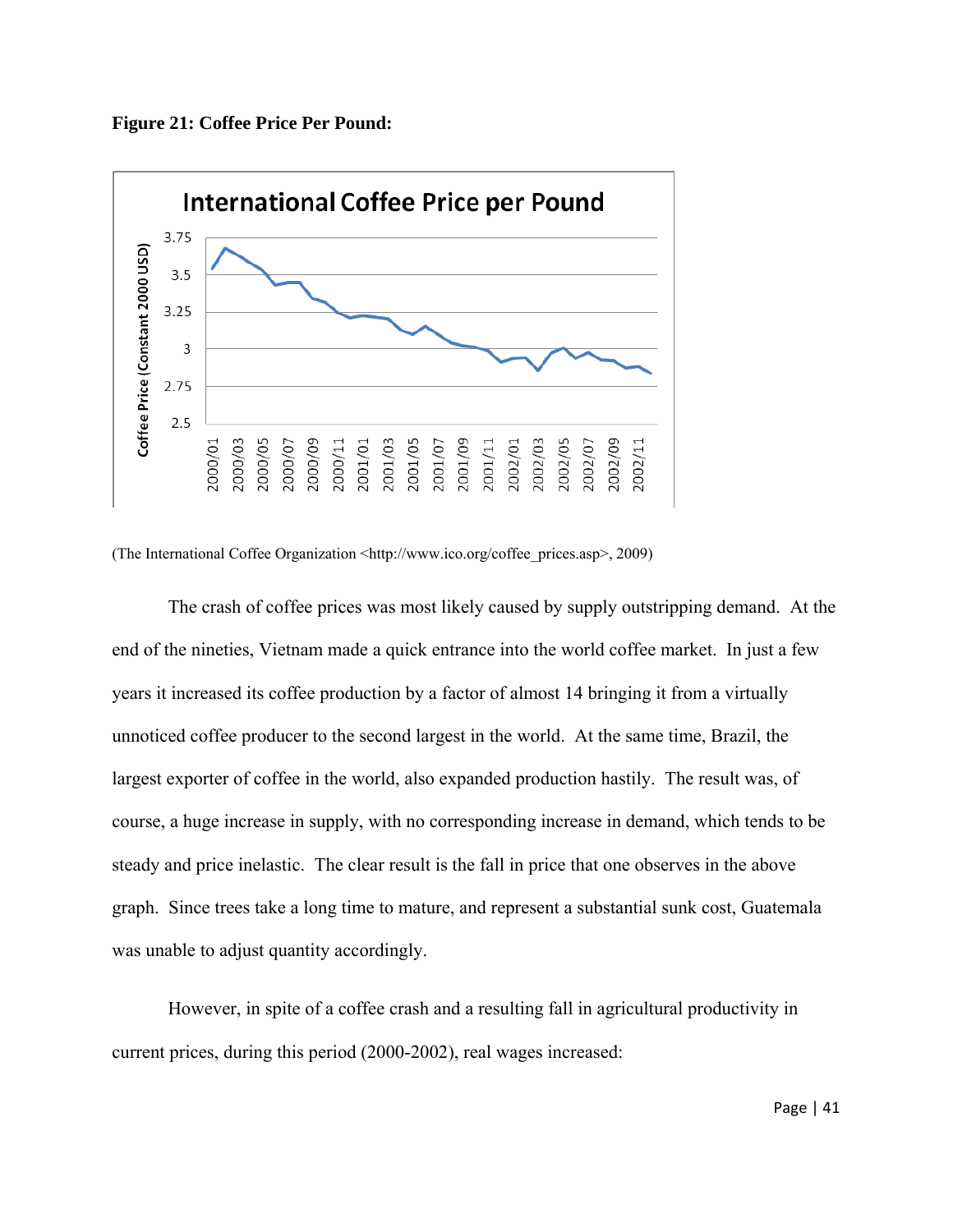#### **Figure 22: Real Agricultural Wages:**

|                                                                  | D <sub>2000</sub> | D <sub>2001</sub>        | D <sub>2002</sub> |
|------------------------------------------------------------------|-------------------|--------------------------|-------------------|
| <b>Real Agriculture Wages</b>                                    |                   | 845.53 902.6761 926.5074 |                   |
| (WDI Online. World Development Indicators. The World Bank, 2009) |                   |                          |                   |

Normally one would expect a decline in productivity per worker to have a negative impact on wages. The fact that it didn't indicates that, while wage workers probably fared reasonably well (both agricultural employment and agricultural wages increased at the same time). Somebody else took a big hit. It probably wasn't the subsistence sector (part of non-wage sector) because coffee is a cash crop. So those who suffered had to be land-owning producers. Losses suffered by large land-owning producers obviously would not have increased poverty, but those suffered by small land-owning producers definitely would. Since 42 percent of poor Guatemalans own land, it is likely that it is among this population that poverty increased.<sup>27</sup>

 Also important is value added in constant dollars, which declined during this period of non-pro-poor growth.

<sup>27</sup> Fletcher, Lehman; Graber, Eric; Merrill, William and Thorbecke, Erik. *Guatemala's Economic Development: The Role of Agriculture*. Ames: The Iowa State University Press. 1970.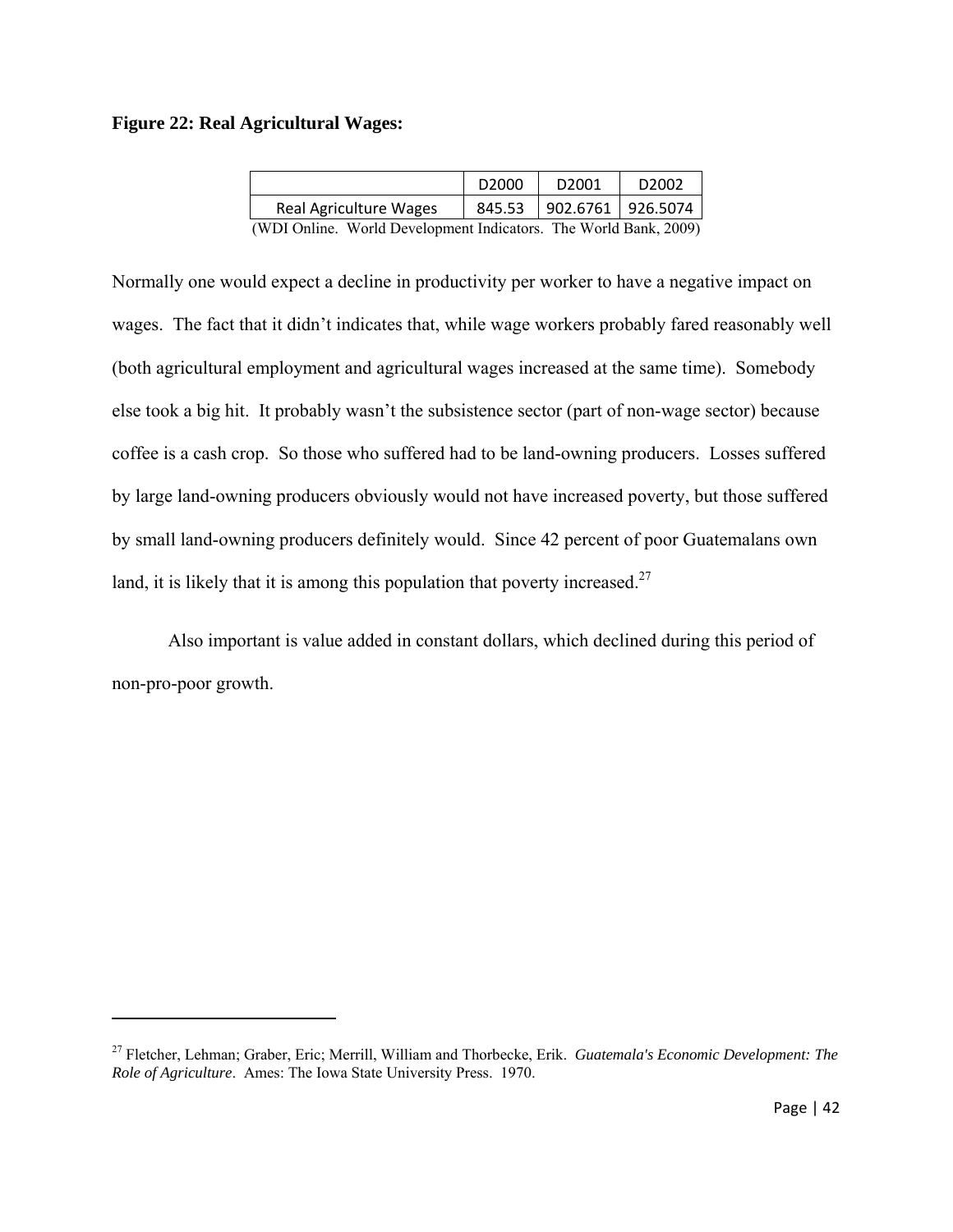



(WDI Online. World Development Indicators. The World Bank, 2009)

Just as increases in productivity caused decreases in poverty by means of increases in agricultural wages, the decline in productivity between 2000 and 2002 caused an increase in poverty. This manifested itself in the inequality measures as well, since, while poor farmers were becoming poorer, the growth rate was still positive. People somewhwere were getting wealthier. By referring back the the income by quintiles chart (Figure 2) one can determine who. The reader will note that the  $2<sup>nd</sup>$ ,  $3<sup>rd</sup>$ , and  $4<sup>th</sup>$  quintiles increased their respective shares of income.

 In addition to the indicators, some valuable insight has come from the former vicepresident of Guatemala, Eduardo Stein (Berger administration): "It is not strange … that the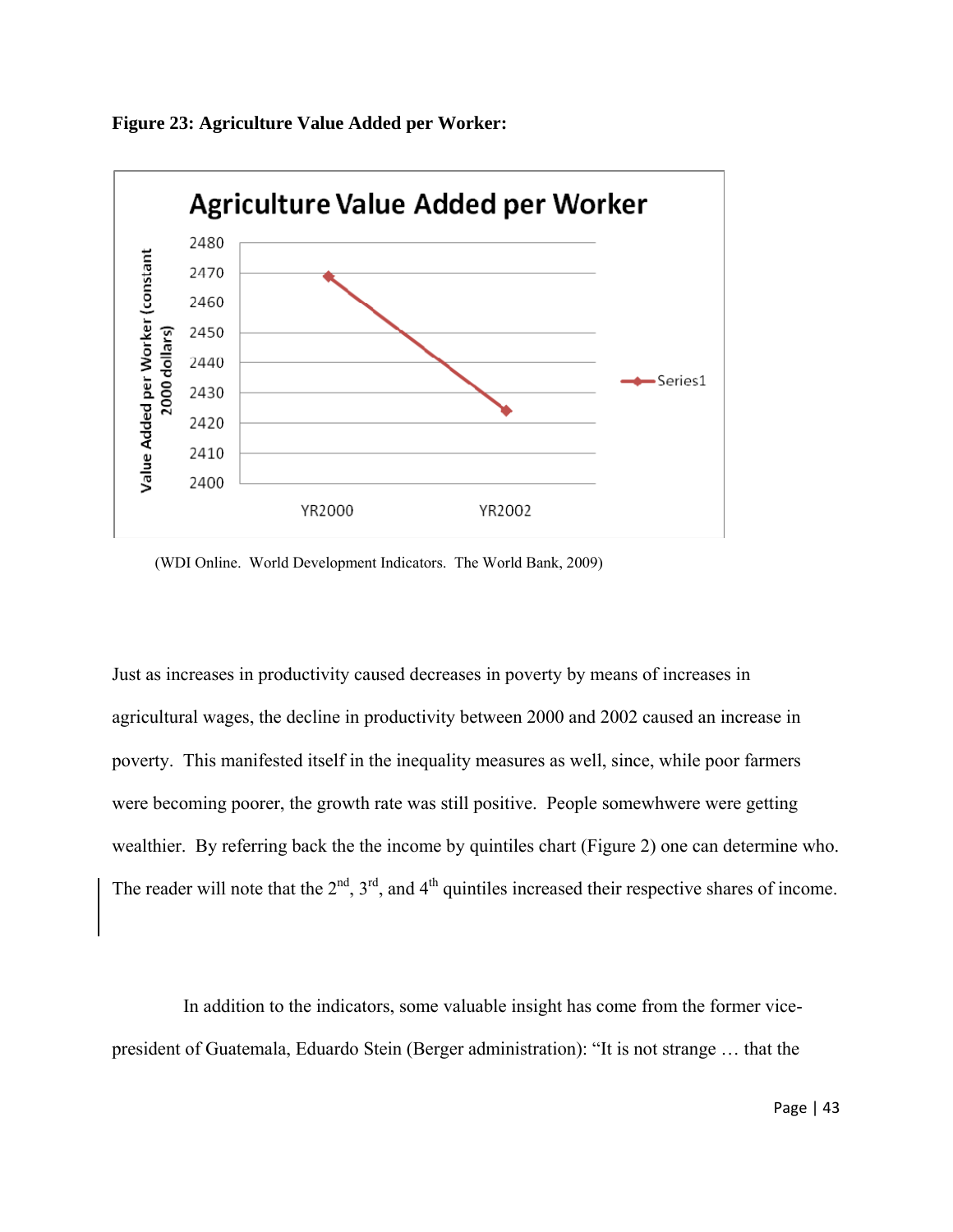years 2000-2002 are identified as an increase in poverty in Guatemala (if I understood correctly): they coincide with [the] FRG/Portillo [government], but also with the international collapse of coffee and a two year drought."28 And in all likelihood, Stein is right. The two year drought is a clear explanation for declines in productivity and constant prices. And the issue of coffee prices has already been outlined. With regard to politics, recall that oligarchs ruled 1996-2000 and 2004-2008. Both of these periods were excellent with regard to poverty reduction and pro-poor growth. But between 2000 and 2004, Guatemala was let by a corrupt, non-oligarch military president named Portillo. As described in the background information, he was accused of money laundering, opening large American bank accounts, and handing off money to the military in return for support. While it is unlikely that these corrupt acts would have had a large effect on the poor, it is not entirely inconceivable that they would have at least a minor negative impact. And it is certainly more believable than various scholars' accusations of oligarchs, who were not even in power at the time.

# **SECTION 5: POLICY RECOMMENDATIONS**

So far, this paper has indicated the structure of growth and how it relates to poverty. It has then explained the likely reasons behind these phenomena. The next logical step is to use this knowledge to determine the best strategies of poverty reduction in the near and distant future.

<sup>28</sup> Personal Communication: Eduardo Stein. 15, April 2009.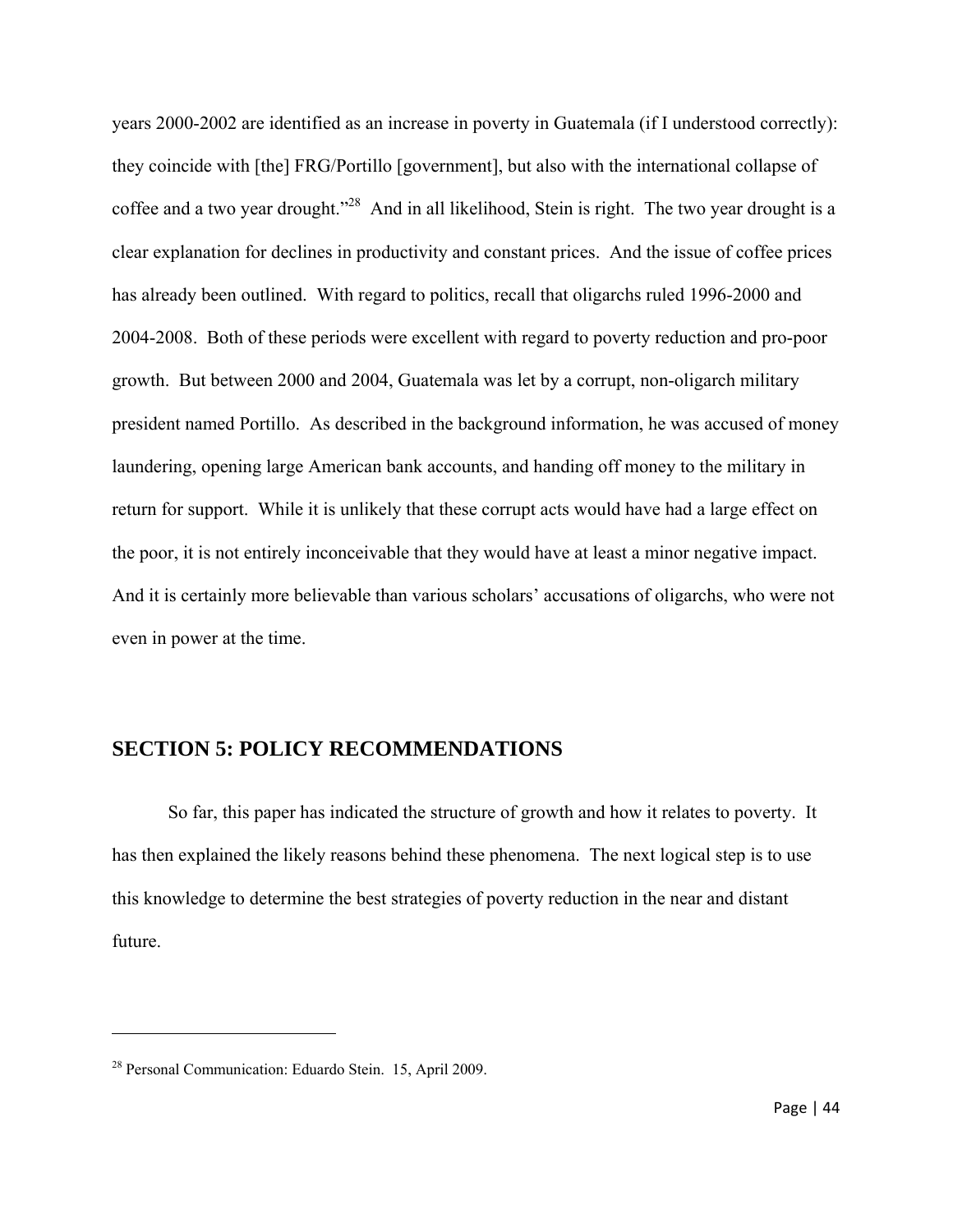Given the degree to which increases in remittances have reduced poverty in the past two decades, there are different policy approaches that could prove to be useful. The first is deregulation. Any bureaucracy that may currently be hindering the flow of remittances would be removed. In Guatemala, this includes fees at the private banks that handle most of remittance volume, as well as strict ID requirements that are difficult to meet for many poor individuals. Other ways of encouraging remittances include selling remittance bonds and opening foreign currency accounts. Finally, since remittances from abroad depend on the success of emigrants, programs could be set up to help Guatemalan expatriates earn more income, while at the same time, encouraging them to send it home. This method is already being used by the Philippines. The Philippine Overseas Employment Administration helps Filipino/a emigrants find jobs in their new countries. Meanwhile, the Filipino Overseas Workers Welfare Administration stations diplomats around the world to council Filipino/a citizens living abroad. Part of the income tax burden is shouldered by this agency for all of these individuals who send part of their income home. While being expensive, this type of policy can contribute to large increases in remittances<sup>29</sup>

 Another problem posed to remittances is the sparseness of banks in poor, rural areas. This keeps the people who most need remittances from getting them. A government policy that incentivizes opening new locations in poor, rural areas would be useful for minimizing this problem.

<sup>&</sup>lt;sup>29</sup> Sophism, Yaw.

<sup>&</sup>lt;http://www.ghanaweb.com/GhanaHomePage/NewsArchive/artikel.php?ID=106354&comment=2087109#com>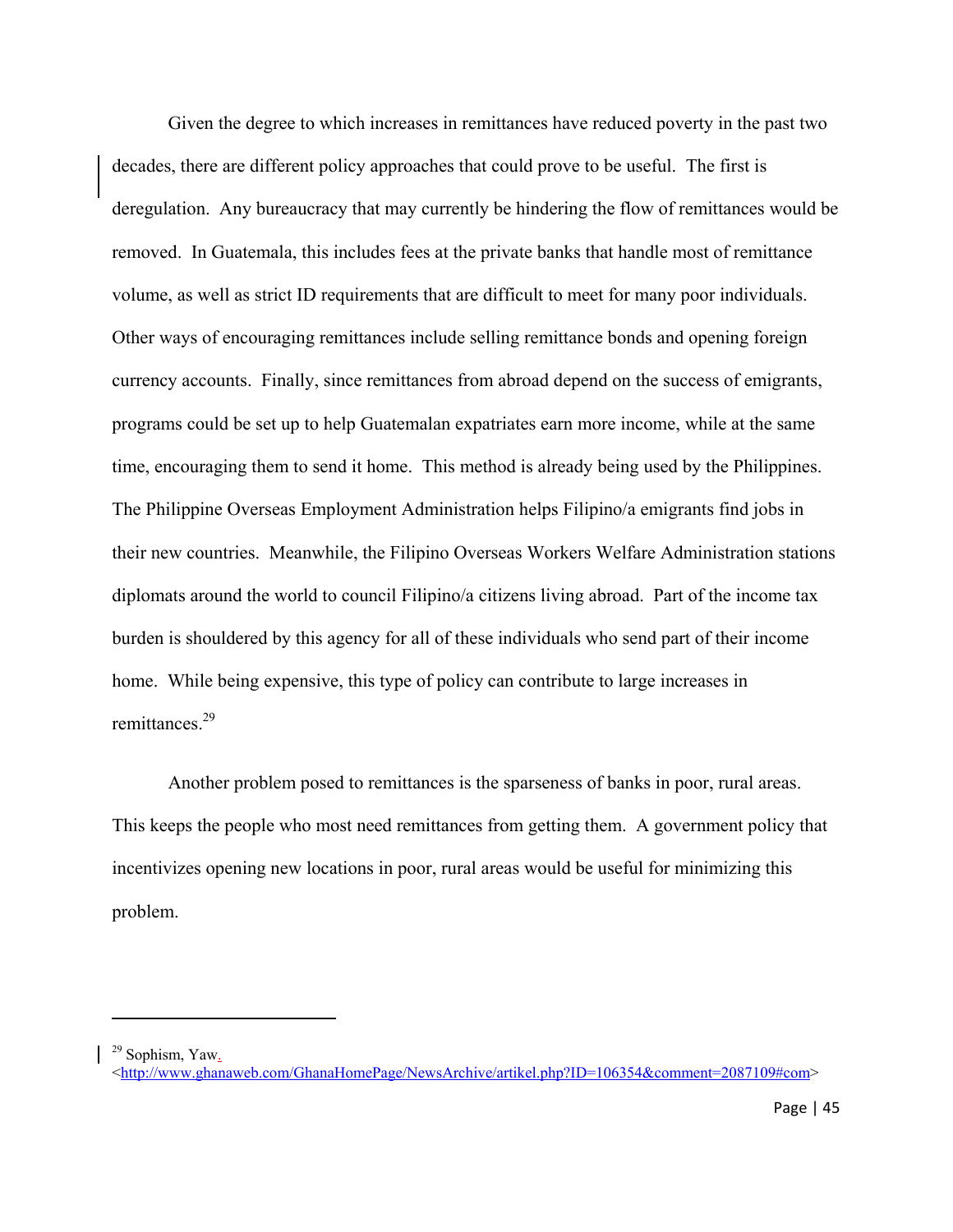Important to keep in mind, though, is the fact that remittances are expected to fall in years to come. Therefore, rather than discussing potential increases in remittances, we are actually discussing minimization of decreases in remittances. Given the gravity of the US financial crisis in combination with the United States' status as the number one source of international remittances to Guatemala suggest that the worst may be ahead of us. As Guatemalan emigrants' income falters, so will their remittances, and thus the incomes of their families at home. Since the current economic crisis is global in nature, it will not only affect Guatemalans in the US, but also those around the world. The World Bank's recent poverty assessment recognizes that remittances will fall and suggests enacting government programs designed to compensate. Their source of funding is not specified, but presumably is taxes. The specific nature of such programs is not described explicitly, although it is suggested that implementation might be in the form of direct cash transfers equaling the amount by which remittances to the poor decrease.<sup>30</sup>

Among the potential methods that have been recommended for alleviation of poverty in Guatemala is microfinance. The basic idea behind microfinance is that small loans are given to a targeted group (or groups) of individuals, in order to provide liquidity for that group's investments. This is great for making growth pro-poor, because with access to loans, the poor can take part in and contribute to the growth rate more than would otherwise be possible. Microfinance is currently a very popular tool worldwide because of its ability to promote propoor growth. It has been argued, though, that because microfinance in Latin America usually targets poor women, it is sacrificing economic growth in favor of poverty alleviation. This

<sup>30</sup> World Bank (2008) 'Guatemala Poverty Assessment' *Report No. 43920-GT*, World Bank, Washington, DC, 31 May.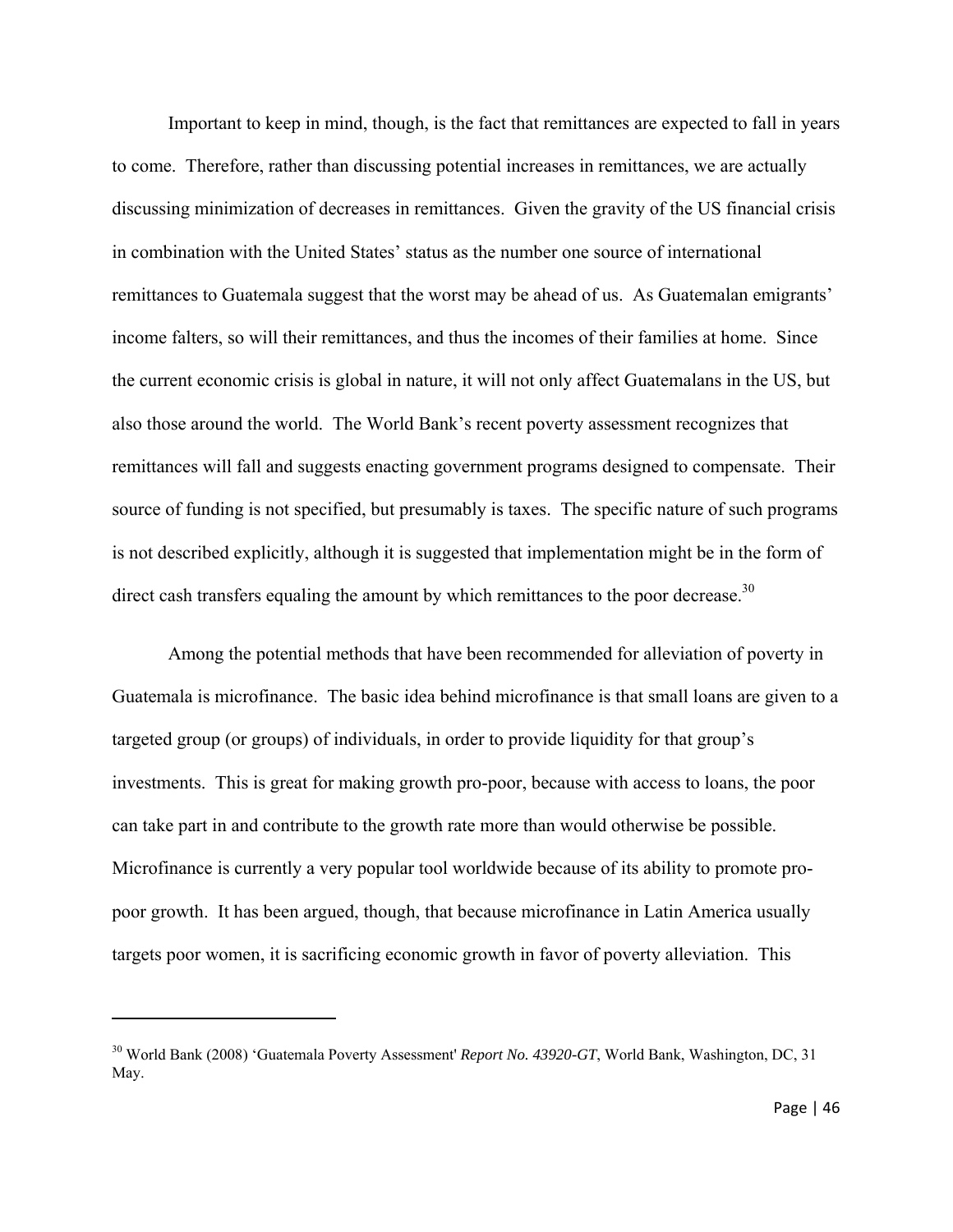argument is based on the assumption that women make less efficient use of the loans or they engage in less profitable activity. Michael Kevane and Bruce Wydick (2001) test this statement for Guatemala in particular and find that this tradeoff only exists for women under  $30^{31}$  It is primarily the result of limited time due to child-care. In all other cases, growth is not sacrificed, but rather, made pro-poor. The results also show that loans exhibited diminishing marginal returns, as measured by increases in hired labor and increases in sales, thereby verifying the loans should remain small. Kevane and Wydick conclude that, in order to promote optimal propoor growth, microfinance should target women over 30 (especially 34-50) with small loans, to be used toward inputs. $32$ 

Microfinance is different from pro-poor economic policy because it is carried out primarily by NGOs. Since it does not use state funds and has no negative side-effect, there is really no down-side to microfinance. The limiting factor is funds at the disposal of NGOs. As the world enters the 2008 Global economic crisis, these funds will dwindle and Microfinance efforts in Guatemala will likely suffer. There is no question, however, that Microfinance is beneficial, and that loans should remain small and targeted primarily at middle-aged women.

 Another set of solutions is described by Roman Krznaric (2006) in his analysis of the oligarchy and agriculture in Guatemala. The first suggestion is that of land reform. But, as the author admits, this is not politically feasible because of the power of CACIF. Still, he argues, given the problem of productive asset distribution, the only large, meaningful improvement that

<sup>&</sup>lt;sup>31</sup> Kevane, Michael and Wydick, Bruce. "Microenterprise Lending to Female Entrepreneurs: Sacrificing Economic Growth for Poverty Alleviation?" *World Development* (2001) Vol. 29, No. 7, pp. 1225-1236.

<sup>&</sup>lt;sup>32</sup> Kevane, Michael and Wydick, Bruce. "Microenterprise Lending to Female Entrepreneurs: Sacrificing Economic Growth for Poverty Alleviation?" *World Development* (2001) Vol. 29, No. 7, pp. 1225-1236.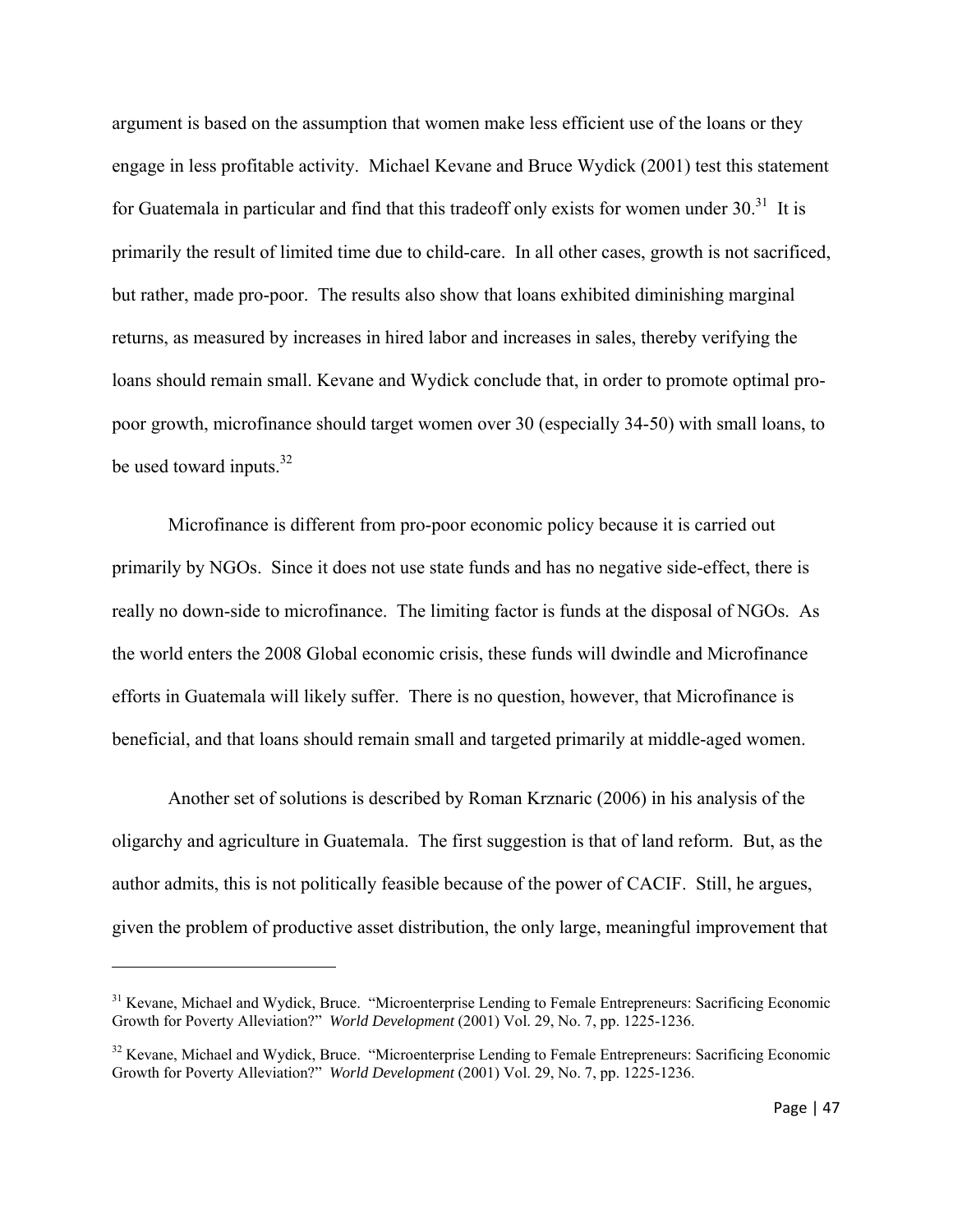could ever occur is redistribution of land.<sup>33</sup> As will be seen later, this is not really the case. The distribution of land has barely changed at all over the past two decades, and yet poverty and propoorness have experienced incredible variation.

 As noted in Section 3: The Debate, Roman Krznaric suggests full implementation of the labor code. This entails enforcing the minimum wage for rural workers, as well as non-wage benefits (e.g. 13-month salary bonus). But he does not execute the appropriate analysis to determine whether that would actually be beneficial. While it sounds nice to say that producers should pay poor people more, the issue is far more complicated. If producers' demand for inputs is inelastic and if capital and labor are most accurately characterized as substitutes rather than compliments, then raising wages to an artificially high level will simply cause factor substitution. Producers will buy more capital and lay off workers, increasing unemployment. The factor substitution could also result in reduction of hours which is harder to spot in the data than open unemployment. So while some workers will increase their earnings, others will become unemployed or underemployed. If, however, input demand is elastic and/or labor and capital are complimentary, then any wage increases for the poor that are feasible within the Guatemalan political climate are absolutely beneficial to poverty reduction.<sup>34</sup>

 The two key variables for determining if wage policy is effective are the price elasticity of demand for inputs and their status as compliments or substitutes. The latter can be determined with the cross-price elasticity of demand, which is negative for compliments and positive for

<sup>&</sup>lt;sup>33</sup> Krznaric, Roman. "The Limits on Pro-poor Agricultural Trade in Guatemala; Land, Labour, and Political Power." *Journal of Human Development* (2006) Vol. 7, No. 1, pp. 111-135

<sup>34</sup> Todaro, Michael and Smith, Stephen. *Economic Development.* New York: Addison Wesley. 2006.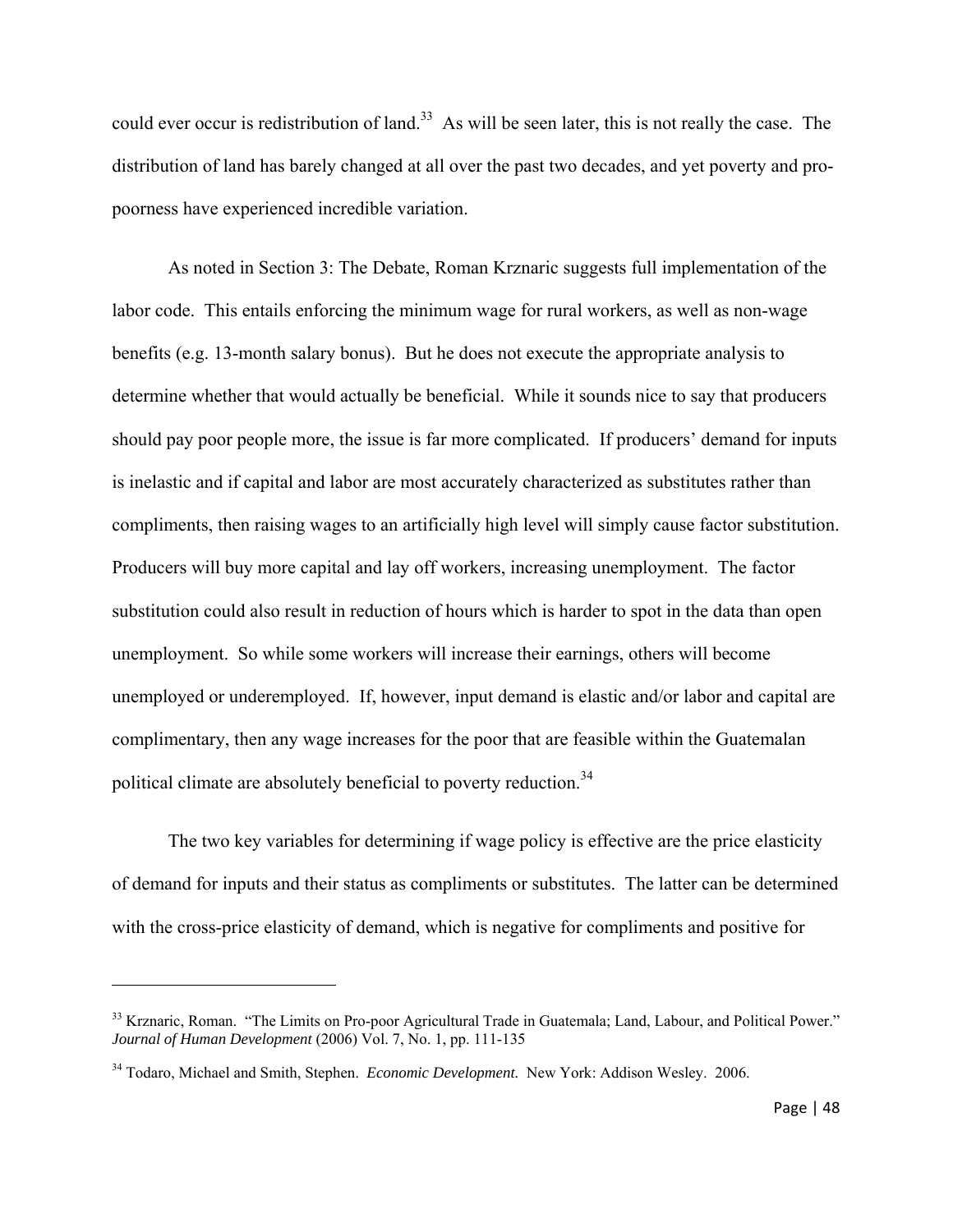substitutes. Since the price elasticity of demand is  $-1.52$ , demand for inputs is inelastic.<sup>35</sup> With regard to the status of capital and labor as substitutes or compliments, they are obviously not perfectly in either category. A farm with no machines must employ more many more workers to plant, harvest, fertilize, and irrigate. But at the same time, machines work in conjunction with laborers and must be operated by people. And since some tasks cannot be overtaken by machinery (such as picking coffee "berries"), the addition of a new plot of land, say, requires both increased employment and increased capital. Since the price elasticity of demand for inputs is relatively elastic, liberal wage policy should be effective and not cause much (if any) decreased employment, even if labor and capital are substitutes. This reinforces the earlier conclusion that increases in wages (partially thanks to Arzu) were beneficial in reducing poverty between the mid-nineties and 2000.

If, as Krznaric argues, the main cause of non-pro-poorness is the unequal distribution of land, in combination with a rich oligarchy, one can either try to find ways for the poor to generate income without needing land, or one can redistribute land in other, more creative ways. Fletcher, Graber, Merrill, and Thorbecke suggest taxing farmers for idle land and land that is not used intensively. There is evidence of an inverse relationship between farm size and productivity for Guatemalan farms. This is due to the fact that large farmers use their plots less intensively than do small farmers, often using minimal inputs or even leaving sections fallow. Taxing this type of use would force large farmers to either start using land intensively, or sell it to someone who will (small farmers). The general idea is to make everybody treat land as the scarce asset it is for the rural poor. According to the authors of this study, such a policy would

<sup>&</sup>lt;sup>35</sup> Penn World Tables.  $\langle \frac{http://put.econ.upenn.edu/php\_site/pwt61-form.php>}{http://put.econ.upenn.edu/php\_site/pwt61-form.php>}$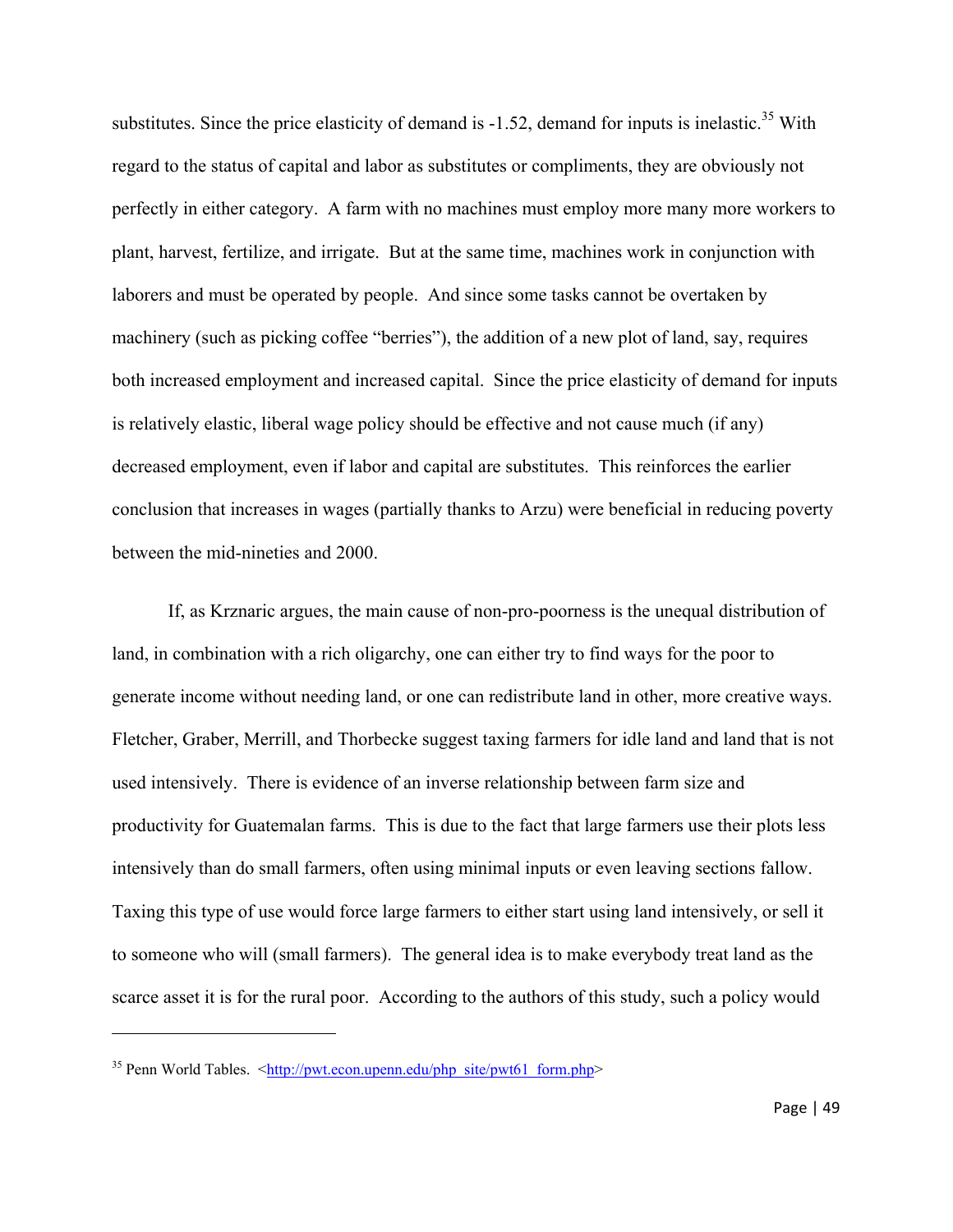"probably be easier to administer" than land reform.<sup>36</sup> This is the crucial point, because if this policy is politically feasible, then perhaps there is a way to redistribute land.

Denise Stanley and Sirima Bunnag (2001) look at the issue of crop and other product diversification in a new light. They stress the importance of treating Guatemala's exports as a broker treats an investment portfolio. Among the goals is choosing to promote new products that either have low instability or, better yet, that covary negatively with existing exports with regard to price, volume, and cost. This, in turn, lowers the total export earnings variance. Based on their analysis, Guatemalan non-traditional agricultural exports (like coffee and snow peas) covary positively with one another as well as with total exports with regard to price, volume, and/or cost. This clearly creates major problems of volatility, which can be withstood less easily by the poor than by the non-poor. To make matters worse, there seems to be a trend of high volatility in general with non-traditional agricultural exports.<sup>37</sup>

Non-traditional manufacture exports, however, were found to covary negatively with other exports, making them a better sector to promote through policy. Although not mentioned in the 2001 article, this is also beneficial because employment in manufacture eliminates the problem of unequal land distribution. The productive assets necessary for manufacture, primarily skill and labor, pose less of a problem with regard to making growth pro-poor. While it is true that these productive assets are distributed very unequally, investing in education is politically far more feasible than land reform. According to Stanley and Bunnag, non-traditional

<sup>36</sup> Fletcher, Lehman; Graber, Eric; Merrill, William and Thorbecke, Erik. *Guatemala's Economic Development: The Role of Agriculture*. Ames: The Iowa State University Press. 1970.

<sup>&</sup>lt;sup>37</sup> Stanley, Denise and Bunnag, Sirima. "A New Look at the benefits of Diversification: Lessons from Central America." *Applied Economics* (2001) Vol. 33, No. 11, pp. 1369-1383.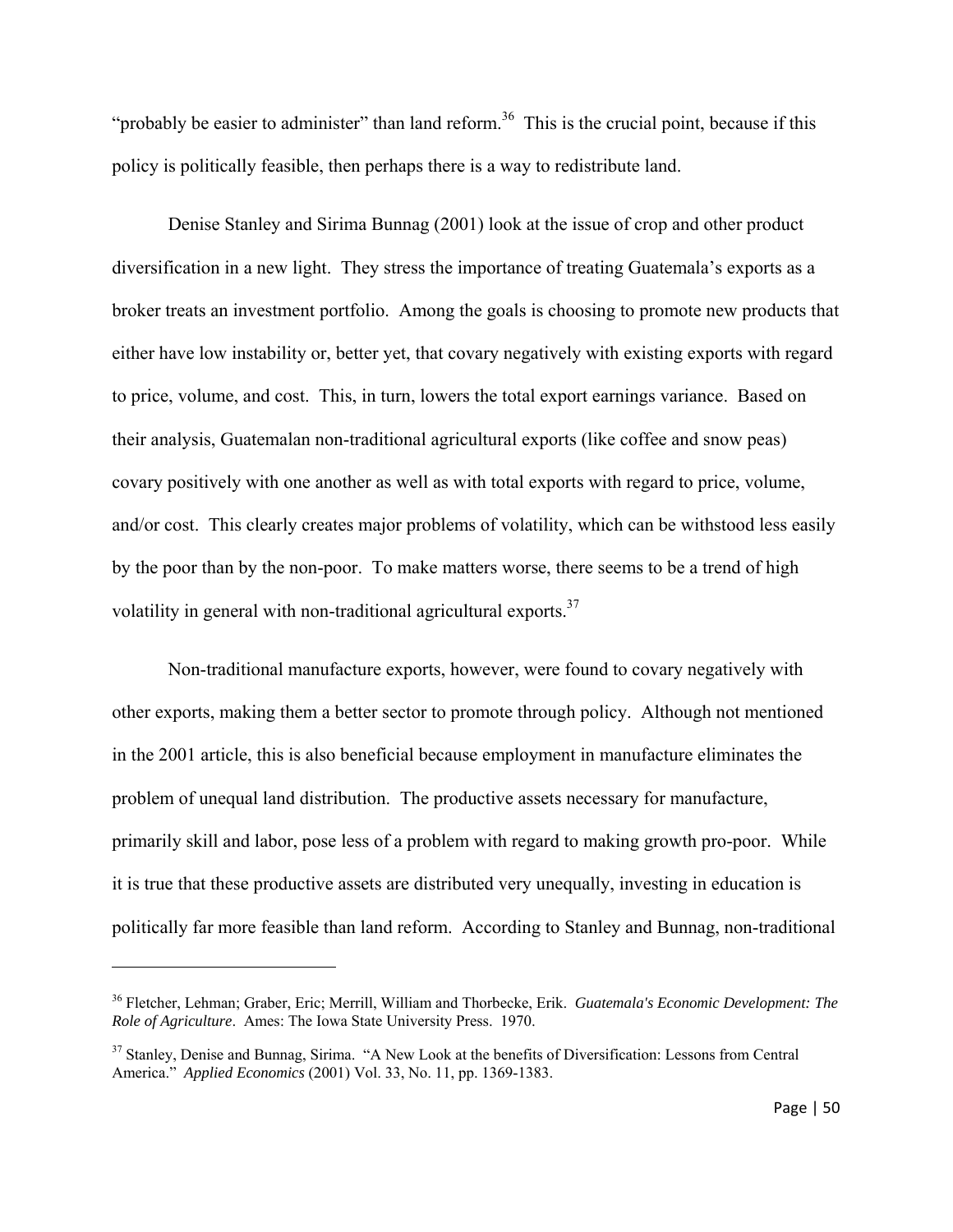manufacture exports were more stable than agricultural exports in other Central American countries. Notably, in Costa Rica, promotion of microelectronics and circuitry manufacture promoted low-volatility, pro-poor growth because of the nature of its covariance, volatility, and other characteristics. It has yet to be seen if other countries can do what Costa Rica did.<sup>38</sup>

# **Conclusion:**

In the present paper we have established that economic growth has been pro-poor for the past two decades. We have also verified that growth was non-pro-poor between 2000 and 2002 and that growth has been non-pro-extremely poor between 2000 and 2006. The various determinants of this growth structure have included the international coffee price, value added in both constant and current prices in agriculture, remittances, and relative inflation in basic food products, among other factors. The fact that that the two periods with the most pro-poor growth are also periods in which oligarchs were in office does a lot to undo the points of Roman Krznaric and Simon Helweg Larsen. Most of the causes of the growth structure were market forces. But if any political factor accounted for the one short period of non-pro-poor growth that did exist, it most likely was the corruption of the Portillo regime, which coincided perfectly with the span of poverty increases.

Now, Guatemala has another oligarch in office: Alvaro Colom. Simon Granovsky-Larsen (2008) says, "Notwithstanding Colom's best intentions, then, the many interests of his

<sup>&</sup>lt;sup>38</sup>Stanley, Denise and Bunnag, Sirima. "A New Look at the benefits of Diversification: Lessons from Central America." *Applied Economics* (2001) Vol. 33, No. 11, pp. 1369-1383.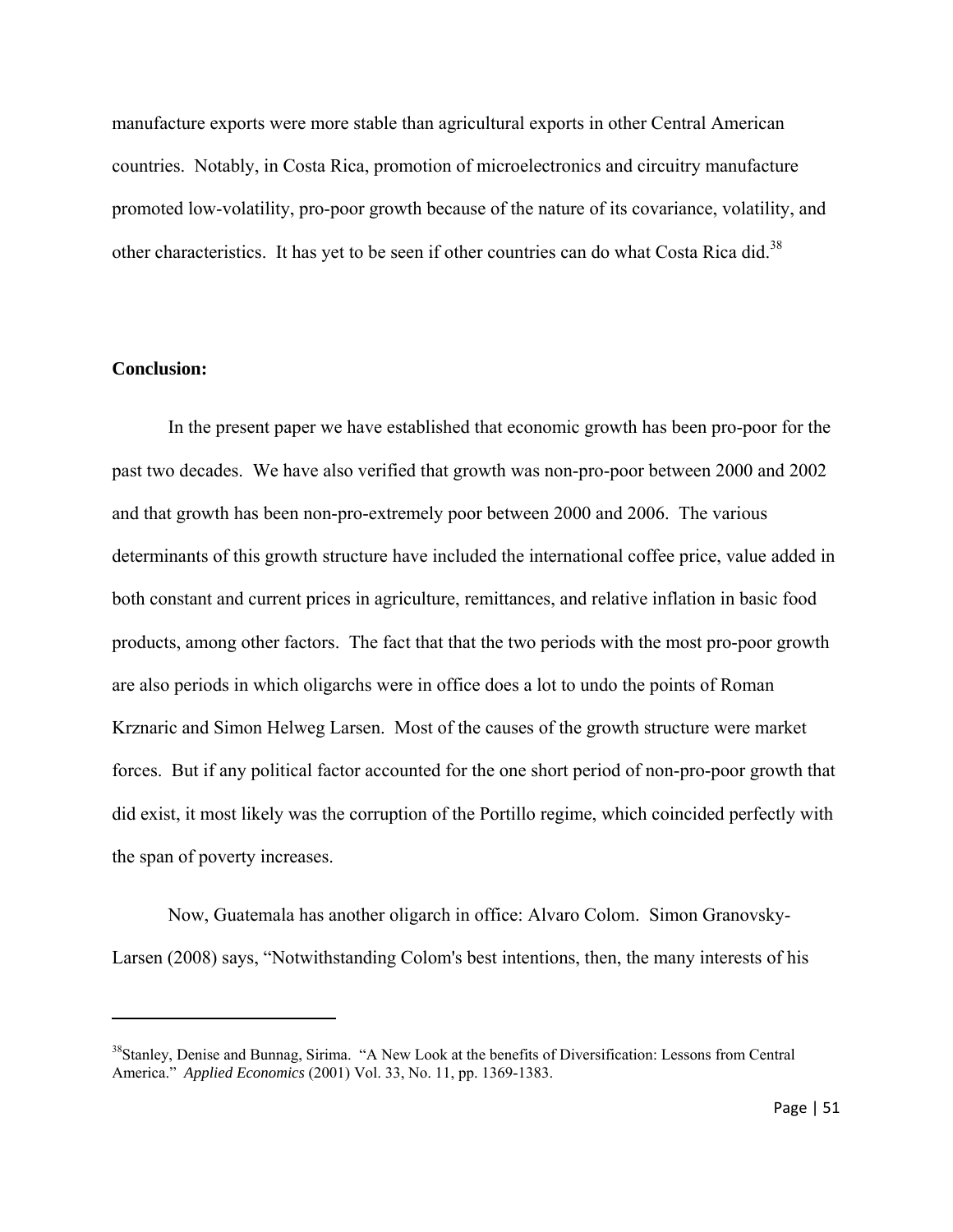party and his compromised ascent to power make probable the continuation of the trends that defined the last four years in Guatemala: the concentration of wealth and resources, the increased presence of transnational companies, the acceleration of internal and external migration for economic reasons, and the ballooning of figures for poverty across the country despite a steadily growing gross national product."39 But poverty figures have not continued to balloon. In fact, it would have been impossible for them to "continue to balloon," since they were never increasing in the first place, except during the short period between 2000 and 2002. This represents the analyses of various scholars that only used one or two years of data and, in some cases did not execute the proper analysis. When looking at a longer span with more years, it is quite clear that such conclusions are incorrect. It is hard to say whether Colom has been good or bad for Guatemala yet. But the fact that he is an oligarch, if anything, is a mark in his favor.

Ideally, some of the policy recommendations made in this paper will come to pass. With increased bank coverage, remittances can continue to reduce poverty inspite of the world-wide recession. Investments in education and agricultural inputs (such as fertilizer, high-yield seeds, and irrigation) must be increased in order to stimulate productivity. Microfinance organizations must continue to invest in middle-aged Guatemalan women. In general, Guatemala (its government, its agencies and related non-profits and banks) must take logical steps to ensure that growth continues to be pro-poor. This is the only way in which the historically high levels of inequality and poverty can be changed for the better.

 $39$  <http://www.nisgua.org/news\_analysis/index.asp?id=3055&mode=pf>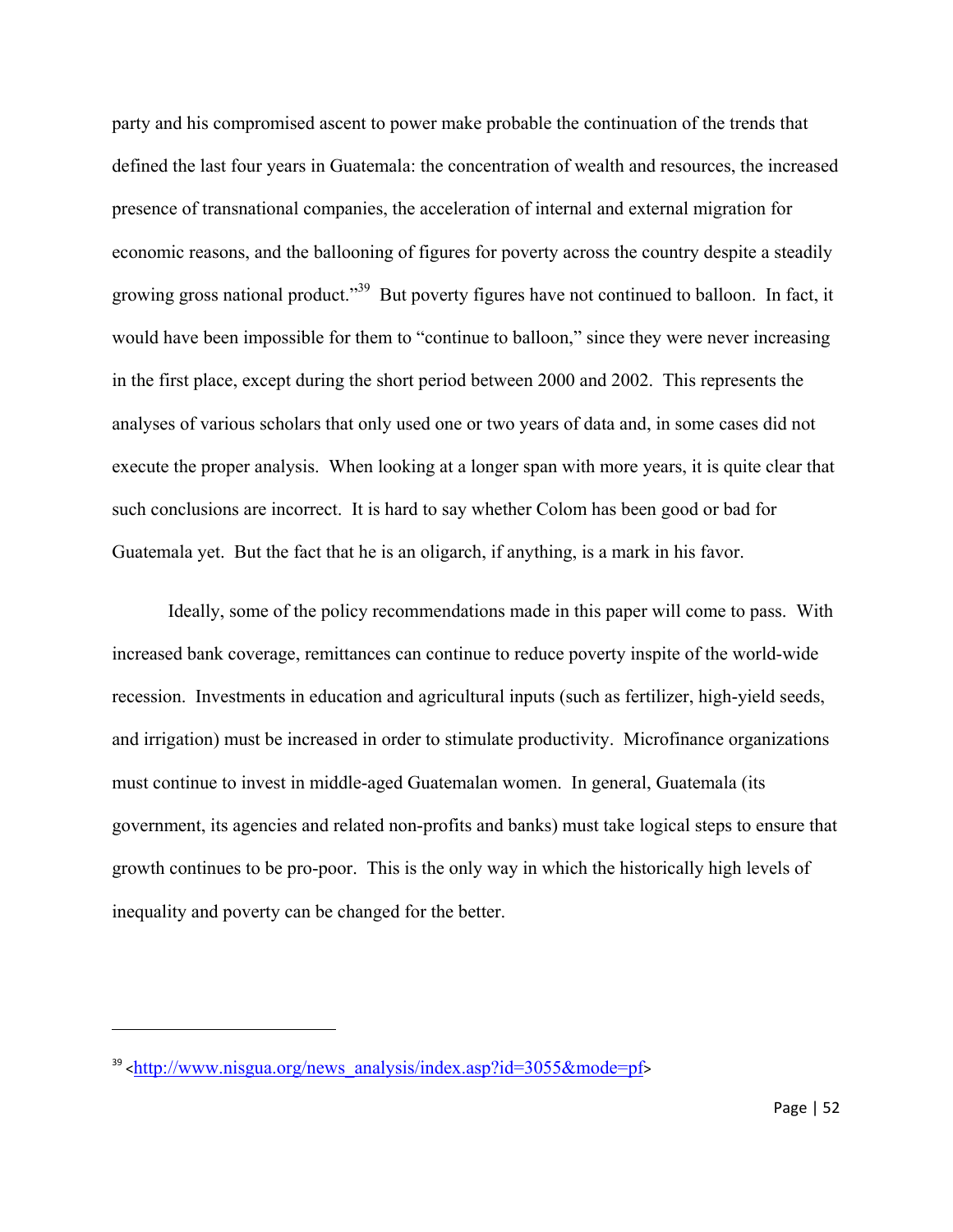# **Bibliography:**

Adler, John H; Schlesinger, Eugene R and Olson, Ernest C*. Public Finance and Economic Development in Guatemala*. Stanford: Stanford University Press. 1952.

Besley, Timothy and Cord, Louise J, Eds. *Delivering on the Promise of Pro-Poor Growth* Washington: The International Bank for Reconstruction and Development. 2007.

Carey, David. "Maya Perspectives on the 1999 Referendum in Guatemala: Ethnic Equality Rejected?" *Latin American Perspectives* (2004) Vol. 31, No. 6, pp. 69-95.

C Clert, AM Ibáñez. *Exclusion and Poverty in Guatemala's Rural Villages: The Challenge of Tackling Cumulative Barriers*. Guatemala Poverty Assessment Report Technical Background, 2002

Dollar, David and Kraay, Aart. "Growth is Good for the Poor." *Journal of Economic Growth* (2002) Vol. 7, pp. 195-225

Fletcher, Lehman; Graber, Eric; Merrill, William and Thorbecke, Erik. *Guatemala's Economic Development: The Role of Agriculture*. Ames: The Iowa State University Press. 1970.

G Hall. *Indigenous People, Poverty and Human Development in Latin America*. Development in Practice, 2007 – Routledge

Grimm, Michael. "Removing the Anonymity Axiom in Assessing Pro-Poor Growth." *Springer Science and Business Media* (2006)

Grosse, Melanie; Harttgen, Kenneth and Klasen, Stephan. "Measuring Pro-Poor Growth in Non-Income Dimensions." *World Development* (2008) Vol. 36, No. 6, pp. 1021-1047.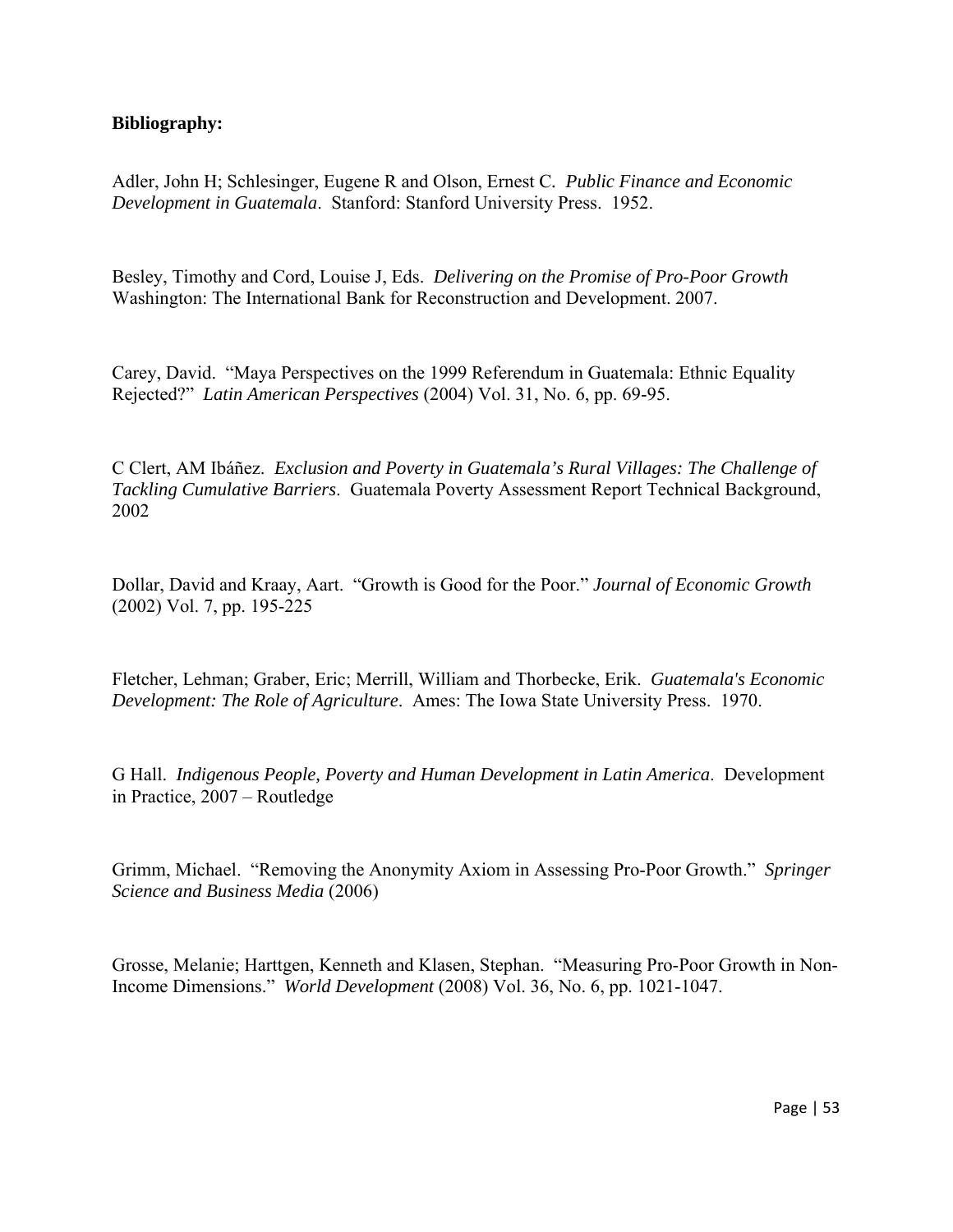Hamilton, Sarah and Fischer, Edward F. "Non-Traditional Agriculture Exports in Highland Guatemala: Understandings of Risk and Perceptions of Change." *Latin American Research Review* (2003) Vol. 38, No. 3, pp. 82-110.

Helweg-Larsen, Simon. "The Peace of the Oligarchs; Land Distribution and the Guatemalan Peace Process." *Revue Canadienne d'Etudes du Developpement* (2003) Vol. 24, No. 4, pp. 617- 632.

J Edwards. *Education and poverty in Guatemala*. Washington, DC: The World Bank, Guatemala poverty assessment, 2002

Kevane, Michael and Wydick, Bruce. "Microenterprise Lending to Female Entrepreneurs: Sacrificing Economic Growth for Poverty Alleviation?" *World Development* (2001) Vol. 29, No. 7, pp. 1225-1236.

Kraay, Aart. "When is Growth Pro-Poor? Evidence from a Panel of Countries." *Journal of Development Economics* (2006) Vol. 80, No. 1, pp. 198-227.

Krznaric, Roman. "The Limits on Pro-poor Agricultural Trade in Guatemala; Land, Labour, and Political Power." *Journal of Human Development* (2006) Vol. 7, No. 1, pp. 111-135

Ravallion, Martin and Chen, Shaohua. "Measuring Pro-poor growth." *Economic Letters* (2003) Vol. 78, No. 3, pp. 93-99.

Sen, Amartya. "Poverty: An Ordinal Approach to Measurement." *Journal of Development Economics.* 1976.

Shorrocks, Anthony and Van Der Hoeven, Rolph*. Growth, Inequality, and Poverty.* Oxford: Oxford University Press. 2004

Smith, Carol A. "Survival Strategies Among Petty Commodity Producers in Guatemala." *International Labour Review* (1989) Vol. 128, No. 6, pp. 791-813.